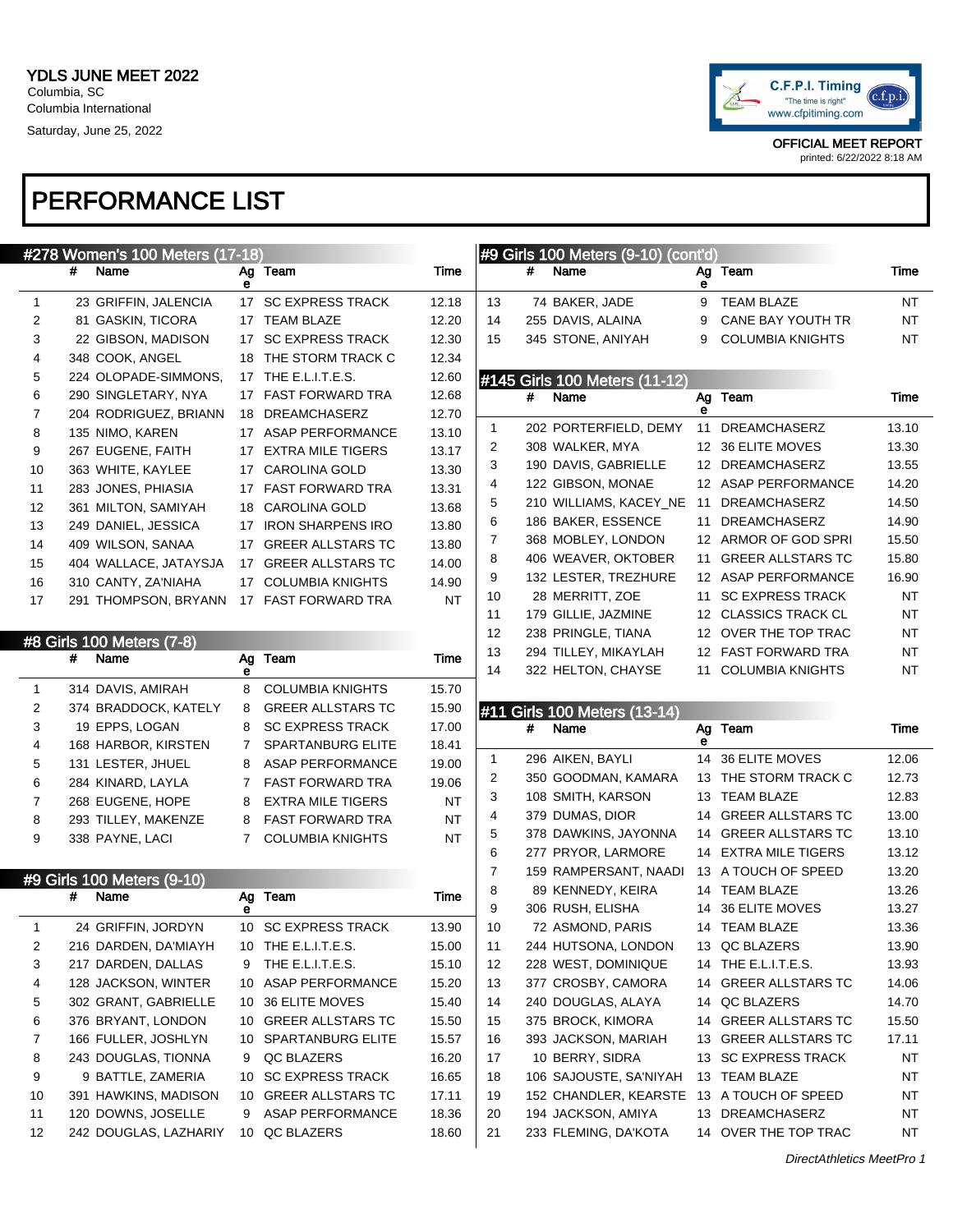

printed: 6/22/2022 8:18 AM

|    | #11 Girls 100 Meters (13-14) (cont'd)      |    |                           |           |                |   | #7 Girls 100 Meters (6 & Under) (cont'd) |        |                          |           |
|----|--------------------------------------------|----|---------------------------|-----------|----------------|---|------------------------------------------|--------|--------------------------|-----------|
|    | #<br>Name                                  |    | Ag Team                   | Time      |                | # | Name                                     | Ag     | Team                     | Time      |
| 22 | 234 GRIFFITHS, BLAIRE                      | е  | 13 OVER THE TOP TRAC      | ΝT        | 6              |   | 86 INGRAM, CORRIE                        | е<br>5 | <b>TEAM BLAZE</b>        | NT        |
| 23 | 333 MICKENS, CARIAH                        |    | 14 COLUMBIA KNIGHTS       | ΝT        | $\overline{7}$ |   | 266 EUGENE, CHARITY                      | 6      | <b>EXTRA MILE TIGERS</b> | NT        |
|    |                                            |    |                           |           | 8              |   | 329 LEE, LONDON                          | 6      | <b>COLUMBIA KNIGHTS</b>  | NT        |
|    |                                            |    |                           |           | 9              |   | 405 WATSON, KELANI                       | 4      | <b>GREER ALLSTARS TC</b> | NT        |
|    | #12 Girls 100 Meters (15-16)<br>#<br>Name  | Ag | Team                      | Time      |                |   |                                          |        |                          |           |
|    |                                            | е  |                           |           |                |   | #4 Boys 100 Meters (11-12)               |        |                          |           |
| 1  | 349 ELLIOTT, ELISE                         |    | 16 THE STORM TRACK C      | 12.27     |                | # | Name                                     | Ag     | Team                     | Time      |
| 2  | 275 PRYOR, DESTINY                         |    | 16 EXTRA MILE TIGERS      | 12.38     |                |   |                                          | е      |                          |           |
| 3  | 41 CARVER, RIKKI                           |    | 16 LANE 4 TRACK CLUB      | 12.81     | $\mathbf{1}$   |   | 21 GARVIN, KAYDEN                        |        | 12 SC EXPRESS TRACK      | 12.50     |
| 4  | 402 SULLIVAN, JULIA                        |    | 15 GREER ALLSTARS TC      | 12.90     | 2              |   | 381 DUNHAM, ELI                          |        | 12 GREER ALLSTARS TC     | 13.00     |
| 5  | 44 HYMAN, CAALYN                           |    | 16 LANE 4 TRACK CLUB      | 12.95     | 3              |   | 17 EPPS, AUSTIN                          | 11     | <b>SC EXPRESS TRACK</b>  | 13.01     |
| 6  | 191 EVANS, NIYA                            | 16 | <b>DREAMCHASERZ</b>       | 12.98     | 4              |   | 125 HESTER, KALEB                        |        | 12 ASAP PERFORMANCE      | 13.20     |
| 7  | 398 RICE, DA'NAYSIA                        | 16 | <b>GREER ALLSTARS TC</b>  | 12.99     | 5              |   | 27 HOGAN, CARMELLO                       |        | 12 SC EXPRESS TRACK      | 13.35     |
| 8  | 188 BROWN, MADISON                         | 15 | <b>DREAMCHASERZ</b>       | 13.02     | 6              |   | 386 FOWLER, EMOREE                       | 11     | <b>GREER ALLSTARS TC</b> | 13.50     |
| 9  | 285 LINDSAY, LEAH                          |    | 15 FAST FORWARD TRA       | 13.03     | $\overline{7}$ |   | 138 OGDEN, JUSTIN                        | 11     | <b>ASAP PERFORMANCE</b>  | 13.80     |
| 10 | 158 PANNELL, ILLYANA                       |    | 16 A TOUCH OF SPEED       | 13.10     | 8              |   | 39 WRIGHT, XAVIER                        |        | 12 SC EXPRESS TRACK      | 13.84     |
| 11 | 254 SILLETTI, KRISTA                       |    | 16 IRON SHARPENS IRO      | 13.13     | 9              |   | 346 WILLIAMS, CORNELIU                   | 11     | <b>COLUMBIA KNIGHTS</b>  | 14.20     |
| 12 | 129 JOHNSON, DAMYA                         |    | 16 ASAP PERFORMANCE       | 13.20     | 10             |   | 241 DOUGLAS, JOSIAH                      |        | 12 QC BLAZERS            | 14.50     |
| 13 | 45 PERRY, EMERY                            |    | 15 LANE 4 TRACK CLUB      | 13.47     | 11             |   | 13 COBBS, SOLOMON                        | 11     | <b>SC EXPRESS TRACK</b>  | 14.58     |
| 14 | 401 SPENCE, RYEN                           |    | 16 GREER ALLSTARS TC      | 13.50     | 12             |   | 29 MURRAY, ZION                          |        | 12 SC EXPRESS TRACK      | 15.42     |
| 15 | 364 HEADMAN, TALIYAH                       |    | 15 ARMOR OF GOD SPRI      | 13.69     | 13             |   | 32 ROBINSON, MATTHE                      |        | 12 SC EXPRESS TRACK      | 15.90     |
| 16 | 221 LAWTON, ALIRA                          |    | 16 THE E.L.I.T.E.S.       | 13.70     | 14             |   | 11 BRYANT, KYIAN                         | 11     | <b>SC EXPRESS TRACK</b>  | <b>NT</b> |
| 17 | 410 WILSON, TYVE                           |    | 15 GREER ALLSTARS TC      | 13.70     | 15             |   | 30 PERNELL, SHAWN                        |        | 12 SC EXPRESS TRACK      | <b>NT</b> |
| 18 | 311 CRAWFORS, TAYLOR                       |    | 15 COLUMBIA KNIGHTS       | 13.83     | 16             |   | 98 NICKERSON, BRADEN                     | 11     | <b>TEAM BLAZE</b>        | <b>NT</b> |
| 19 | 225 PARRISH, LAILA                         |    | 15 THE E.L.I.T.E.S.       | 13.90     | 17             |   | 116 CARTER, DARNELL                      |        | 12 ASAP PERFORMANCE      | NT        |
| 20 | 388 HALL, ZENOBIA                          |    | 15 GREER ALLSTARS TC      | 14.00     | 18             |   | 130 LEAPHART, PATRICK                    |        | 12 ASAP PERFORMANCE      | NT        |
| 21 | 362 PIERCE, NEVAEH                         |    | 16 CAROLINA GOLD          | 14.20     | 19             |   | 141 QUILLER, MIKAH                       |        | 12 ASAP PERFORMANCE      | NT        |
| 22 | 312 CRAYTON, CAMEIA                        |    | 15 COLUMBIA KNIGHTS       | 14.25     | 20             |   | 272 KELLEY, JAYSON                       | 11     | <b>EXTRA MILE TIGERS</b> | <b>NT</b> |
| 23 | 63 SCOTLAND, AKIRA                         |    | 16 GREENVILLE JETS TR     | 15.20     | 21             |   | 337 MYERS, JOSHUA                        |        | 12 COLUMBIA KNIGHTS      | <b>NT</b> |
| 24 | 15 CRUMPTON, NAILAH                        |    | 16 SC EXPRESS TRACK       | ΝT        | 22             |   | 342 SANDERS, BRIGHTON                    | 11     | <b>COLUMBIA KNIGHTS</b>  | NT        |
| 25 | 34 STRIPLING, REYNAH                       |    | 15 SC EXPRESS TRACK       | <b>NT</b> | 23             |   | 408 WILSON, JAHOSIVAN                    |        | 11 GREER ALLSTARS TC     | NT        |
| 26 | 84 HAYGOOD, CHENOA                         |    | 16 TEAM BLAZE             | ΝT        |                |   |                                          |        |                          |           |
| 27 | 235 GUTHRIE, CORINTHIA                     |    | 15 OVER THE TOP TRAC      | <b>NT</b> |                |   | #2 Boys 100 Meters (7-8)                 |        |                          |           |
| 28 | 236 LOTT, MATAAYZHA                        |    | 15 OVER THE TOP TRAC      | <b>NT</b> |                | # | Name                                     | Ag     | Team                     | Time      |
| 29 | 265 BLACK, TAMARI                          |    | 15 EXTRA MILE TIGERS      | <b>NT</b> |                |   |                                          | е      |                          |           |
| 30 | 279 WRIGHT, ANTANEYAH 15 EXTRA MILE TIGERS |    |                           | <b>NT</b> | 1              |   | 219 DEVOE, DAMARCUS                      | 8      | THE E.L.I.T.E.S.         | 15.10     |
| 31 | 292 THORNTON, RA'SHID                      |    | 15 FAST FORWARD TRA       | <b>NT</b> | 2              |   | 316 DEWEES, JEROME                       | 8      | <b>COLUMBIA KNIGHTS</b>  | 15.37     |
|    |                                            |    |                           |           | 3              |   | 79 DELEE, RICHARD                        | 8      | <b>TEAM BLAZE</b>        | 15.54     |
|    | #7 Girls 100 Meters (6 & Under)            |    |                           |           | 4              |   | 317 DRAKEFORD, AMIR                      | 7      | <b>COLUMBIA KNIGHTS</b>  | 16.37     |
|    | #<br>Name                                  | Ag | Team                      | Time      | 5              |   | 344 SMITH, KINGSTON                      | 8      | <b>COLUMBIA KNIGHTS</b>  | 16.53     |
|    |                                            | е  |                           |           | 6              |   | 343 SCOTT, TREVOR                        | 7      | <b>COLUMBIA KNIGHTS</b>  | 16.84     |
| 1  | 261 HARVEY, NICOLETTE                      | 6  | <b>CARMENT KIARA TRA</b>  | 19.00     | 7              |   | 385 FOWLER, DEREON                       | 7      | <b>GREER ALLSTARS TC</b> | 17.00     |
| 2  | 66 WILLIAMS, CHARLI                        | 5  | <b>GREENVILLE JETS TR</b> | 22.54     | 8              |   | 326 JONES, CAMREN                        | 7      | <b>COLUMBIA KNIGHTS</b>  | 17.12     |
| 3  | 16 ENGLISH, LILLIAN                        | 4  | <b>SC EXPRESS TRACK</b>   | ΝT        | 9              |   | 220 GREGORY, CALEB                       | 7      | THE E.L.I.T.E.S.         | 18.00     |
| 4  | 37 WILLIAMS, CHARITY                       | 6  | <b>SC EXPRESS TRACK</b>   | ΝT        | 10             |   | 167 FULLER, NOAH                         | 7      | SPARTANBURG ELITE        | 18.35     |
| 5  | 46 ROBINSON, KENNEDI                       | 6  | LANE 4 TRACK CLUB         | ΝT        | 11             |   | 127 JACKSON, ACE                         |        | 7 ASAP PERFORMANCE       | 18.60     |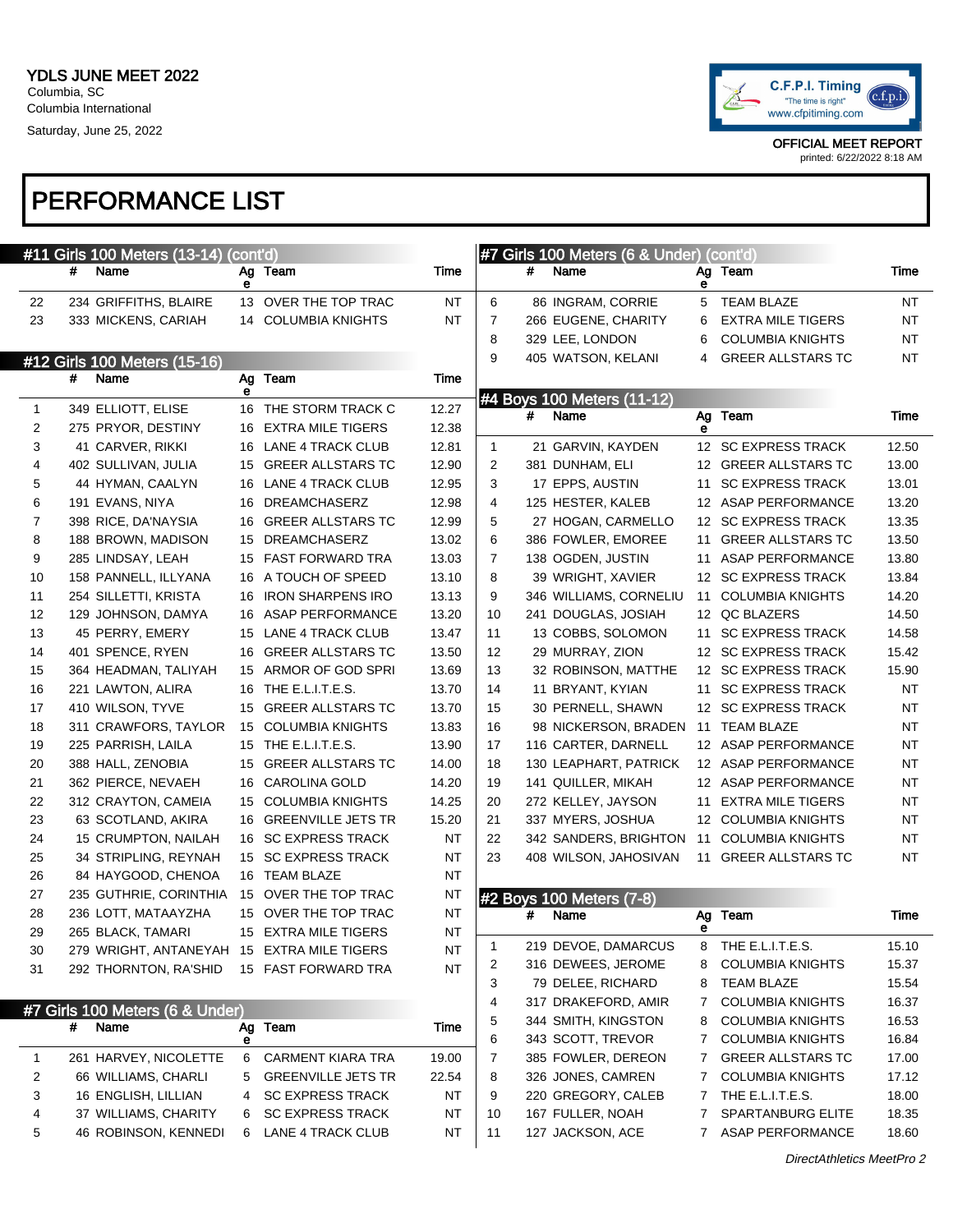

|              |   | #2 Boys 100 Meters (7-8) (cont'd)       |             |                                               |                |                |   | #5 Boys 100 Meters (13-14)     |    |                           |       |
|--------------|---|-----------------------------------------|-------------|-----------------------------------------------|----------------|----------------|---|--------------------------------|----|---------------------------|-------|
|              | # | Name                                    | Ag<br>е     | Team                                          | Time           |                | # | Name                           | е  | Ag Team                   | Time  |
| 12           |   | 327 KENNEDY, CARTER                     | 8           | <b>COLUMBIA KNIGHTS</b>                       | 18.84          | 1              |   | 245 BIVENS, PRESTON            |    | 14 IRON SHARPENS IRO      | 11.55 |
| 13           |   | 170 WORRELL, ENDRE                      | 8           | SPARTANBURG ELITE                             | 20.17          | 2              |   | 273 KELLEY, JONATHAN           | 14 | <b>EXTRA MILE TIGERS</b>  | 11.67 |
| 14           |   | 90 KNOWELL, BRYAN                       | 8           | <b>TEAM BLAZE</b>                             | ΝT             | 3              |   | 93 MCDONALD JR, CHRI           |    | 14 TEAM BLAZE             | 11.93 |
| 15           |   | 113 WRIGHT, GREGORY                     | 7           | <b>TEAM BLAZE</b>                             | <b>NT</b>      | 4              |   | 71 SLIGH, DEVIN                |    | 13 RUNNIN ON FAITH TR     | 12.29 |
| 16           |   | 121 GIBSON, DE'MARQUE                   | $7^{\circ}$ | ASAP PERFORMANCE                              | ΝT             | 5              |   | 118 CUYLER, AUREIS             | 14 | <b>ASAP PERFORMANCE</b>   | 12.50 |
| 17           |   | 133 MATHIES, JACE                       | 7           | ASAP PERFORMANCE                              | NT             | 6              |   | 140 QUILLER, MEKHI             | 14 | ASAP PERFORMANCE          | 12.50 |
| 18           |   | 195 KELSON, ADAM                        | 7           | <b>DREAMCHASERZ</b>                           | NT             | $\overline{7}$ |   | 367 MOBLEY, DORIAN             | 14 | ARMOR OF GOD SPRI         | 12.70 |
| 19           |   | 365 LEWIS, JOSEPH                       | 8           | ARMOR OF GOD SPRI                             | <b>NT</b>      | 8              |   | 250 FLOOD, COLBY               | 13 | <b>IRON SHARPENS IRO</b>  | 13.50 |
|              |   |                                         |             |                                               |                | 9              |   | 392 HAWKINS, MALACHI           |    | 13 GREER ALLSTARS TC      | 20.99 |
|              |   | #3 Boys 100 Meters (9-10)               |             |                                               |                | 10             |   | 73 BAKER, CHRISTOPHE           |    | 13 TEAM BLAZE             | NT    |
|              | # | Name                                    | Ag          | Team                                          | Time           | 11             |   | 209 WILLIAMS, DEONDRE          | 14 | DREAMCHASERZ              | NT    |
|              |   | 380 DUNHAM, EAN                         | е<br>9      | <b>GREER ALLSTARS TC</b>                      |                | 12             |   | 269 EUGENE, ISAIAH             |    | 13 EXTRA MILE TIGERS      | NT    |
| $\mathbf{1}$ |   |                                         |             |                                               | 13.80          | 13             |   | 313 CRAYTON, CAMERYN           |    | 14 COLUMBIA KNIGHTS       | NT    |
| 2<br>3       |   | 270 GREEN, GARY<br>76 BLAIR JR, ANTONIO | 10<br>9     | <b>EXTRA MILE TIGERS</b><br><b>TEAM BLAZE</b> | 14.29<br>14.59 |                |   |                                |    |                           |       |
| 4            |   | 366 MCCLAIN, MICHAEL                    | 9           | ARMOR OF GOD SPRI                             | 15.50          |                |   | #6 Boys 100 Meters (15-16)     |    |                           |       |
| 5            |   | 307 WALKER, GREGORY                     |             | 10 36 ELITE MOVES                             | 15.76          |                | # | Name                           | е  | Ag Team                   | Time  |
| 6            |   | 395 MOODY, DALLAS                       | 9           | <b>GREER ALLSTARS TC</b>                      | 16.28          | 1              |   | 282 JOHNSON, ZA'CORIA          |    | 16 FAST FORWARD TRA       | 10.81 |
| 7            |   | 96 MOORE, CHRISTOPH                     | 9           | <b>TEAM BLAZE</b>                             | ΝT             | 2              |   | 107 SMITH II, WILL             |    | 16 TEAM BLAZE             | 11.00 |
| 8            |   | 117 CLEMONS, CAYDEN                     | 9           | <b>ASAP PERFORMANCE</b>                       | ΝT             | 3              |   | 303 MATHIS, ASAIAH             | 15 | 36 ELITE MOVES            | 11.26 |
| 9            |   | 119 DICKERSON, RODNE                    | 9           | <b>ASAP PERFORMANCE</b>                       | NT             | 4              |   | 295 YON, ISHUN                 |    | 16 FAST FORWARD TRA       | 11.62 |
| 10           |   | 137 NORMAN, CLINTON                     | 9           | ASAP PERFORMANCE                              | NT             | 5              |   | 197 KELSON, SOLOMON            | 15 | <b>DREAMCHASERZ</b>       | 11.80 |
| 11           |   | 142 SNOWDEN, KYRON                      |             | 10 ASAP PERFORMANCE                           | NT             | 6              |   | 207 TEJADA, JACOB              | 15 | <b>DREAMCHASERZ</b>       | 11.80 |
| 12           |   | 218 DAVENPORT, TAMIEU                   |             | 10 THE E.L.I.T.E.S.                           | NT             | $\overline{7}$ |   | 48 ADAMS, BRAYDEN              | 15 | <b>GREENVILLE JETS TR</b> | 11.84 |
| 13           |   | 325 JONES, CAMARI                       | 9           | <b>COLUMBIA KNIGHTS</b>                       | NT             | 8              |   | 196 KELSON, NOAH               | 16 | <b>DREAMCHASERZ</b>       | 11.90 |
| 14           |   | 330 LEWIS, JABARI                       | 10          | <b>COLUMBIA KNIGHTS</b>                       | NT             | 9              |   | 198 MONTAGUE, ELIJAH           | 15 | <b>DREAMCHASERZ</b>       | 12.00 |
| 15           |   | 335 MOORE, JAYDEN                       |             | 10 COLUMBIA KNIGHTS                           | NT             | 10             |   | 57 JACKSON, MAURICE            |    | 16 GREENVILLE JETS TR     | 12.06 |
| 16           |   | 336 MYERS, AYDEN                        | 9           | <b>COLUMBIA KNIGHTS</b>                       | NT             | 11             |   | 60 POWELL, KEYLAN              |    | 15 GREENVILLE JETS TR     | 12.09 |
| 17           |   | 372 WILLIAMS, JOSHUA                    |             | 10 ARMOR OF GOD SPRI                          | ΝT             | 12             |   | 124 HENLEY, AMON               |    | 16 ASAP PERFORMANCE       | 12.20 |
|              |   |                                         |             |                                               |                | 13             |   | 146 HODGE, HASSAN              | 15 | <b>CHARLOTTE FLIGHTS</b>  | 12.29 |
|              |   | #1 Boys 100 Meters (6 & Under)          |             |                                               |                | 14             |   | 213 BERRY, JACOB               | 15 | THE E.L.I.T.E.S.          | 12.50 |
|              | # | Name                                    | Ag          | Team                                          | Time           | 15             |   | 14 COLLINS, ORLANDO            |    | 16 SC EXPRESS TRACK       | ΝT    |
|              |   |                                         | е           |                                               |                | 16             |   | 51 CHRISTENSEN, KAIDE          |    | 15 GREENVILLE JETS TR     | NT    |
| $\mathbf{1}$ |   | 211 BAILEY, TAHJ                        | 6           | THE E.L.I.T.E.S.                              | 18.00          | 17             |   | 105 REAVES, DAVON              |    | 16 TEAM BLAZE             | NT    |
| 2            |   | 94 MCMOORE, JESTIC                      | 6           | <b>TEAM BLAZE</b>                             | 18.96          | 18             |   | 258 STOKES, MICAH              |    | 15 CANE BAY YOUTH TR      | NT    |
| 3            |   | 1 RAMPERSANT, ELI                       | 6           | UNATTACHED                                    | 19.00          | 19             |   | 320 GRANT, MILES               |    | 15 COLUMBIA KNIGHTS       | NT    |
| 4            |   | 394 KING, ZANE                          | 5           | <b>GREER ALLSTARS TC</b>                      | 19.37          | 20             |   | 373 ALSTON, BOOKER             |    | 15 GREER ALLSTARS TC      | ΝT    |
| 5            |   | 33 SMITH, AARON                         | 5           | <b>SC EXPRESS TRACK</b>                       | NT             | 21             |   | 397 NESBITT, JAQUAVIOU         |    | 16 GREER ALLSTARS TC      | NT    |
| 6            |   | 53 ELLIS, BRADLEY                       | 6           | <b>GREENVILLE JETS TR</b>                     | ΝT             |                |   |                                |    |                           |       |
| 7            |   | 145 WASHING, CHAD                       | 6           | <b>ASAP PERFORMANCE</b>                       | <b>NT</b>      |                |   | #1008 Men's 100 Meters (17-18) |    |                           |       |
| 8            |   | 173 BAILEY, PHINEHAS                    | 6           | SABRES CLUB TRACK                             | <b>NT</b>      |                | # | Name                           |    | Ag Team                   | Time  |
| 9            |   | 187 BILLIE, KARSYN                      | 6           | <b>DREAMCHASERZ</b>                           | <b>NT</b>      |                |   |                                | е  |                           |       |
| 10           |   | 274 LOGAN, JEREMIAH                     | 6           | <b>EXTRA MILE TIGERS</b>                      | NT             | 1              |   | 305 ROBERTS, JAYSON            |    | 17 36 ELITE MOVES         | 10.91 |
| 11           |   | 334 MOORE, JAQUELL                      | 6           | <b>COLUMBIA KNIGHTS</b>                       | <b>NT</b>      | 2              |   | 148 BATES, BRYSON              |    | 17 A TOUCH OF SPEED       | 11.10 |
| 12           |   | 396 MOODY, EASTON                       | 4           | <b>GREER ALLSTARS TC</b>                      | <b>NT</b>      | 3              |   | 297 BENNETT, OMARI             |    | 18 36 ELITE MOVES         | 11.24 |
|              |   |                                         |             |                                               |                | 4              |   | 134 MERIWEATHER, MICH          |    | 17 ASAP PERFORMANCE       | 11.30 |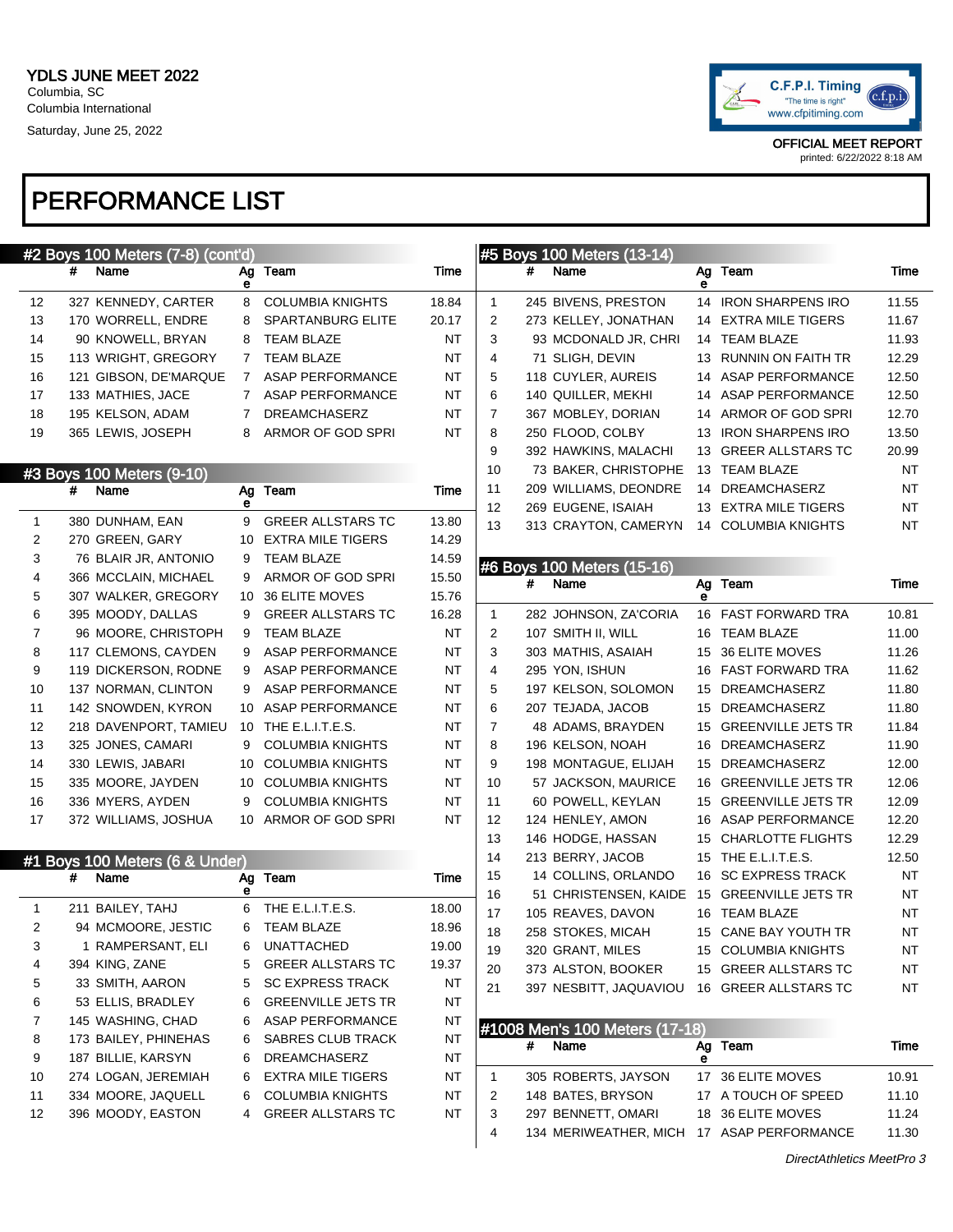

#### PERFORMANCE LIST

|              | #1008 Men's 100 Meters (17-18) (cont'd) |   |                      |           |    |   | #24 Girls 200 Meters (7-8)   |         |                          |           |
|--------------|-----------------------------------------|---|----------------------|-----------|----|---|------------------------------|---------|--------------------------|-----------|
|              | #<br>Name                               | е | Ag Team              | Time      |    | # | Name                         | Ag<br>е | Team                     | Time      |
| 5            | 223 LUCAS, KADEN                        |   | 18 THE E.L.I.T.E.S.  | 11.33     | 1  |   | 19 EPPS, LOGAN               | 8       | <b>SC EXPRESS TRACK</b>  | 35.00     |
| 6            | 287 PEEBLES, TJ (WILLIA                 |   | 19 FAST FORWARD TRA  | 11.36     | 2  |   | 374 BRADDOCK, KATELY         | 8       | <b>GREER ALLSTARS TC</b> | 35.20     |
| 7            | 7 BROWN, RASHAAD                        |   | 18 UNATTACHED        | 11.40     | 3  |   | 131 LESTER, JHUEL            | 8       | <b>ASAP PERFORMANCE</b>  | 40.00     |
| 8            | 340 ROBERTS, MALACHAI                   |   | 17 COLUMBIA KNIGHTS  | 11.40     | 4  |   | 284 KINARD, LAYLA            | 7       | <b>FAST FORWARD TRA</b>  | 43.02     |
| 9            | 246 BROCK, PAYTON                       |   | 18 IRON SHARPENS IRO | 11.45     | 5  |   | 168 HARBOR, KIRSTEN          | 7       | <b>SPARTANBURG ELITE</b> | <b>NT</b> |
| 10           | 115 ROSS-EL, KAIDEN                     |   | 17 QUICKFIRE         | 11.50     | 6  |   | 268 EUGENE, HOPE             | 8       | <b>EXTRA MILE TIGERS</b> | NT        |
| 11           | 203 ROBERTS, MYLES                      |   | 19 DREAMCHASERZ      | 11.60     | 7  |   | 293 TILLEY, MAKENZE          | 8       | <b>FAST FORWARD TRA</b>  | NT        |
| 12           | 212 BARNES III, KELLY                   |   | 18 THE E.L.I.T.E.S.  | 12.00     | 8  |   | 314 DAVIS, AMIRAH            | 8       | <b>COLUMBIA KNIGHTS</b>  | NT        |
| 13           | 403 THOMAS, DEMARCO                     |   | 18 GREER ALLSTARS TC | 12.00     | 9  |   | 338 PAYNE, LACI              | 7       | <b>COLUMBIA KNIGHTS</b>  | NT        |
| 14           | 286 MILES, JAIDEN                       |   | 18 FAST FORWARD TRA  | 12.11     | 10 |   | 369 WILLIAMS, JAHLLA         | 7       | ARMOR OF GOD SPRI        | NT        |
| 15           | 347 CHIRICO, RYLEE                      |   | 18 THE STORM TRACK C | 12.14     |    |   |                              |         |                          |           |
| 16           | 222 LAWTON, ANDARIUS                    |   | 17 THE E.L.I.T.E.S.  | 17.40     |    |   | #23 Girls 200 Meters (9-10)  |         |                          |           |
| 17           | 315 DAVIS, TA'COREY                     |   | 18 COLUMBIA KNIGHTS  | <b>NT</b> |    | # | Name                         | Ag      | Team                     | Time      |
| 18           | 321 HARMON, JACOB                       |   | 17 COLUMBIA KNIGHTS  | NT        |    |   |                              | е       |                          |           |
| 19           | 332 MADDOX, TERRELL                     |   | 17 COLUMBIA KNIGHTS  | ΝT        | 1  |   | 24 GRIFFIN, JORDYN           | 10      | <b>SC EXPRESS TRACK</b>  | 28.70     |
|              |                                         |   |                      |           | 2  |   | 216 DARDEN, DA'MIAYH         |         | 10 THE E.L.I.T.E.S.      | 31.66     |
|              | #292 Women's 200 Meters (17-18)         |   |                      |           | 3  |   | 217 DARDEN, DALLAS           | 9       | THE E.L.I.T.E.S.         | 31.90     |
|              | #<br>Name                               |   | Ag Team              | Time      | 4  |   | 376 BRYANT, LONDON           | 10      | <b>GREER ALLSTARS TC</b> | 32.00     |
|              |                                         | е |                      |           | 5  |   | 302 GRANT, GABRIELLE         | 10      | 36 ELITE MOVES           | 32.08     |
| $\mathbf{1}$ | 23 GRIFFIN, JALENCIA                    |   | 17 SC EXPRESS TRACK  | 23.70     | 6  |   | 243 DOUGLAS, TIONNA          | 9       | QC BLAZERS               | 34.80     |
| 2            | 22 GIBSON, MADISON                      |   | 17 SC EXPRESS TRACK  | 24.50     | 7  |   | 9 BATTLE, ZAMERIA            | 10      | <b>SC EXPRESS TRACK</b>  | 35.75     |
| 3            | 348 COOK, ANGEL                         |   | 18 THE STORM TRACK C | 25.13     | 8  |   | 164 WILLIAMS, ZION           | 9       | A TOUCH OF SPEED         | 36.00     |
| 4            | 81 GASKIN, TICORA                       |   | 17 TEAM BLAZE        | 25.40     | 9  |   | 391 HAWKINS, MADISON         | 10      | <b>GREER ALLSTARS TC</b> | 40.99     |
| 5            | 224 OLOPADE-SIMMONS,                    |   | 17 THE E.L.I.T.E.S.  | 26.20     | 10 |   | 74 BAKER, JADE               | 9       | <b>TEAM BLAZE</b>        | NT        |
| 6            | 299 CUNNINGHAM, KAMIL                   |   | 17 36 ELITE MOVES    | 26.30     | 11 |   | 75 BAKER, JASMINE            | 9       | <b>TEAM BLAZE</b>        | NT        |
| 7            | 135 NIMO, KAREN                         |   | 17 ASAP PERFORMANCE  | 26.50     | 12 |   | 120 DOWNS, JOSELLE           | 9       | <b>ASAP PERFORMANCE</b>  | NT        |
| 8            | 291 THOMPSON, BRYANN                    |   | 17 FAST FORWARD TRA  | 26.59     | 13 |   | 255 DAVIS, ALAINA            | 9       | CANE BAY YOUTH TR        | NT        |
| 9            | 290 SINGLETARY, NYA                     |   | 17 FAST FORWARD TRA  | 26.80     | 14 |   | 345 STONE, ANIYAH            | 9       | <b>COLUMBIA KNIGHTS</b>  | NT        |
| 10           | 69 HICKS, SHERIYAH                      |   | 17 BIONIC SPORTS PER | 27.00     |    |   |                              |         |                          |           |
| 11           | 208 WELLS, TAYLOR                       |   | 17 DREAMCHASERZ      | 27.00     |    |   | #25 Girls 200 Meters (11-12) |         |                          |           |
| 12           | 283 JONES, PHIASIA                      |   | 17 FAST FORWARD TRA  | 27.09     |    | # | Name                         | Ag      | Team                     | Time      |
| 13           | 267 EUGENE, FAITH                       |   | 17 EXTRA MILE TIGERS | 27.78     |    |   | 122 GIBSON, MONAE            | е       | 12 ASAP PERFORMANCE      | 26.20     |
| 14           | 361 MILTON, SAMIYAH                     |   | 18 CAROLINA GOLD     | 27.79     | 1  |   |                              |         |                          | 27.30     |
| 15           | 363 WHITE, KAYLEE                       |   | 17 CAROLINA GOLD     | 27.79     | 2  |   | 202 PORTERFIELD, DEMY        |         | 11 DREAMCHASERZ          | 27.47     |
| 16           | 355 PATRICK, EVELYN                     |   | 17 THE STORM TRACK C | 27.90     | 3  |   | 308 WALKER, MYA              |         | 12 36 ELITE MOVES        | 27.50     |
| 17           | 359 GIBSON, AMAURI                      |   | 18 CAROLINA GOLD     | 28.30     | 4  |   | 132 LESTER, TREZHURE         |         | 12 ASAP PERFORMANCE      |           |
| 18           | 5 GORDON, MUNIRAH                       |   | 17 UNATTACHED        | 28.40     | 5  |   | 165 SUMPTER, JAMAIKA         | 11      | <b>COASTAL GEORGIA T</b> | 27.96     |
| 19           | 310 CANTY, ZA'NIAHA                     |   | 17 COLUMBIA KNIGHTS  | 33.44     | 6  |   | 190 DAVIS, GABRIELLE         |         | 12 DREAMCHASERZ          | 28.53     |
| 20           | 136 NIMO, KEZIAH                        |   | 17 ASAP PERFORMANCE  | ΝT        | 7  |   | 210 WILLIAMS, KACEY_NE       | 11      | DREAMCHASERZ             | 29.00     |
| 21           | 354 OUTHOUS, SOPHIA                     |   | 17 THE STORM TRACK C | ΝT        | 8  |   | 186 BAKER, ESSENCE           | 11      | DREAMCHASERZ             | 31.00     |
| 22           | 404 WALLACE, JATAYSJA                   |   | 17 GREER ALLSTARS TC | ΝT        | 9  |   | 123 HALL, AJA                | 11      | <b>ASAP PERFORMANCE</b>  | 32.00     |
| 23           | 409 WILSON, SANAA                       |   | 17 GREER ALLSTARS TC | NT        | 10 |   | 368 MOBLEY, LONDON           |         | 12 ARMOR OF GOD SPRI     | 32.00     |
|              |                                         |   |                      |           | 11 |   | 28 MERRITT, ZOE              |         | 11 SC EXPRESS TRACK      | NT        |

12 83 HARTWELL, MARIA 12 TEAM BLAZE NT 13 91 KNOWELL, BRYLEY 11 TEAM BLAZE NT 14 95 MERLING, GENESIS 12 TEAM BLAZE NT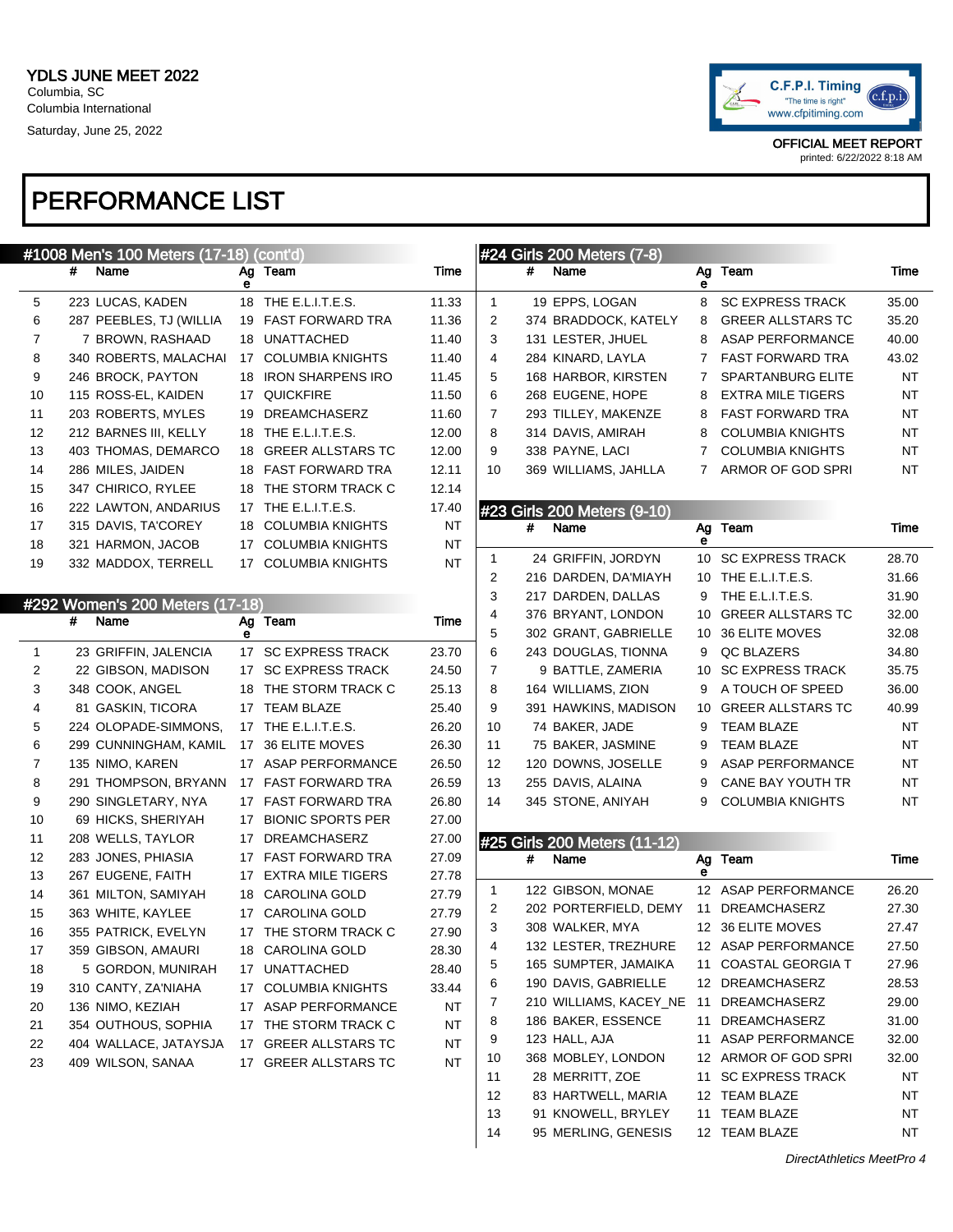

#### PERFORMANCE LIST

|              |   | #25 Girls 200 Meters (11-12) (cont'd) |         |                          |           |                |   | #21 Girls 200 Meters (15-16)     | (cont'd) |                           |           |
|--------------|---|---------------------------------------|---------|--------------------------|-----------|----------------|---|----------------------------------|----------|---------------------------|-----------|
|              | # | Name                                  | е       | Ag Team                  | Time      |                | # | Name                             | е        | Ag Team                   | Time      |
| 15           |   | 143 SNOWDEN, NAKEERA                  |         | 12 ASAP PERFORMANCE      | NT        | $\overline{7}$ |   | 158 PANNELL, ILLYANA             |          | 16 A TOUCH OF SPEED       | 27.10     |
| 16           |   | 232 DAVIS, SOPHIA                     |         | 12 OVER THE TOP TRAC     | NT        | 8              |   | 358 WASHINGTON, TAYLO            |          | 15 THE STORM TRACK C      | 27.10     |
| 17           |   | 238 PRINGLE, TIANA                    |         | 12 OVER THE TOP TRAC     | NT        | 9              |   | 129 JOHNSON, DAMYA               |          | 16 ASAP PERFORMANCE       | 27.20     |
| 18           |   | 294 TILLEY, MIKAYLAH                  |         | 12 FAST FORWARD TRA      | NT        | 10             |   | 364 HEADMAN, TALIYAH             |          | 15 ARMOR OF GOD SPRI      | 27.50     |
| 19           |   | 322 HELTON, CHAYSE                    |         | 11 COLUMBIA KNIGHTS      | NT        | 11             |   | 42 COVERSON-SPRINGS              |          | 16 LANE 4 TRACK CLUB      | 27.61     |
| 20           |   | 406 WEAVER, OKTOBER                   |         | 11 GREER ALLSTARS TC     | <b>NT</b> | 12             |   | 188 BROWN, MADISON               |          | 15 DREAMCHASERZ           | 27.63     |
|              |   |                                       |         |                          |           | 13             |   | 398 RICE, DA'NAYSIA              |          | 16 GREER ALLSTARS TC      | 28.00     |
|              |   | #20 Girls 200 Meters (13-14)          |         |                          |           | 14             |   | 191 EVANS, NIYA                  |          | 16 DREAMCHASERZ           | 28.02     |
|              | # | Name                                  | Ag      | Team                     | Time      | 15             |   | 401 SPENCE, RYEN                 |          | 16 GREER ALLSTARS TC      | 28.50     |
|              |   |                                       | е       |                          |           | 16             |   | 402 SULLIVAN, JULIA              |          | 15 GREER ALLSTARS TC      | 28.50     |
| $\mathbf{1}$ |   | 296 AIKEN, BAYLI                      |         | 14 36 ELITE MOVES        | 24.36     | 17             |   | 45 PERRY, EMERY                  |          | 15 LANE 4 TRACK CLUB      | 28.53     |
| 2            |   | 350 GOODMAN, KAMARA                   |         | 13 THE STORM TRACK C     | 25.78     | 18             |   | 221 LAWTON, ALIRA                |          | 16 THE E.L.I.T.E.S.       | 28.70     |
| 3            |   | 277 PRYOR, LARMORE                    |         | 14 EXTRA MILE TIGERS     | 27.26     | 19             |   | 410 WILSON, TYVE                 | 15       | <b>GREER ALLSTARS TC</b>  | 29.03     |
| 4            |   | 378 DAWKINS, JAYONNA                  |         | 14 GREER ALLSTARS TC     | 27.50     | 20             |   | 55 FOSTER, KAITLYN               | 16       | <b>GREENVILLE JETS TR</b> | 29.09     |
| 5            |   | 89 KENNEDY, KEIRA                     |         | 14 TEAM BLAZE            | 27.53     | 21             |   | 225 PARRISH, LAILA               |          | 15 THE E.L.I.T.E.S.       | 29.70     |
| 6            |   | 306 RUSH, ELISHA                      |         | 14 36 ELITE MOVES        | 27.55     | 22             |   | 362 PIERCE, NEVAEH               |          | 16 CAROLINA GOLD          | 29.75     |
| 7            |   | 159 RAMPERSANT, NAADI                 |         | 13 A TOUCH OF SPEED      | 27.60     | 23             |   | 312 CRAYTON, CAMEIA              |          | 15 COLUMBIA KNIGHTS       | 30.62     |
| 8            |   | 108 SMITH, KARSON                     |         | 13 TEAM BLAZE            | 27.72     | 24             |   | 34 STRIPLING, REYNAH             |          | 15 SC EXPRESS TRACK       | <b>NT</b> |
| 9            |   | 263 ADAMS, MAKEIMA                    |         | 14 EXTRA MILE TIGERS     | 28.99     | 25             |   | 84 HAYGOOD, CHENOA               |          | 16 TEAM BLAZE             | NT        |
| 10           |   | 244 HUTSONA, LONDON                   |         | 13 QC BLAZERS            | 29.00     | 26             |   | 235 GUTHRIE, CORINTHIA           |          | 15 OVER THE TOP TRAC      | NT        |
| 11           |   | 377 CROSBY, CAMORA                    |         | 14 GREER ALLSTARS TC     | 29.00     | 27             |   | 236 LOTT, MATAAYZHA              |          | 15 OVER THE TOP TRAC      | NT        |
| 12           |   | 228 WEST, DOMINIQUE                   |         | 14 THE E.L.I.T.E.S.      | 29.82     | 28             |   | 265 BLACK, TAMARI                |          | 15 EXTRA MILE TIGERS      | NT        |
| 13           |   | 206 STEWART, NEVAEH                   |         | 14 DREAMCHASERZ          | 30.00     | 29             |   | 279 WRIGHT, ANTANEYAH            |          | 15 EXTRA MILE TIGERS      | NT        |
| 14           |   | 226 REID, TATIANA                     |         | 13 THE E.L.I.T.E.S.      | 30.00     | 30             |   | 292 THORNTON, RA'SHID            |          | 15 FAST FORWARD TRA       | NT        |
| 15           |   | 375 BROCK, KIMORA                     | 14      | <b>GREER ALLSTARS TC</b> | 32.00     | 31             |   | 311 CRAWFORS, TAYLOR             |          | 15 COLUMBIA KNIGHTS       | NT        |
| 16           |   | 240 DOUGLAS, ALAYA                    |         | 14 QC BLAZERS            | 32.20     |                |   |                                  |          |                           |           |
| 17           |   | 200 NESBITT, KAMRYN                   | 14      | DREAMCHASERZ             | 32.73     |                |   | #22 Girls 200 Meters (6 & Under) |          |                           |           |
| 18           |   | 333 MICKENS, CARIAH                   |         | 14 COLUMBIA KNIGHTS      | 33.33     |                | # | Name                             | Ag       | Team                      | Time      |
| 19           |   | 393 JACKSON, MARIAH                   | 13      | <b>GREER ALLSTARS TC</b> | 35.01     |                |   |                                  | е        |                           |           |
| 20           |   | 80 GARWAY, ROMELL                     | 14      | TEAM BLAZE               | NT        | $\mathbf{1}$   |   | 261 HARVEY, NICOLETTE            | 6        | <b>CARMENT KIARA TRA</b>  | 38.00     |
| 21           |   | 88 JOHNSON, MALIA                     | 14      | TEAM BLAZE               | NT        | $\overline{2}$ |   | 16 ENGLISH, LILLIAN              | 4        | <b>SC EXPRESS TRACK</b>   | ΝT        |
| 22           |   | 106 SAJOUSTE, SA'NIYAH                |         | 13 TEAM BLAZE            | NT        | 3              |   | 37 WILLIAMS, CHARITY             | 6        | <b>SC EXPRESS TRACK</b>   | NT        |
| 23           |   | 152 CHANDLER, KEARSTE                 |         | 13 A TOUCH OF SPEED      | NT        | 4              |   | 46 ROBINSON, KENNEDI             | 6        | <b>LANE 4 TRACK CLUB</b>  | NT        |
| 24           |   | 194 JACKSON, AMIYA                    |         | 13 DREAMCHASERZ          | NT        | 5              |   | 86 INGRAM, CORRIE                | 5        | <b>TEAM BLAZE</b>         | <b>NT</b> |
| 25           |   | 231 DAVIS, ADARA                      |         | 13 OVER THE TOP TRAC     | ΝT        | 6              |   | 266 EUGENE, CHARITY              | 6        | <b>EXTRA MILE TIGERS</b>  | NT        |
| 26           |   | 239 STARK, SERENITY                   |         | 13 OVER THE TOP TRAC     | NT        | 7              |   | 329 LEE, LONDON                  | 6        | <b>COLUMBIA KNIGHTS</b>   | NT        |
|              |   |                                       |         |                          |           | 8              |   | 370 WILLIAMS, JEMYLA             | 5        | ARMOR OF GOD SPRI         | NT        |
|              |   | #21 Girls 200 Meters (15-16)          |         |                          |           | 9              |   | 405 WATSON, KELANI               | 4        | <b>GREER ALLSTARS TC</b>  | NT        |
|              | # | Name                                  | Ag<br>е | Team                     | Time      |                |   | #16 Boys 200 Meters (11-12)      |          |                           |           |
| $\mathbf{1}$ |   | 349 ELLIOTT, ELISE                    |         | 16 THE STORM TRACK C     | 24.56     |                | # | Name                             |          | Ag Team                   | Time      |
| 2            |   | 41 CARVER, RIKKI                      |         | 16 LANE 4 TRACK CLUB     | 25.96     |                |   |                                  | е        |                           |           |
| 3            |   | 411 WRIGHT, KENNEDY                   |         | 16 GREER ALLSTARS TC     | 26.00     | $\mathbf{1}$   |   | 125 HESTER, KALEB                |          | 12 ASAP PERFORMANCE       | 25.20     |
| 4            |   | 275 PRYOR, DESTINY                    |         | 16 EXTRA MILE TIGERS     | 26.01     | 2              |   | 21 GARVIN, KAYDEN                |          | 12 SC EXPRESS TRACK       | 25.70     |
| 5            |   | 44 HYMAN, CAALYN                      |         | 16 LANE 4 TRACK CLUB     | 26.84     | 3              |   | 138 OGDEN, JUSTIN                |          | 11 ASAP PERFORMANCE       | 27.00     |
| 6            |   | 285 LINDSAY, LEAH                     |         | 15 FAST FORWARD TRA      | 27.02     | 4              |   | 17 EPPS, AUSTIN                  |          | 11 SC EXPRESS TRACK       | 28.00     |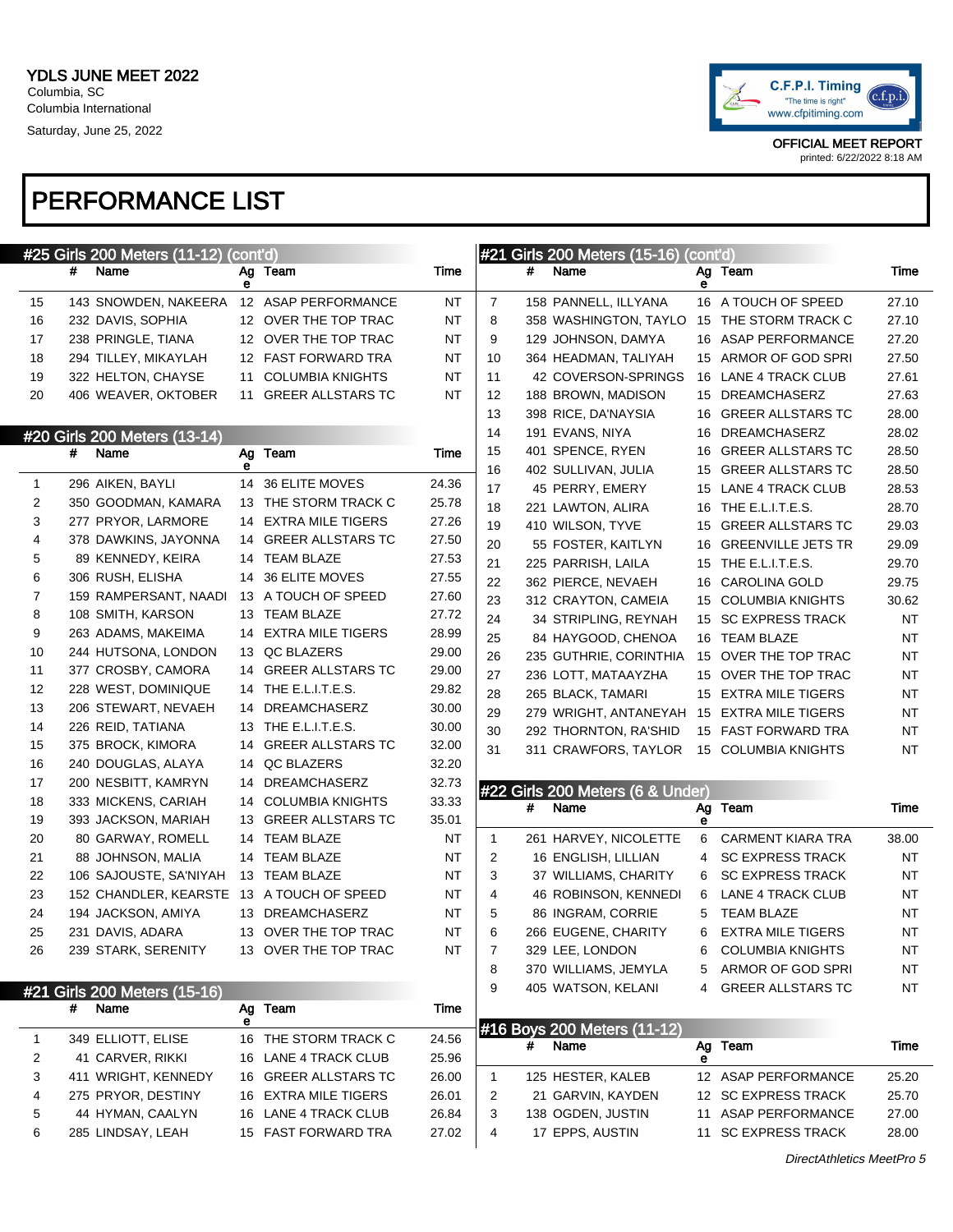

#### PERFORMANCE LIST

|              |   | #16 Boys 200 Meters (11-12) (cont'd) |    |                          |           |                |   | #18 Boys 200 Meters (9-10)      |    |                           |           |
|--------------|---|--------------------------------------|----|--------------------------|-----------|----------------|---|---------------------------------|----|---------------------------|-----------|
|              | # | Name                                 | е  | Ag Team                  | Time      |                | # | Name                            | е  | Ag Team                   | Time      |
| 5            |   | 27 HOGAN, CARMELLO                   |    | 12 SC EXPRESS TRACK      | 28.00     | $\mathbf{1}$   |   | 109 STATEN, CHASE               | 9  | <b>TEAM BLAZE</b>         | 27.23     |
| 6            |   | 30 PERNELL, SHAWN                    |    | 12 SC EXPRESS TRACK      | 28.77     | 2              |   | 270 GREEN, GARY                 | 10 | <b>EXTRA MILE TIGERS</b>  | 31.31     |
| 7            |   | 13 COBBS, SOLOMON                    | 11 | <b>SC EXPRESS TRACK</b>  | 29.00     | 3              |   | 366 MCCLAIN, MICHAEL            | 9  | ARMOR OF GOD SPRI         | 32.00     |
| 8            |   | 18 EPPS, AYDEN                       | 11 | <b>SC EXPRESS TRACK</b>  | 29.00     | 4              |   | 76 BLAIR JR, ANTONIO            | 9  | <b>TEAM BLAZE</b>         | 32.54     |
| 9            |   | 386 FOWLER, EMOREE                   | 11 | <b>GREER ALLSTARS TC</b> | 29.30     | 5              |   | 307 WALKER, GREGORY             | 10 | 36 ELITE MOVES            | 34.64     |
| 10           |   | 147 ASHE, CHRISTIAN                  |    | 12 A TOUCH OF SPEED      | 30.00     | 6              |   | 395 MOODY, DALLAS               | 9  | <b>GREER ALLSTARS TC</b>  | 36.28     |
| 11           |   | 301 GRANT, BRAYLEN                   |    | 12 36 ELITE MOVES        | 30.00     | $\overline{7}$ |   | 96 MOORE, CHRISTOPH             | 9  | <b>TEAM BLAZE</b>         | NT        |
| 12           |   | 39 WRIGHT, XAVIER                    |    | 12 SC EXPRESS TRACK      | 30.08     | 8              |   | 192 GREEN, MICHAEL              | 9  | <b>DREAMCHASERZ</b>       | NT        |
| 13           |   | 11 BRYANT, KYIAN                     | 11 | <b>SC EXPRESS TRACK</b>  | <b>NT</b> | 9              |   | 214 BERRY, WAYMOND              |    | 10 THE E.L.I.T.E.S.       | ΝT        |
| 14           |   | 29 MURRAY, ZION                      |    | 12 SC EXPRESS TRACK      | NT        | 10             |   | 218 DAVENPORT, TAMIEU           |    | 10 THE E.L.I.T.E.S.       | NT        |
| 15           |   | 32 ROBINSON, MATTHE                  |    | 12 SC EXPRESS TRACK      | NT        | 11             |   | 325 JONES, CAMARI               | 9  | <b>COLUMBIA KNIGHTS</b>   | NT        |
| 16           |   | 98 NICKERSON, BRADEN                 |    | 11 TEAM BLAZE            | NT        | 12             |   | 330 LEWIS, JABARI               | 10 | <b>COLUMBIA KNIGHTS</b>   | NT        |
| 17           |   | 130 LEAPHART, PATRICK                |    | 12 ASAP PERFORMANCE      | NT        | 13             |   | 335 MOORE, JAYDEN               | 10 | <b>COLUMBIA KNIGHTS</b>   | NT        |
| 18           |   | 139 PETERSEN, ELIJAH                 |    | 12 ASAP PERFORMANCE      | NT        | 14             |   | 336 MYERS, AYDEN                | 9  | <b>COLUMBIA KNIGHTS</b>   | <b>NT</b> |
| 19           |   | 141 QUILLER, MIKAH                   |    | 12 ASAP PERFORMANCE      | NT        | 15             |   | 372 WILLIAMS, JOSHUA            | 10 | ARMOR OF GOD SPRI         | NT        |
| 20           |   | 144 WALTERS JR, MICHA                |    | 12 ASAP PERFORMANCE      | <b>NT</b> |                |   |                                 |    |                           |           |
| 21           |   | 272 KELLEY, JAYSON                   | 11 | <b>EXTRA MILE TIGERS</b> | <b>NT</b> |                |   | #13 Boys 200 Meters (6 & Under) |    |                           |           |
| 22           |   | 337 MYERS, JOSHUA                    |    | 12 COLUMBIA KNIGHTS      | <b>NT</b> |                | # | Name                            | Ag | Team                      | Time      |
| 23           |   | 342 SANDERS, BRIGHTON                | 11 | <b>COLUMBIA KNIGHTS</b>  | <b>NT</b> |                |   |                                 | е  |                           |           |
| 24           |   | 346 WILLIAMS, CORNELIU               | 11 | <b>COLUMBIA KNIGHTS</b>  | <b>NT</b> | 1              |   | 94 MCMOORE, JESTIC              | 6  | <b>TEAM BLAZE</b>         | 41.00     |
| 25           |   | 371 WILLIAMS, JEREMY                 |    | 12 ARMOR OF GOD SPRI     | <b>NT</b> | $\overline{2}$ |   | 211 BAILEY, TAHJ                | 6  | THE E.L.I.T.E.S.          | 43.00     |
| 26           |   | 408 WILSON, JAHOSIVAN                |    | 11 GREER ALLSTARS TC     | <b>NT</b> | 3              |   | 394 KING, ZANE                  | 5  | <b>GREER ALLSTARS TC</b>  | 44.52     |
|              |   |                                      |    |                          |           | 4              |   | 1 RAMPERSANT, ELI               | 6  | <b>UNATTACHED</b>         | NT        |
|              |   | #19 Boys 200 Meters (7-8)            |    |                          |           | 5              |   | 33 SMITH, AARON                 | 5  | <b>SC EXPRESS TRACK</b>   | NT        |
|              | # | Name                                 |    | Ag Team                  | Time      | 6              |   | 38 WILLIAMS, RODRICK            | 6  | <b>SC EXPRESS TRACK</b>   | NT        |
|              |   |                                      | е  |                          |           | $\overline{7}$ |   | 53 ELLIS, BRADLEY               | 6  | <b>GREENVILLE JETS TR</b> | ΝT        |
| $\mathbf{1}$ |   | 114 HENRY, BRYSON                    | 8  | <b>QUICKFIRE</b>         | 31.00     | 8              |   | 145 WASHING, CHAD               | 6  | ASAP PERFORMANCE          | ΝT        |
| 2            |   | 219 DEVOE, DAMARCUS                  | 8  | THE E.L.I.T.E.S.         | 31.89     | 9              |   | 173 BAILEY, PHINEHAS            | 6  | SABRES CLUB TRACK         | NT        |
| 3            |   | 103 PITTER, JEREMIAH                 | 7  | <b>TEAM BLAZE</b>        | 35.97     | 10             |   | 187 BILLIE, KARSYN              | 6  | <b>DREAMCHASERZ</b>       | ΝT        |
| 4            |   | 170 WORRELL, ENDRE                   | 8  | SPARTANBURG ELITE        | 41.84     | 11             |   | 274 LOGAN, JEREMIAH             | 6  | EXTRA MILE TIGERS         | NT        |
| 5            |   | 220 GREGORY, CALEB                   | 7  | THE E.L.I.T.E.S.         | 45.00     | 12             |   | 334 MOORE, JAQUELL              | 6  | <b>COLUMBIA KNIGHTS</b>   | <b>NT</b> |
| 6            |   | 90 KNOWELL, BRYAN                    | 8  | <b>TEAM BLAZE</b>        | NT        | 13             |   | 396 MOODY, EASTON               | 4  | <b>GREER ALLSTARS TC</b>  | NT        |
| 7            |   | 113 WRIGHT, GREGORY                  |    | 7 TEAM BLAZE             | <b>NT</b> |                |   |                                 |    |                           |           |
| 8            |   | 121 GIBSON, DE'MARQUE                |    | 7 ASAP PERFORMANCE       | <b>NT</b> |                |   | #15 Boys 200 Meters (13-14)     |    |                           |           |
| 9            |   | 133 MATHIES, JACE                    |    | 7 ASAP PERFORMANCE       | <b>NT</b> |                | # | Name                            |    | Ag Team                   | Time      |
| 10           |   | 195 KELSON, ADAM                     |    | DREAMCHASERZ             | ΝT        |                |   |                                 |    |                           |           |
| 11           |   | 316 DEWEES, JEROME                   | 8  | <b>COLUMBIA KNIGHTS</b>  | NT        | $\mathbf{1}$   |   | 36 THIGPEN, ANANIAS             |    | 13 SC EXPRESS TRACK       | 23.57     |
| 12           |   | 317 DRAKEFORD, AMIR                  | 7  | <b>COLUMBIA KNIGHTS</b>  | NT        | 2              |   | 118 CUYLER, AUREIS              |    | 14 ASAP PERFORMANCE       | 24.20     |
| 13           |   | 318 DRAKEFORD, NOAH                  | 7  | <b>COLUMBIA KNIGHTS</b>  | NT        | 3              |   | 93 MCDONALD JR, CHRI            |    | 14 TEAM BLAZE             | 24.23     |
| 14           |   | 326 JONES, CAMREN                    | 7  | <b>COLUMBIA KNIGHTS</b>  | NT        | 4              |   | 140 QUILLER, MEKHI              |    | 14 ASAP PERFORMANCE       | 24.60     |
| 15           |   | 327 KENNEDY, CARTER                  | 8  | <b>COLUMBIA KNIGHTS</b>  | NT        | 5              |   | 367 MOBLEY, DORIAN              |    | 14 ARMOR OF GOD SPRI      | 26.50     |
| 16           |   | 328 LEE, DALLAS                      | 7  | <b>COLUMBIA KNIGHTS</b>  | NT        | 6              |   | 3 WYNN, JOEY                    | 13 | UNATTACHED                | 27.00     |
| 17           |   | 339 PAYNE, LIAM                      | 8  | <b>COLUMBIA KNIGHTS</b>  | ΝT        | 7              |   | 392 HAWKINS, MALACHI            | 13 | <b>GREER ALLSTARS TC</b>  | 43.21     |
| 18           |   | 343 SCOTT, TREVOR                    | 7  | <b>COLUMBIA KNIGHTS</b>  | <b>NT</b> | 8              |   | 256 LYNCH, CHRISTIAN            |    | 14 CANE BAY YOUTH TR      | NΤ        |
| 19           |   | 344 SMITH, KINGSTON                  | 8  | <b>COLUMBIA KNIGHTS</b>  | <b>NT</b> | 9              |   | 209 WILLIAMS, DEONDRE           |    | 14 DREAMCHASERZ           | NT        |
| 20           |   | 365 LEWIS, JOSEPH                    | 8  | ARMOR OF GOD SPRI        | <b>NT</b> | 10             |   | 73 BAKER, CHRISTOPHE            |    | 13 TEAM BLAZE             | NT        |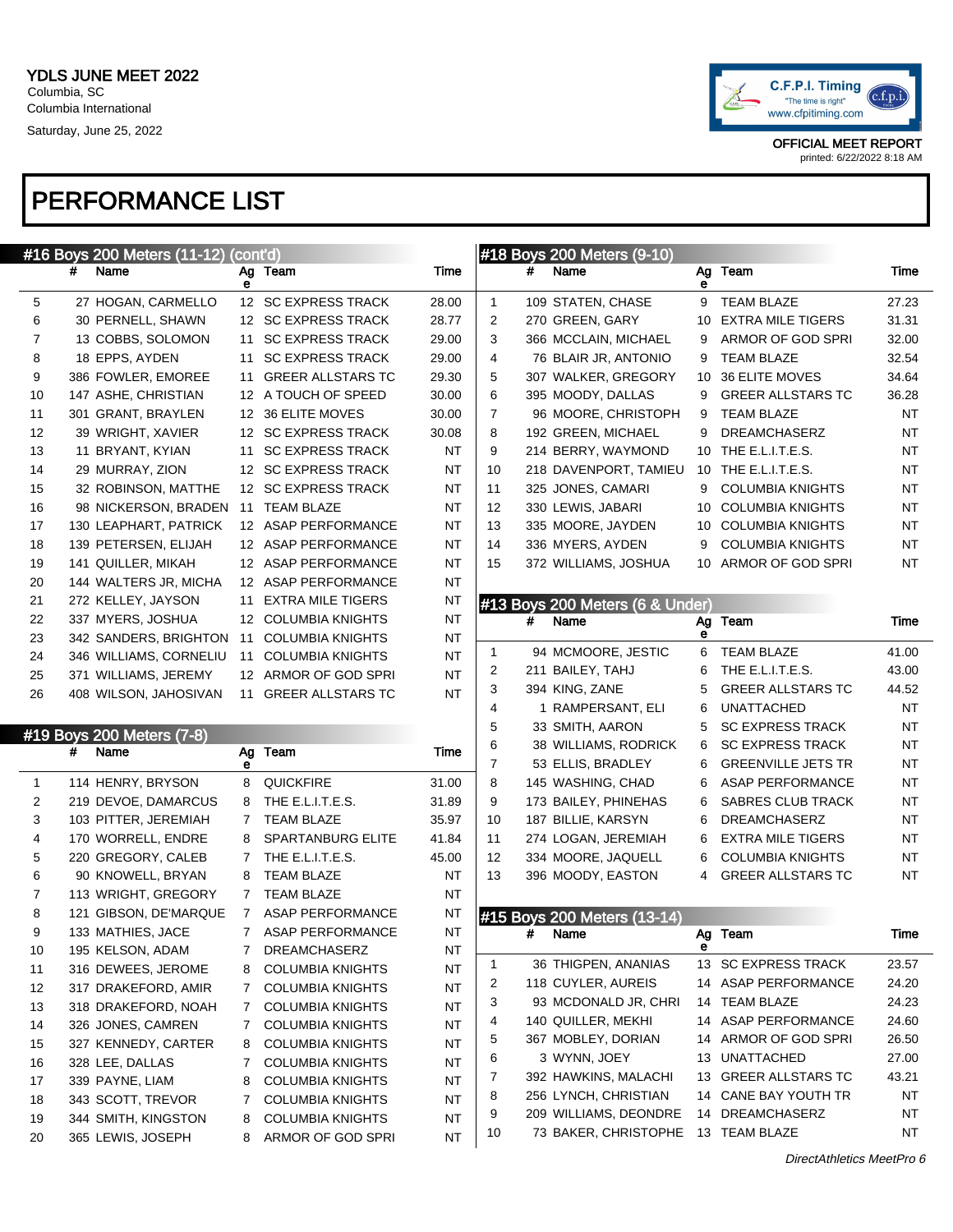

|          | #15 Boys 200 Meters (13-14)                 | (cont'd) |                                        |                |              |   | #1022 Men's 200 Meters (17-18) (cont'd) |                  |                                              |             |
|----------|---------------------------------------------|----------|----------------------------------------|----------------|--------------|---|-----------------------------------------|------------------|----------------------------------------------|-------------|
|          | #<br>Name                                   | е        | Ag Team                                | Time           |              | # | Name                                    | е                | Ag Team                                      | Time        |
| 11       | 269 EUGENE, ISAIAH                          |          | 13 EXTRA MILE TIGERS                   | NT             | 12           |   | 347 CHIRICO, RYLEE                      |                  | 18 THE STORM TRACK C                         | 25.13       |
| 12       | 313 CRAYTON, CAMERYN                        |          | 14 COLUMBIA KNIGHTS                    | <b>NT</b>      | 13           |   | 212 BARNES III, KELLY                   |                  | 18 THE E.L.I.T.E.S.                          | 25.70       |
|          |                                             |          |                                        |                | 14           |   | 62 RODRIGUEZ, GUSTAV                    |                  | 18 GREENVILLE JETS TR                        | NT          |
|          | #14 Boys 200 Meters (15-16)                 |          |                                        |                | 15           |   | 134 MERIWEATHER, MICH                   |                  | 17 ASAP PERFORMANCE                          | NT          |
|          | #<br>Name                                   |          | Ag Team                                | Time           | 16           |   | 315 DAVIS, TA'COREY                     |                  | 18 COLUMBIA KNIGHTS                          | NT          |
|          |                                             | е        |                                        |                | 17           |   | 321 HARMON, JACOB                       | 17               | <b>COLUMBIA KNIGHTS</b>                      | NT          |
| 1        | 282 JOHNSON, ZA'CORIA                       |          | 16 FAST FORWARD TRA                    | 21.80          | 18           |   | 332 MADDOX, TERRELL                     |                  | 17 COLUMBIA KNIGHTS                          | NT          |
| 2        | 107 SMITH II, WILL                          |          | 16 TEAM BLAZE                          | 22.70          | 19           |   | 340 ROBERTS, MALACHAI                   |                  | 17 COLUMBIA KNIGHTS                          | NT          |
| 3        | 57 JACKSON, MAURICE                         |          | 16 GREENVILLE JETS TR                  | 23.25          | 20           |   | 360 MENTION, BRYCEN                     |                  | 17 CAROLINA GOLD                             | NT          |
| 4        | 295 YON, ISHUN                              |          | 16 FAST FORWARD TRA                    | 23.41          |              |   |                                         |                  |                                              |             |
| 5        | 207 TEJADA, JACOB                           |          | 15 DREAMCHASERZ                        | 24.00          |              |   | #1019 Men's 200 Meters (Open)           |                  |                                              |             |
| 6        | 213 BERRY, JACOB                            |          | 15 THE E.L.I.T.E.S.                    | 24.00          |              | # | Name                                    |                  | Ag Team                                      | Time        |
| 7        | 280 YOUNG, JAYDEN                           | 16       | <b>EXTRA MILE TIGERS</b>               | 24.00          |              |   |                                         | е                |                                              |             |
| 8        | 48 ADAMS, BRAYDEN                           |          | 15 GREENVILLE JETS TR                  | 24.46          | $\mathbf{1}$ |   | 4 ATAMNA, MOHAMED                       | 21               | <b>UNATTACHED</b>                            | 24.00       |
| 9        | 196 KELSON, NOAH                            |          | 16 DREAMCHASERZ                        | 24.50          |              |   |                                         |                  |                                              |             |
| 10       | 198 MONTAGUE, ELIJAH                        |          | 15 DREAMCHASERZ                        | 24.50          |              |   | #1045 Women's 400 Meters (17-18)        |                  |                                              |             |
| 11       | 124 HENLEY, AMON<br>197 KELSON, SOLOMON     |          | 16 ASAP PERFORMANCE<br>15 DREAMCHASERZ | 24.80<br>24.80 |              | # | Name                                    | $\bullet$        | Ag Team                                      | Time        |
| 12<br>13 | 51 CHRISTENSEN, KAIDE                       |          | 15 GREENVILLE JETS TR                  | 25.67          | 1            |   | 20 FRIERSON, DELANEY                    |                  | 17 SC EXPRESS TRACK                          | 55.00       |
| 14       | 60 POWELL, KEYLAN                           |          | 15 GREENVILLE JETS TR                  | 26.14          | 2            |   | 23 GRIFFIN, JALENCIA                    |                  | 17 SC EXPRESS TRACK                          | 58.00       |
| 15       | 146 HODGE, HASSAN                           |          | 15 CHARLOTTE FLIGHTS                   | 26.23          | 3            |   | 5 GORDON, MUNIRAH                       |                  | 17 UNATTACHED                                | 1:00.03     |
| 16       | 6 COLLINS, ORLANDO                          |          | 16 UNATTACHED                          | <b>NT</b>      | 4            |   | 348 COOK, ANGEL                         |                  | 18 THE STORM TRACK C                         | 1:01.00     |
| 17       | 14 COLLINS, ORLANDO                         |          | 16 SC EXPRESS TRACK                    | <b>NT</b>      | 5            |   | 354 OUTHOUS, SOPHIA                     |                  | 17 THE STORM TRACK C                         | 1:02.00     |
| 18       | 104 PRICE, DARRELL                          |          | 16 TEAM BLAZE                          | <b>NT</b>      | 6            |   | 249 DANIEL, JESSICA                     |                  | 17 IRON SHARPENS IRO                         | 1:02.85     |
| 19       | 105 REAVES, DAVON                           |          | 16 TEAM BLAZE                          | <b>NT</b>      | 7            |   | 224 OLOPADE-SIMMONS,                    |                  | 17 THE E.L.I.T.E.S.                          | 1:03.40     |
| 20       | 126 HOLLIDAY, VONTREL                       |          | 15 ASAP PERFORMANCE                    | <b>NT</b>      | 8            |   | 267 EUGENE, FAITH                       |                  | 17 EXTRA MILE TIGERS                         | 1:05.44     |
| 21       | 199 MOODY, ETHAN                            |          | 16 DREAMCHASERZ                        | <b>NT</b>      | 9            |   | 69 HICKS, SHERIYAH                      | 17               | <b>BIONIC SPORTS PER</b>                     | 1:06.00     |
| 22       | 258 STOKES, MICAH                           |          | 15 CANE BAY YOUTH TR                   | <b>NT</b>      | 10           |   | 359 GIBSON, AMAURI                      | 18               | <b>CAROLINA GOLD</b>                         | 1:06.78     |
| 23       | 320 GRANT, MILES                            |          | 15 COLUMBIA KNIGHTS                    | <b>NT</b>      | 11           |   | 58 JOHNSON, JOYCE                       | 18               | <b>GREENVILLE JETS TR</b>                    | 1:07.48     |
| 24       | 373 ALSTON, BOOKER                          |          | 15 GREER ALLSTARS TC                   | <b>NT</b>      | 12           |   | 363 WHITE, KAYLEE                       |                  | 17 CAROLINA GOLD                             | 1:10.00     |
| 25       | 397 NESBITT, JAQUAVIOU                      |          | 16 GREER ALLSTARS TC                   | <b>NT</b>      | 13           |   | 25 HAYNESWORTH, KAIT                    |                  | 17 SC EXPRESS TRACK                          | NT          |
|          |                                             |          |                                        |                | 14           |   | 64 VELAZQUEZ, ALONDR                    | 19               | <b>GREENVILLE JETS TR</b>                    | NT          |
|          |                                             |          |                                        |                | 15           |   | 65 VELAZQUEZ, MARIEL                    |                  | 19 GREENVILLE JETS TR                        | NT          |
|          | #1022 Men's 200 Meters (17-18)<br>#<br>Name |          | Ag Team                                | Time           | 16           |   | 136 NIMO, KEZIAH                        |                  | 17 ASAP PERFORMANCE                          | <b>NT</b>   |
|          |                                             | е        |                                        |                |              |   |                                         |                  |                                              |             |
| 1        | 287 PEEBLES, TJ (WILLIA                     |          | 19 FAST FORWARD TRA                    | 22.50          |              |   | #36 Girls 400 Meters (7-8)              |                  |                                              |             |
| 2        | 203 ROBERTS, MYLES                          |          | 19 DREAMCHASERZ                        | 22.70          |              | # | Name                                    |                  | Ag Team                                      | <b>Time</b> |
| 3        | 305 ROBERTS, JAYSON                         |          | 17 36 ELITE MOVES                      | 22.74          |              |   |                                         | е<br>$7^{\circ}$ |                                              | 1:46.80     |
| 4        | 223 LUCAS, KADEN                            |          | 18 THE E.L.I.T.E.S.                    | 22.90          | 1            |   | 284 KINARD, LAYLA                       |                  | <b>FAST FORWARD TRA</b>                      |             |
| 5        | 7 BROWN, RASHAAD                            |          | 18 UNATTACHED                          | 23.50          | 2            |   | 100 OLIPHANT, ZOE                       | 7                | <b>TEAM BLAZE</b><br><b>COLUMBIA KNIGHTS</b> | NT          |
| 6        | 387 GARY, RANDALL                           |          | 17 GREER ALLSTARS TC                   | 23.70          | 3            |   | 314 DAVIS, AMIRAH                       | 8                |                                              | NT          |
| 7        | 50 AUSTIN, JERARD                           |          | 19 GREENVILLE JETS TR                  | 24.00          | 4            |   | 369 WILLIAMS, JAHLLA                    |                  | 7 ARMOR OF GOD SPRI                          | NT          |
| 8        | 403 THOMAS, DEMARCO                         |          | 18 GREER ALLSTARS TC                   | 24.00          | 5            |   | 382 ECHEVARRIA, ISABEL                  |                  | 7 GREER ALLSTARS TC                          | NT          |
| 9        | 227 SMALLS, ISAIAH                          |          | 17 THE E.L.I.T.E.S.                    | 24.70          |              |   |                                         |                  |                                              |             |
| 10       | 286 MILES, JAIDEN                           |          | 18 FAST FORWARD TRA                    | 24.72          |              |   |                                         |                  |                                              |             |
| 11       | 52 DONALDSON, LA'DARI 19 GREENVILLE JETS TR |          |                                        | 24.98          |              |   |                                         |                  |                                              |             |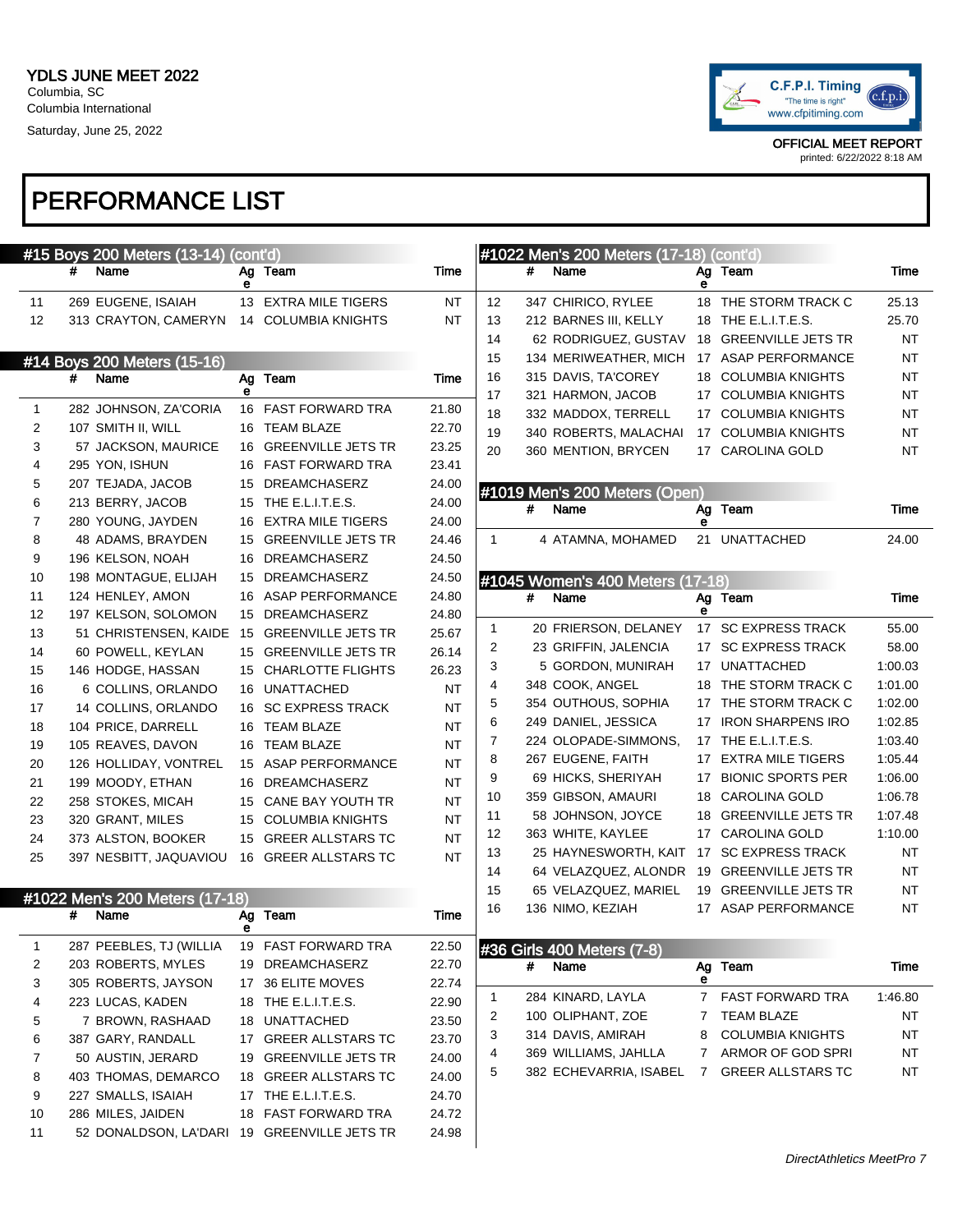

printed: 6/22/2022 8:18 AM

|              |                    | #35 Girls 400 Meters (9-10)  |    |                          |           |        |   | #34 Girls 400 Meters (13-14) (cont'd)      |         |                                        |          |
|--------------|--------------------|------------------------------|----|--------------------------|-----------|--------|---|--------------------------------------------|---------|----------------------------------------|----------|
|              | #<br>Name          |                              | е  | Ag Team                  | Time      |        | # | Name                                       | е       | Ag Team                                | Time     |
| 1            |                    | 24 GRIFFIN, JORDYN           |    | 10 SC EXPRESS TRACK      | 1:07.00   | 17     |   | 237 MITCHELL, JALAIYA                      |         | 13 OVER THE TOP TRAC                   | NT       |
| 2            | 164 WILLIAMS, ZION |                              | 9  | A TOUCH OF SPEED         | 1:20.00   |        |   |                                            |         |                                        |          |
| 3            |                    | 9 BATTLE, ZAMERIA            | 10 | <b>SC EXPRESS TRACK</b>  | 1:22.00   |        |   | #37 Girls 400 Meters (15-16)               |         |                                        |          |
| 4            |                    | 216 DARDEN, DA'MIAYH         |    | 10 THE E.L.I.T.E.S.      | 1:22.00   |        | # | Name                                       |         | Ag Team                                | Time     |
| 5            | 253 NOVAK, NIAMH   |                              |    | 10 IRON SHARPENS IRO     | 1:23.00   |        |   |                                            |         |                                        |          |
| 6            |                    | 278 ROGERS, KIMBERLY         | 9  | <b>EXTRA MILE TIGERS</b> | 1:29.50   | 1      |   | 349 ELLIOTT, ELISE                         |         | 16 THE STORM TRACK C                   | 58.57    |
| 7            |                    | 75 BAKER, JASMINE            | 9  | <b>TEAM BLAZE</b>        | NT        | 2      |   | 41 CARVER, RIKKI                           |         | 16 LANE 4 TRACK CLUB                   | 58.60    |
| 8            | 85 INGRAM, ANNA    |                              | 9  | <b>TEAM BLAZE</b>        | <b>NT</b> | 3      |   | 254 SILLETTI, KRISTA                       |         | 16 IRON SHARPENS IRO                   | 59.34    |
| 9            |                    | 257 LYNCH, JANELLE           | 9  | CANE BAY YOUTH TR        | NT        | 4      |   | 358 WASHINGTON, TAYLO                      |         | 15 THE STORM TRACK C                   | 1:01.00  |
|              |                    |                              |    |                          |           | 5      |   | 388 HALL, ZENOBIA                          |         | 15 GREER ALLSTARS TC                   | 1:05.00  |
|              |                    | #33 Girls 400 Meters (11-12) |    |                          |           | 6      |   | 398 RICE, DA'NAYSIA                        |         | 16 GREER ALLSTARS TC                   | 1:05.00  |
|              | #<br>Name          |                              |    | Ag Team                  | Time      | 7      |   | 15 CRUMPTON, NAILAH                        |         | 16 SC EXPRESS TRACK                    | 1:05.11  |
|              |                    |                              |    |                          |           | 8      |   | 364 HEADMAN, TALIYAH                       |         | 15 ARMOR OF GOD SPRI                   | 1:06.00  |
| -1           |                    | 165 SUMPTER, JAMAIKA         |    | 11 COASTAL GEORGIA T     | 1:03.00   | 9      |   | 45 PERRY, EMERY                            |         | 15 LANE 4 TRACK CLUB                   | 1:06.49  |
| 2            |                    | 91 KNOWELL, BRYLEY           |    | 11 TEAM BLAZE            | 1:10.00   | 10     |   | 276 PRYOR, JANIAH                          |         | 15 EXTRA MILE TIGERS                   | 1:08.00  |
| 3            |                    | 202 PORTERFIELD, DEMY        |    | 11 DREAMCHASERZ          | 1:13.00   | 11     |   | 402 SULLIVAN, JULIA                        |         | 15 GREER ALLSTARS TC                   | 1:08.00  |
| 4            |                    | 150 BRADLEY, RAEGAN          |    | 11 A TOUCH OF SPEED      | 1:15.00   | 12     |   | 225 PARRISH, LAILA                         |         | 15 THE E.L.I.T.E.S.                    | 1:09.00  |
| 5            |                    | 186 BAKER, ESSENCE           |    | 11 DREAMCHASERZ          | 1:16.00   | 13     |   | 251 GRIFFIN, KATHRYN-E                     |         | 16 IRON SHARPENS IRO                   | 1:09.00  |
| 6            |                    | 189 CROMARTIE, JANIYA        |    | 12 DREAMCHASERZ          | 1:18.00   | 14     |   | 44 HYMAN, CAALYN                           |         | 16 LANE 4 TRACK CLUB                   | 1:09.77  |
| 7            |                    | 143 SNOWDEN, NAKEERA         |    | 12 ASAP PERFORMANCE      | 1:30.00   | 15     |   | 59 MARTIN, DERYN                           |         | 15 GREENVILLE JETS TR                  | 1:17.51  |
| 8            |                    | 95 MERLING, GENESIS          |    | 12 TEAM BLAZE            | <b>NT</b> | 16     |   | 34 STRIPLING, REYNAH                       |         | 15 SC EXPRESS TRACK                    | NT       |
| 9            |                    | 31 ROBINSON, MADISON         |    | 12 SC EXPRESS TRACK      | NT        | 17     |   | 265 BLACK, TAMARI                          |         | 15 EXTRA MILE TIGERS                   | NT       |
| 10           |                    | 83 HARTWELL, MARIA           |    | 12 TEAM BLAZE            | NT        | 18     |   | 311 CRAWFORS, TAYLOR                       |         | 15 COLUMBIA KNIGHTS                    | NT       |
| 11           | 28 MERRITT, ZOE    |                              | 11 | <b>SC EXPRESS TRACK</b>  | NT        |        |   |                                            |         |                                        |          |
| 12           | 232 DAVIS, SOPHIA  |                              |    | 12 OVER THE TOP TRAC     | <b>NT</b> |        |   | #38 Girls 400 Meters (6 & Under)           |         |                                        |          |
| 13           | 341 ROSCOE, TYRA   |                              |    | 11 COLUMBIA KNIGHTS      | <b>NT</b> |        | # | Name                                       | Ag<br>е | Team                                   | Time     |
|              |                    | #34 Girls 400 Meters (13-14) |    |                          |           | 1      |   | 329 LEE, LONDON                            | 6       | <b>COLUMBIA KNIGHTS</b>                | NT       |
|              | #<br>Name          |                              |    | Ag Team                  | Time      | 2      |   | 46 ROBINSON, KENNEDI                       | 6       | LANE 4 TRACK CLUB                      | NT       |
|              |                    |                              |    |                          |           | 3      |   | 37 WILLIAMS, CHARITY                       | 6       | <b>SC EXPRESS TRACK</b>                | NT       |
| $\mathbf{1}$ |                    | 350 GOODMAN, KAMARA          |    | 13 THE STORM TRACK C     | 1:00.00   | 4      |   | 370 WILLIAMS, JEMYLA                       | 5       | ARMOR OF GOD SPRI                      | NT       |
| 2            |                    | 108 SMITH, KARSON            |    | 13 TEAM BLAZE            | 1:02.00   |        |   |                                            |         |                                        |          |
| 3            |                    | 89 KENNEDY, KEIRA            |    | 14 TEAM BLAZE            | 1:04.00   |        |   | #1043 Women's 400 Meters (Open)            |         |                                        |          |
| 4            |                    | 111 WEAVER, JAYLA            |    | 13 TEAM BLAZE            | 1:05.00   |        | # | Name                                       |         | Ag Team                                | Time     |
| 5            |                    | 263 ADAMS, MAKEIMA           |    | 14 EXTRA MILE TIGERS     | 1:06.78   |        |   |                                            | е       |                                        |          |
| 6            | 10 BERRY, SIDRA    |                              |    | 13 SC EXPRESS TRACK      | 1:07.00   | 1      |   | 352 HENDERSON, SOPHIE 19 THE STORM TRACK C |         |                                        | 1:10.00  |
| 7            | 226 REID, TATIANA  |                              |    | 13 THE E.L.I.T.E.S.      | 1:09.00   |        |   |                                            |         |                                        |          |
| 8            |                    | 205 SAMUELS, LACEY           |    | 14 DREAMCHASERZ          | 1:10.00   |        |   | #30 Boys 400 Meters (9-10)                 |         |                                        |          |
| 9            |                    | 206 STEWART, NEVAEH          |    | 14 DREAMCHASERZ          | 1:10.00   |        |   | # Name                                     |         | Ag Team                                | Time     |
| 10           |                    | 378 DAWKINS, JAYONNA         |    | 14 GREER ALLSTARS TC     | 1:10.00   |        |   | 109 STATEN, CHASE                          | е<br>9  | <b>TEAM BLAZE</b>                      | 1:05.00  |
| 11           |                    | 244 HUTSONA, LONDON          |    | 13 QC BLAZERS            | 1:10.80   | 1      |   | 96 MOORE, CHRISTOPH                        |         |                                        |          |
| 12           |                    | 200 NESBITT, KAMRYN          |    | 14 DREAMCHASERZ          | 1:19.00   | 2<br>3 |   | 99 OLIPHANT, ASHTYN                        | 9<br>10 | <b>TEAM BLAZE</b><br><b>TEAM BLAZE</b> | NT<br>NT |
| 13           |                    | 333 MICKENS, CARIAH          |    | 14 COLUMBIA KNIGHTS      | 1:27.00   |        |   | 214 BERRY, WAYMOND                         |         | 10 THE E.L.I.T.E.S.                    | NT       |
| 14           |                    | 80 GARWAY, ROMELL            |    | 14 TEAM BLAZE            | ΝT        | 4      |   | 309 BERRY, RODDRIK                         | 10      | <b>COLUMBIA KNIGHTS</b>                | NT       |
| 15           |                    | 88 JOHNSON, MALIA            |    | 14 TEAM BLAZE            | ΝT        | 5<br>6 |   | 325 JONES, CAMARI                          | 9       | <b>COLUMBIA KNIGHTS</b>                | NT       |
| 16           | 229 ALI, NADERAH   |                              |    | 13 OVER THE TOP TRAC     | ΝT        |        |   |                                            |         |                                        |          |
|              |                    |                              |    |                          |           |        |   |                                            |         |                                        |          |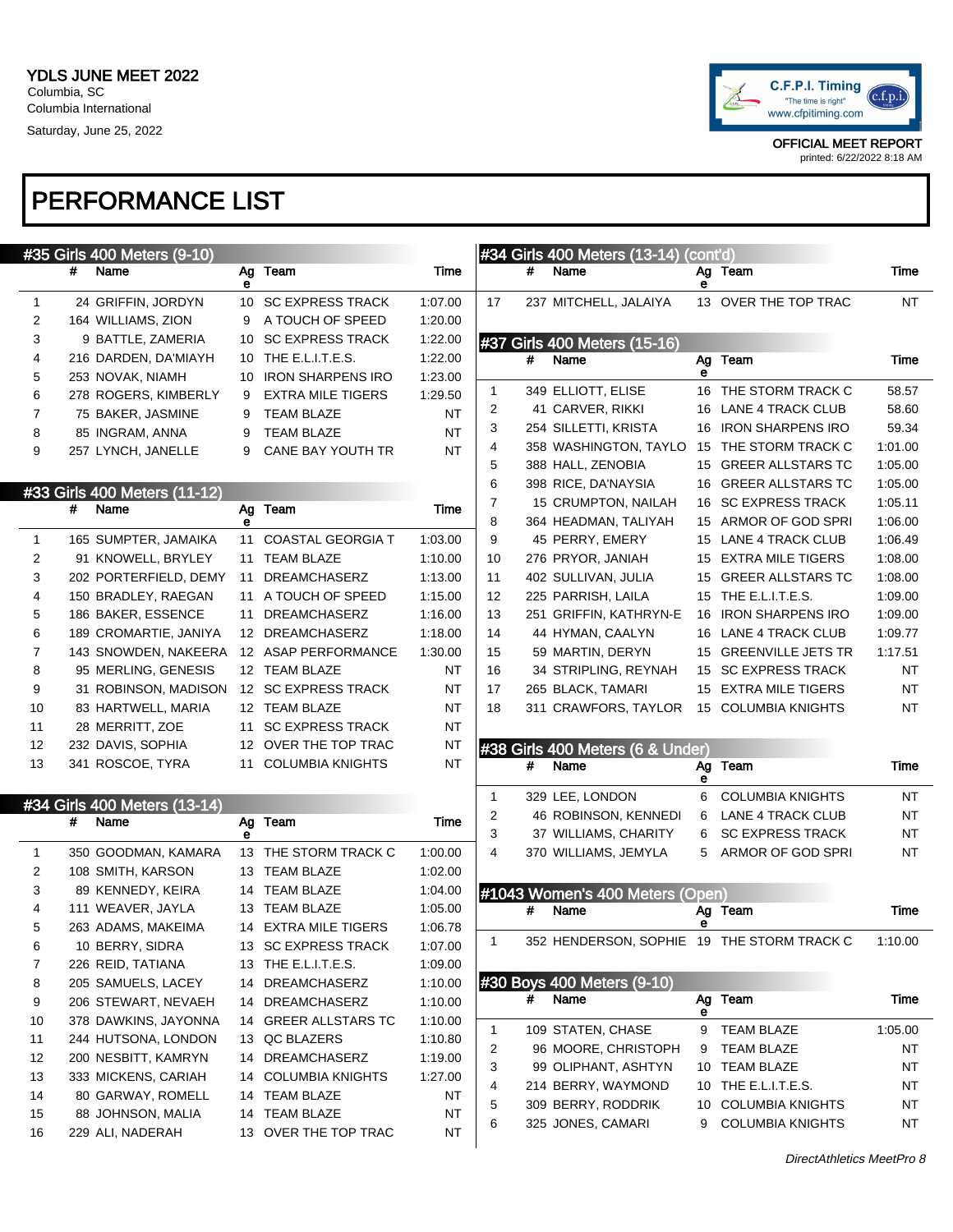#### PERFORMANCE LIST

| C.F.P.I. Timing<br>"The time is right"<br>www.cfpitiming.com |  |
|--------------------------------------------------------------|--|
|--------------------------------------------------------------|--|

OFFICIAL MEET REPORT

printed: 6/22/2022 8:18 AM

|              |   | #30 Boys 400 Meters (9-10) (cont'd) |                |                                              |                    |                |   | #32 Boys 400 Meters (13-14)    |      |                                             |           |
|--------------|---|-------------------------------------|----------------|----------------------------------------------|--------------------|----------------|---|--------------------------------|------|---------------------------------------------|-----------|
|              | # | Name                                | е              | Ag Team                                      | Time               |                | # | Name                           | е    | Ag Team                                     | Time      |
| 7            |   | 330 LEWIS, JABARI                   | 10             | <b>COLUMBIA KNIGHTS</b>                      | NT                 | 1              |   | 245 BIVENS, PRESTON            |      | 14 IRON SHARPENS IRO                        | 54.32     |
| 8            |   | 335 MOORE, JAYDEN                   | 10             | <b>COLUMBIA KNIGHTS</b>                      | NT                 | 2              |   | 36 THIGPEN, ANANIAS            | 13   | <b>SC EXPRESS TRACK</b>                     | 55.00     |
| 9            |   | 336 MYERS, AYDEN                    | 9              | <b>COLUMBIA KNIGHTS</b>                      | NT                 | 3              |   | 262 MCCOY, ZAYLEN              | 13   | <b>CARMENT KIARA TRA</b>                    | 57.00     |
|              |   |                                     |                |                                              |                    | 4              |   | 93 MCDONALD JR, CHRI           | 14   | <b>TEAM BLAZE</b>                           | 58.73     |
|              |   | #26 Boys 400 Meters (7-8)           |                |                                              |                    | 5              |   | 3 WYNN, JOEY                   | 13   | <b>UNATTACHED</b>                           | 59.00     |
|              | # | Name                                | Ag             | Team                                         | Time               | 6              |   | 250 FLOOD, COLBY               | 13   | <b>IRON SHARPENS IRO</b>                    | 1:00.50   |
|              |   | 114 HENRY, BRYSON                   | е              |                                              |                    | 7              |   | 193 HAILE, KALEB               | 13   | <b>DREAMCHASERZ</b>                         | <b>NT</b> |
| $\mathbf{1}$ |   | 260 HARVEY, KELLAN                  | 8              | <b>QUICKFIRE</b><br><b>CARMENT KIARA TRA</b> | 1:13.00            | 8              |   | 209 WILLIAMS, DEONDRE          | 14   | <b>DREAMCHASERZ</b>                         | <b>NT</b> |
| 2<br>3       |   | 219 DEVOE, DAMARCUS                 | 8              | THE E.L.I.T.E.S.                             | 1:20.00            | 9              |   | 252 NOVAK, LIAM                |      | 14 IRON SHARPENS IRO                        | <b>NT</b> |
| 4            |   | 220 GREGORY, CALEB                  | 8<br>7         | THE E.L.I.T.E.S.                             | 1:30.00<br>1:39.00 | 10             |   | 256 LYNCH, CHRISTIAN           | 14   | CANE BAY YOUTH TR                           | <b>NT</b> |
| 5            |   | 113 WRIGHT, GREGORY                 | $7\phantom{.}$ | <b>TEAM BLAZE</b>                            | <b>NT</b>          | 11             |   | 269 EUGENE, ISAIAH             | 13   | <b>EXTRA MILE TIGERS</b>                    | <b>NT</b> |
| 6            |   | 318 DRAKEFORD, NOAH                 | 7              | <b>COLUMBIA KNIGHTS</b>                      | NT                 | 12             |   | 313 CRAYTON, CAMERYN           | 14   | <b>COLUMBIA KNIGHTS</b>                     | NT        |
| 7            |   | 327 KENNEDY, CARTER                 | 8              | <b>COLUMBIA KNIGHTS</b>                      | <b>NT</b>          |                |   |                                |      |                                             |           |
| 8            |   | 328 LEE, DALLAS                     | 7              | <b>COLUMBIA KNIGHTS</b>                      | $\sf{NT}$          |                |   | #29 Boys 400 Meters (15-16)    |      |                                             |           |
| 9            |   | 339 PAYNE, LIAM                     | 8              | <b>COLUMBIA KNIGHTS</b>                      | <b>NT</b>          |                | # | Name                           | е    | Ag Team                                     | Time      |
|              |   |                                     |                |                                              |                    | $\mathbf 1$    |   | 282 JOHNSON, ZA'CORIA          |      | 16 FAST FORWARD TRA                         | 52.00     |
|              |   | #31 Boys 400 Meters (6 & Under)     |                |                                              |                    | 2              |   | 57 JACKSON, MAURICE            | 16   | <b>GREENVILLE JETS TR</b>                   | 52.73     |
|              | # | Name                                | Ag             | Team                                         | Time               | 3              |   | 92 KOUMAS, QUINN               | 16   | <b>TEAM BLAZE</b>                           | 53.00     |
|              |   |                                     | е              |                                              |                    | 4              |   | 295 YON, ISHUN                 | 16   | FAST FORWARD TRA                            | 54.69     |
| 1            |   | 211 BAILEY, TAHJ                    | 6              | THE E.L.I.T.E.S.                             | 1:33.00            | 5              |   | 104 PRICE, DARRELL             | 16   | <b>TEAM BLAZE</b>                           | 55.00     |
| 2            |   | 38 WILLIAMS, RODRICK                | 6              | <b>SC EXPRESS TRACK</b>                      | NT                 | 6              |   | 280 YOUNG, JAYDEN              | 16   | <b>EXTRA MILE TIGERS</b>                    | 56.00     |
| 3            |   | 94 MCMOORE, JESTIC                  | 6              | <b>TEAM BLAZE</b>                            | NT                 | $\overline{7}$ |   | 51 CHRISTENSEN, KAIDE          | - 15 | <b>GREENVILLE JETS TR</b>                   | 56.58     |
| 4            |   | 187 BILLIE, KARSYN                  | 6              | <b>DREAMCHASERZ</b>                          | NT                 | 8              |   | 213 BERRY, JACOB               | 15   | THE E.L.I.T.E.S.                            | 57.00     |
|              |   |                                     |                |                                              |                    | 9              |   | 146 HODGE, HASSAN              | 15   | <b>CHARLOTTE FLIGHTS</b>                    | 1:03.14   |
|              |   | #28 Boys 400 Meters (11-12)         |                |                                              |                    | 10             |   | 126 HOLLIDAY, VONTREL          |      | 15 ASAP PERFORMANCE                         | ΝT        |
|              | # | Name                                |                | Ag Team                                      | Time               | 11             |   | 14 COLLINS, ORLANDO            | 16   | <b>SC EXPRESS TRACK</b>                     | <b>NT</b> |
| $\mathbf{1}$ |   | 12 BULLOCK, SEAN                    | 11             | <b>SC EXPRESS TRACK</b>                      | 1:00.00            | 12             |   | 60 POWELL, KEYLAN              | 15   | <b>GREENVILLE JETS TR</b>                   | ΝT        |
| 2            |   | 21 GARVIN, KAYDEN                   |                | 12 SC EXPRESS TRACK                          | 1:03.00            | 13             |   | 6 COLLINS, ORLANDO             | 16   | <b>UNATTACHED</b>                           | ΝT        |
| 3            |   | 27 HOGAN, CARMELLO                  |                | 12 SC EXPRESS TRACK                          | 1:07.00            | 14             |   | 199 MOODY, ETHAN               | 16   | <b>DREAMCHASERZ</b>                         | ΝT        |
| 4            |   | 301 GRANT, BRAYLEN                  |                | 12 36 ELITE MOVES                            | 1:07.00            | 15             |   | 258 STOKES, MICAH              | 15   | CANE BAY YOUTH TR                           | <b>NT</b> |
| 5            |   | 13 COBBS, SOLOMON                   | 11             | <b>SC EXPRESS TRACK</b>                      | 1:09.00            | 16             |   | 320 GRANT, MILES               | 15   | <b>COLUMBIA KNIGHTS</b>                     | ΝT        |
| 6            |   | 18 EPPS, AYDEN                      | 11             | <b>SC EXPRESS TRACK</b>                      | 1:09.00            |                |   |                                |      |                                             |           |
| 7            |   | 241 DOUGLAS, JOSIAH                 |                | 12 QC BLAZERS                                | 1:11.00            |                |   | #1033 Men's 400 Meters (17-18) |      |                                             |           |
| 8            |   | 386 FOWLER, EMOREE                  | 11             | <b>GREER ALLSTARS TC</b>                     | 1:15.00            |                |   | # Name                         |      | Ag Team                                     | Time      |
| 9            |   | 147 ASHE, CHRISTIAN                 |                | 12 A TOUCH OF SPEED                          | 1:16.00            |                |   |                                | е    |                                             |           |
| 10           |   | 29 MURRAY, ZION                     |                | 12 SC EXPRESS TRACK                          | 1:20.00            | $\mathbf{1}$   |   | 247 BROWN, SAXON               | 18   | <b>IRON SHARPENS IRO</b>                    | 48.41     |
| 11           |   | 11 BRYANT, KYIAN                    | 11             | <b>SC EXPRESS TRACK</b>                      | ΝT                 | 2              |   | 50 AUSTIN, JERARD              | 19   | <b>GREENVILLE JETS TR</b>                   | 50.83     |
| 12           |   | 139 PETERSEN, ELIJAH                |                | 12 ASAP PERFORMANCE                          | ΝT                 | 3              |   | 148 BATES, BRYSON              |      | 17 A TOUCH OF SPEED                         | 51.00     |
| 13           |   | 144 WALTERS JR, MICHA               |                | 12 ASAP PERFORMANCE                          | ΝT                 | 4              |   | 246 BROCK, PAYTON              | 18   | <b>IRON SHARPENS IRO</b>                    | 51.98     |
| 14           |   | 337 MYERS, JOSHUA                   |                | 12 COLUMBIA KNIGHTS                          | ΝT                 | 5              |   | 2 SANDERS, JAKARRIE            | 19   | UNATTACHED                                  | 52.00     |
| 15           |   | 342 SANDERS, BRIGHTON               | 11             | <b>COLUMBIA KNIGHTS</b>                      | ΝT                 | 6              |   | 97 MULLER, ANTHONY             |      | 17 TEAM BLAZE                               | 52.00     |
| 16           |   | 371 WILLIAMS, JEREMY                |                | 12 ARMOR OF GOD SPRI                         | NT                 | 7              |   | 115 ROSS-EL, KAIDEN            |      | 17 QUICKFIRE                                | 52.00     |
|              |   |                                     |                |                                              |                    | 8              |   | 287 PEEBLES, TJ (WILLIA        | 19   | <b>FAST FORWARD TRA</b>                     | 52.00     |
|              |   |                                     |                |                                              |                    | 9              |   | 387 GARY, RANDALL              |      | 17 GREER ALLSTARS TC<br><b>DREAMCHASERZ</b> | 52.90     |
|              |   |                                     |                |                                              |                    | 10             |   | 203 ROBERTS, MYLES             | 19   |                                             | 53.00     |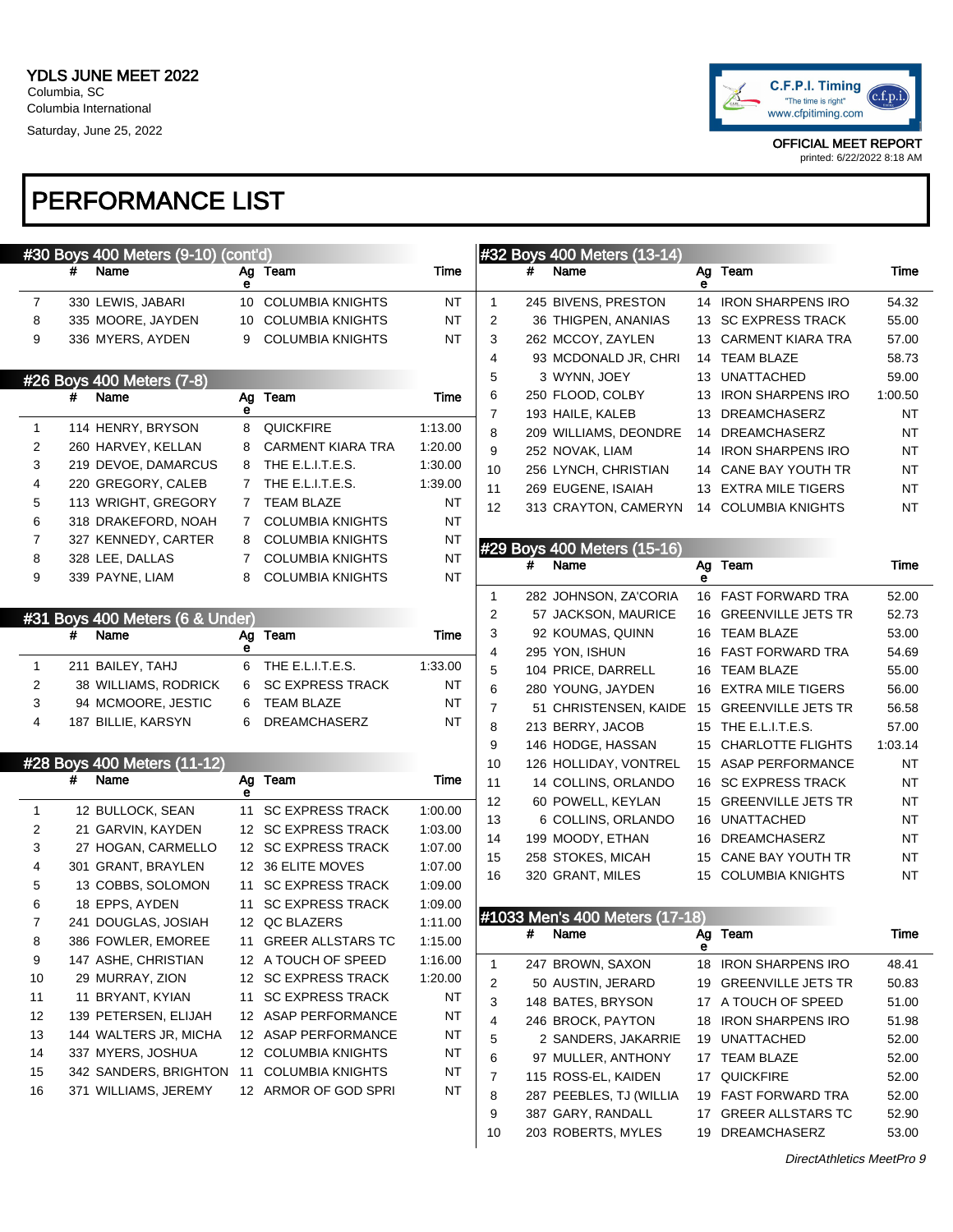

printed: 6/22/2022 8:18 AM

|                |   | #1033 Men's 400 Meters (17-18) (cont'd)    |             |                                               |                 |                   |   | #1055 Women's 800 Meters (17-18)        |        |                                       |           |
|----------------|---|--------------------------------------------|-------------|-----------------------------------------------|-----------------|-------------------|---|-----------------------------------------|--------|---------------------------------------|-----------|
|                | # | Name                                       | е           | Ag Team                                       | Time            |                   | # | Name                                    | е      | Ag Team                               | Time      |
| 11             |   | 403 THOMAS, DEMARCO                        |             | 18 GREER ALLSTARS TC                          | 53.00           | $\mathbf{1}$      |   | 5 GORDON, MUNIRAH                       |        | 17 UNATTACHED                         | 2:29.00   |
| 12             |   | 70 MCGUIRE, MIKYLE                         |             | 18 BIONIC SPORTS PER                          | 53.05           | $\overline{2}$    |   | 64 VELAZQUEZ, ALONDR                    |        | 19 GREENVILLE JETS TR                 | 2:46.01   |
| 13             |   | 62 RODRIGUEZ, GUSTAV                       |             | 18 GREENVILLE JETS TR                         | 53.70           | 3                 |   | 65 VELAZQUEZ, MARIEL                    |        | 19 GREENVILLE JETS TR                 | 2:54.35   |
| 14             |   | 223 LUCAS, KADEN                           |             | 18 THE E.L.I.T.E.S.                           | 53.90           | 4                 |   | 58 JOHNSON, JOYCE                       |        | 18 GREENVILLE JETS TR                 | <b>NT</b> |
| 15             |   | 248 COSTANZO, AIDEN                        |             | 17 IRON SHARPENS IRO                          | 56.00           | 5                 |   | 299 CUNNINGHAM, KAMIL                   |        | 17 36 ELITE MOVES                     | <b>NT</b> |
| 16             |   | 347 CHIRICO, RYLEE                         |             | 18 THE STORM TRACK C                          | 56.69           |                   |   |                                         |        |                                       |           |
| 17             |   | 286 MILES, JAIDEN                          |             | 18 FAST FORWARD TRA                           | 58.22           |                   |   | #40 Boys 800 Meters (7-8)               |        |                                       |           |
| 18             |   | 332 MADDOX, TERRELL                        |             | 17 COLUMBIA KNIGHTS                           | <b>NT</b>       |                   | # | Name                                    |        | Ag Team                               | Time      |
| 19             |   | 360 MENTION, BRYCEN                        |             | 17 CAROLINA GOLD                              | <b>NT</b>       |                   |   |                                         | е      |                                       | 2:50.00   |
|                |   |                                            |             |                                               |                 | $\mathbf{1}$<br>2 |   | 260 HARVEY, KELLAN<br>114 HENRY, BRYSON | 8<br>8 | <b>CARMENT KIARA TRA</b><br>QUICKFIRE | 2:58.00   |
|                |   | #1040 Men's 400 Meters (Open)              |             |                                               |                 |                   |   |                                         |        |                                       |           |
|                | # | Name                                       | Ag<br>е     | Team                                          | Time            |                   |   | #44 Boys 800 Meters (9-10)              |        |                                       |           |
| $\mathbf{1}$   |   | 4 ATAMNA, MOHAMED                          |             | 21 UNATTACHED                                 | 51.00           |                   | # | Name                                    | Ag     | Team                                  | Time      |
|                |   |                                            |             |                                               |                 |                   |   |                                         | е      |                                       |           |
|                |   | #184 Girls 800 Meters (15-16)              |             |                                               |                 | $\mathbf{1}$      |   | 99 OLIPHANT, ASHTYN                     |        | 10 TEAM BLAZE                         | NT        |
|                | # | Name                                       |             | Ag Team                                       | Time            | 2                 |   | 214 BERRY, WAYMOND                      |        | 10 THE E.L.I.T.E.S.                   | NT        |
|                |   |                                            | е           |                                               |                 |                   |   |                                         |        |                                       |           |
| $\mathbf{1}$   |   | 358 WASHINGTON, TAYLO 15 THE STORM TRACK C |             |                                               | <b>NT</b>       |                   |   | #39 Boys 800 Meters (11-12)             |        |                                       |           |
|                |   |                                            |             |                                               |                 |                   | # | Name                                    | е      | Ag Team                               | Time      |
|                |   | #46 Girls 800 Meters (7-8)                 |             |                                               |                 | 1                 |   | 12 BULLOCK, SEAN                        | 11     | <b>SC EXPRESS TRACK</b>               | 2:25.00   |
|                | # | Name                                       | Ag<br>е     | Team                                          | Time            |                   |   |                                         |        |                                       |           |
| $\mathbf{1}$   |   | 100 OLIPHANT, ZOE                          |             | 7 TEAM BLAZE                                  | <b>NT</b>       |                   |   | #41 Boys 800 Meters (13-14)             |        |                                       |           |
| 2              |   | 382 ECHEVARRIA, ISABEL                     | $7^{\circ}$ | <b>GREER ALLSTARS TC</b>                      | <b>NT</b>       |                   | # | Name                                    | Ag     | Team                                  | Time      |
|                |   |                                            |             |                                               |                 |                   |   |                                         | е      |                                       |           |
|                |   | #49 Girls 800 Meters (9-10)                |             |                                               |                 | 1                 |   | 262 MCCOY, ZAYLEN                       |        | 13 CARMENT KIARA TRA                  | 2:15.00   |
|                | # | Name                                       |             | Ag Team                                       | Time            | 2                 |   | 3 WYNN, JOEY                            |        | 13 UNATTACHED                         | 2:28.00   |
|                |   |                                            | е           |                                               |                 | 3                 |   | 256 LYNCH, CHRISTIAN                    |        | 14 CANE BAY YOUTH TR                  | <b>NT</b> |
| $\mathbf{1}$   |   | 331 LEWIS, JADA                            |             | 10 COLUMBIA KNIGHTS                           | 2:57.00         |                   |   |                                         |        |                                       |           |
| $\overline{c}$ |   | 278 ROGERS, KIMBERLY<br>85 INGRAM, ANNA    | 9           | <b>EXTRA MILE TIGERS</b><br><b>TEAM BLAZE</b> | 3:38.18         |                   |   | #42 Boys 800 Meters (15-16)             |        |                                       |           |
| 3<br>4         |   |                                            | 9<br>9      | CANE BAY YOUTH TR                             | <b>NT</b><br>NT |                   | # | Name                                    | е      | Ag Team                               | Time      |
|                |   | 257 LYNCH, JANELLE                         |             |                                               |                 | $\mathbf{1}$      |   | 104 PRICE, DARRELL                      |        | 16 TEAM BLAZE                         | 2:07.00   |
|                |   |                                            |             |                                               |                 | 2                 |   | 110 WASHINGTON, EURE                    |        | 15 TEAM BLAZE                         | 2:07.00   |
|                |   | #48 Girls 800 Meters (11-12)               |             | Ag Team                                       | Time            | 3                 |   | 92 KOUMAS, QUINN                        |        | 16 TEAM BLAZE                         | 2:10.00   |
|                | # | Name                                       | е           |                                               |                 | 4                 |   | 47 SEGRIST, SAMUEL                      |        | 15 LANE 4 TRACK CLUB                  | 2:10.40   |
| $\mathbf{1}$   |   | 150 BRADLEY, RAEGAN                        |             | 11 A TOUCH OF SPEED                           | 3:10.00         | 5                 |   | 280 YOUNG, JAYDEN                       |        | 16 EXTRA MILE TIGERS                  | 2:21.00   |
|                |   |                                            |             |                                               |                 | 6                 |   | 87 JACKSON, JALEN                       |        | 16 TEAM BLAZE                         | NT        |
|                |   | #45 Girls 800 Meters (13-14)               |             |                                               |                 | 7                 |   | 78 BRYANT, JAYDEN                       |        | 15 TEAM BLAZE                         | NT        |
|                | # | Name                                       | Ag          | Team                                          | Time            | 8                 |   | 54 ELLIS, RYAN                          |        | 15 GREENVILLE JETS TR                 | NT        |
|                |   |                                            | е           |                                               |                 | 9                 |   | 101 OUTLAW, ETHAN                       |        | 15 TEAM BLAZE                         | NT        |
| 1              |   | 80 GARWAY, ROMELL                          |             | 14 TEAM BLAZE                                 | NT              |                   |   |                                         |        |                                       |           |
| 2              |   | 240 DOUGLAS, ALAYA                         |             | 14 QC BLAZERS                                 | NT              |                   |   | #1052 Men's 800 Meters (17-18)          |        |                                       |           |
| 3              |   | 244 HUTSONA, LONDON                        |             | 13 QC BLAZERS                                 | NT              |                   |   | # Name                                  | Ag     | Team                                  | Time      |
|                |   |                                            |             |                                               |                 | 1                 |   | 185 GOLDSMITH, GRANT                    | е      | 17 OLDE FARM TRACK C                  | 1:55.80   |
|                |   |                                            |             |                                               |                 |                   |   |                                         |        |                                       |           |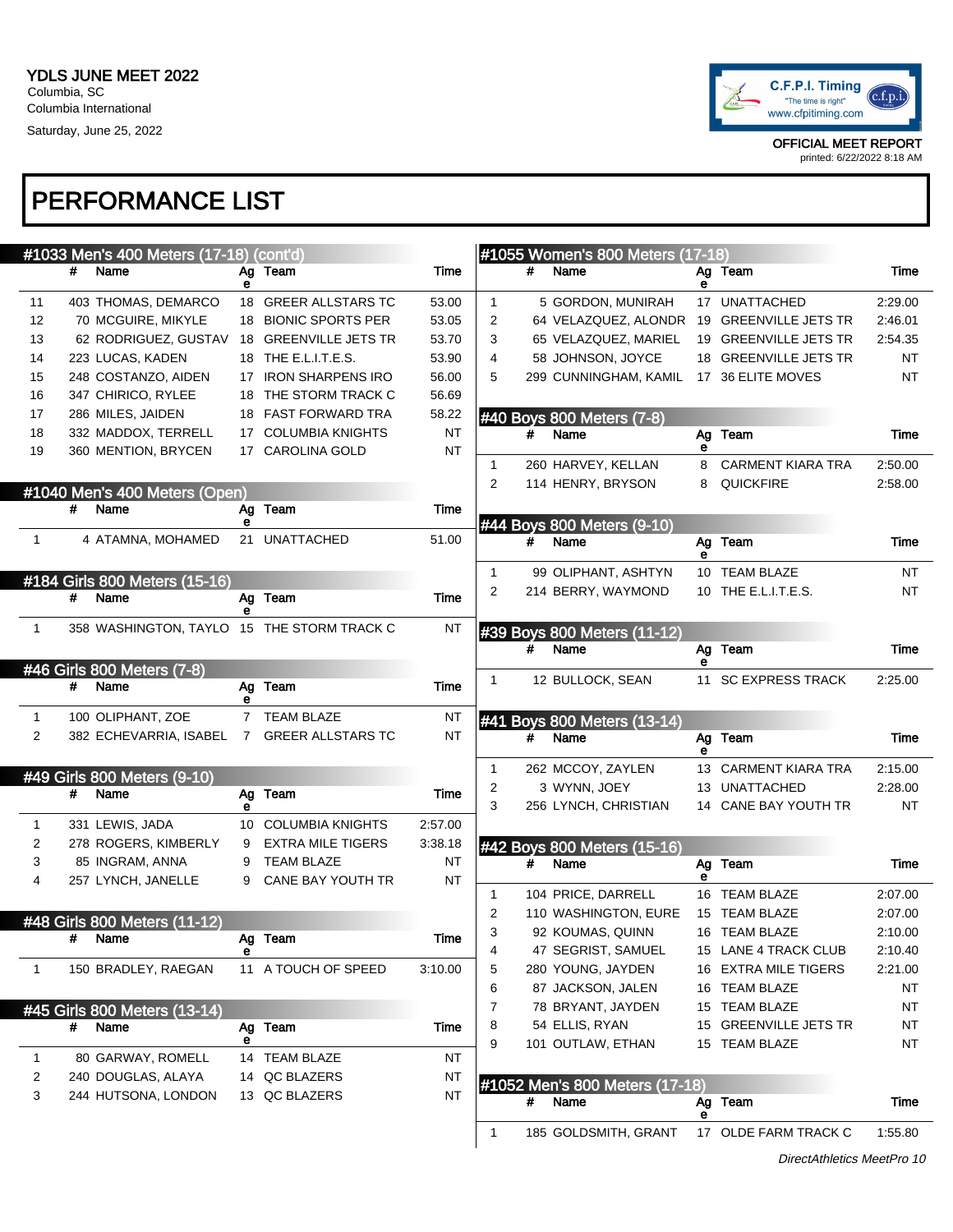

|                |   | #1052 Men's 800 Meters (17-18) (cont'd)    |   |                          |           |              |   | #51 Boys 1500 Meters (11-12)             |             |                          |           |
|----------------|---|--------------------------------------------|---|--------------------------|-----------|--------------|---|------------------------------------------|-------------|--------------------------|-----------|
|                | # | Name                                       | е | Ag Team                  | Time      |              | # | Name                                     | е           | Ag Team                  | Time      |
| 2              |   | 2 SANDERS, JAKARRIE                        |   | 19 UNATTACHED            | 2:00.74   | $\mathbf{1}$ |   | 12 BULLOCK, SEAN                         |             | 11 SC EXPRESS TRACK      | 5:13.05   |
| 3              |   | 97 MULLER, ANTHONY                         |   | 17 TEAM BLAZE            | 2:02.00   |              |   |                                          |             |                          |           |
| 4              |   | 203 ROBERTS, MYLES                         |   | 19 DREAMCHASERZ          | 2:05.00   |              |   | #53 Boys 1500 Meters (13-14)             |             |                          |           |
| 5              |   | 62 RODRIGUEZ, GUSTAV                       |   | 18 GREENVILLE JETS TR    | 2:07.03   |              | # | Name                                     |             | Ag Team                  | Time      |
| 6              |   | 70 MCGUIRE, MIKYLE                         |   | 18 BIONIC SPORTS PER     | 2:14.00   | 1            |   | 252 NOVAK, LIAM                          | е           | 14 IRON SHARPENS IRO     | 4:45.00   |
| 7              |   | 227 SMALLS, ISAIAH                         |   | 17 THE E.L.I.T.E.S.      | NT        | 2            |   | 262 MCCOY, ZAYLEN                        |             | 13 CARMENT KIARA TRA     | 5:20.00   |
| 8              |   | 169 HAWLEY, LUCIEN                         |   | 17 SPARTANBURG ELITE     | <b>NT</b> | 3            |   | 171 BAILEY, ELIJAH                       |             | 14 SABRES CLUB TRACK     | ΝT        |
| 9              |   | 50 AUSTIN, JERARD                          |   | 19 GREENVILLE JETS TR    | <b>NT</b> | 4            |   | 383 FERGUSON, WALKER                     |             | 13 GREER ALLSTARS TC     | <b>NT</b> |
| 10             |   | 387 GARY, RANDALL                          |   | 17 GREER ALLSTARS TC     | <b>NT</b> | 5            |   | 389 HATTENDORF, BRAN                     |             | 13 GREER ALLSTARS TC     | NT        |
|                |   | #1069 Women's 1500 Meters (17-18)          |   |                          |           |              |   |                                          |             |                          |           |
|                | # | Name                                       | е | Ag Team                  | Time      |              | # | #52 Boys 1500 Meters (15-16)<br>Name     |             | Ag Team                  | Time      |
| $\mathbf{1}$   |   | 64 VELAZQUEZ, ALONDR 19 GREENVILLE JETS TR |   |                          | 7:21.37   |              |   |                                          | е           |                          |           |
| 2              |   | 65 VELAZQUEZ, MARIEL                       |   | 19 GREENVILLE JETS TR    | 7:35.42   | 1            |   | 110 WASHINGTON, EURE                     |             | 15 TEAM BLAZE            | 4:50.00   |
|                |   |                                            |   |                          |           | 2            |   | 78 BRYANT, JAYDEN                        |             | 15 TEAM BLAZE            | NT        |
|                |   | #57 Girls 1500 Meters (9-10)               |   |                          |           | 3            |   | 87 JACKSON, JALEN                        |             | 16 TEAM BLAZE            | NT        |
|                | # | Name                                       | е | Ag Team                  | Time      | 4            |   | 101 OUTLAW, ETHAN                        |             | 15 TEAM BLAZE            | NT        |
| 1              |   | 253 NOVAK, NIAMH                           |   | 10 IRON SHARPENS IRO     | 6:25.00   |              |   | #1064 Men's 1500 Meters (17-18)          |             |                          |           |
| 2              |   | 331 LEWIS, JADA                            |   | 10 COLUMBIA KNIGHTS      | NT        |              | # | Name                                     | Ag          | Team                     | Time      |
|                |   |                                            |   |                          |           | $\mathbf{1}$ |   | 247 BROWN, SAXON                         | е           | 18 IRON SHARPENS IRO     | 4:10.00   |
|                | # | #56 Girls 1500 Meters (11-12)<br>Name      |   | Ag Team                  | Time      | 2            |   | 185 GOLDSMITH, GRANT                     |             | 17 OLDE FARM TRACK C     | 4:18.00   |
|                |   |                                            | е |                          |           | 3            |   | 248 COSTANZO, AIDEN                      |             | 17 IRON SHARPENS IRO     | 4:25.00   |
| $\overline{1}$ |   | 82 GROSS, TAYLOR                           |   | 12 TEAM BLAZE            | 6:05.00   | 4            |   | 169 HAWLEY, LUCIEN                       |             | 17 SPARTANBURG ELITE     | NT        |
|                |   | #55 Girls 1500 Meters (15-16)              |   |                          |           |              |   | #1071 Men's 40m Hurdles (7-8)            |             |                          |           |
|                | # | Name                                       |   | Ag Team                  | Time      |              | # | Name                                     | Ag          | Team                     | Time      |
| 1              |   | 251 GRIFFIN, KATHRYN-E                     | е | 16 IRON SHARPENS IRO     | 5:40.00   | $\mathbf{1}$ |   | 385 FOWLER, DEREON                       | е           | 7 GREER ALLSTARS TC      | NT        |
| 2              |   | 43 CROSS, CAROLYN                          |   | 15 LANE 4 TRACK CLUB     | 5:55.55   | 2            |   | 384 FOWLER JR, DEMETR                    | $7^{\circ}$ | <b>GREER ALLSTARS TC</b> | NT        |
| 3              |   | 221 LAWTON, ALIRA                          |   | 16 THE E.L.I.T.E.S.      | NT        | 3            |   | 195 KELSON, ADAM                         | $7^{\circ}$ | DREAMCHASERZ             | <b>NT</b> |
|                |   |                                            |   |                          |           | 4            |   | 400 SINGLETON, GRAYSO                    | $7^{\circ}$ | <b>GREER ALLSTARS TC</b> | NT        |
|                |   | #60 Girls 1500 Meters (6 & Under)          |   |                          |           |              |   |                                          |             |                          |           |
|                |   | # Name                                     |   | Ag Team                  | Time      |              | # | #1073 Women's 60m Hurdles (9-10)<br>Name |             |                          | Time      |
| $\mathbf{1}$   |   | 261 HARVEY, NICOLETTE                      |   | 6 CARMENT KIARA TRA      | <b>NT</b> |              |   |                                          |             | Ag Team                  |           |
|                |   |                                            |   |                          |           | 1            |   | 128 JACKSON, WINTER                      |             | 10 ASAP PERFORMANCE      | NT        |
|                | # | #50 Boys 1500 Meters (7-8)<br>Name         |   | Ag Team                  | Time      |              |   | #1072 Men's 60m Hurdles (9-10)           |             |                          |           |
|                |   |                                            | е |                          |           |              | # | Name                                     | Ag          | Team                     | Time      |
| $\mathbf{1}$   |   | 260 HARVEY, KELLAN                         | 8 | <b>CARMENT KIARA TRA</b> | 6:25.00   | 1            |   | 192 GREEN, MICHAEL                       | е<br>9      | DREAMCHASERZ             | NT        |
|                |   |                                            |   |                          |           | 2            |   | 380 DUNHAM, EAN                          | 9           | <b>GREER ALLSTARS TC</b> | NT        |
|                |   |                                            |   |                          |           |              |   |                                          |             |                          |           |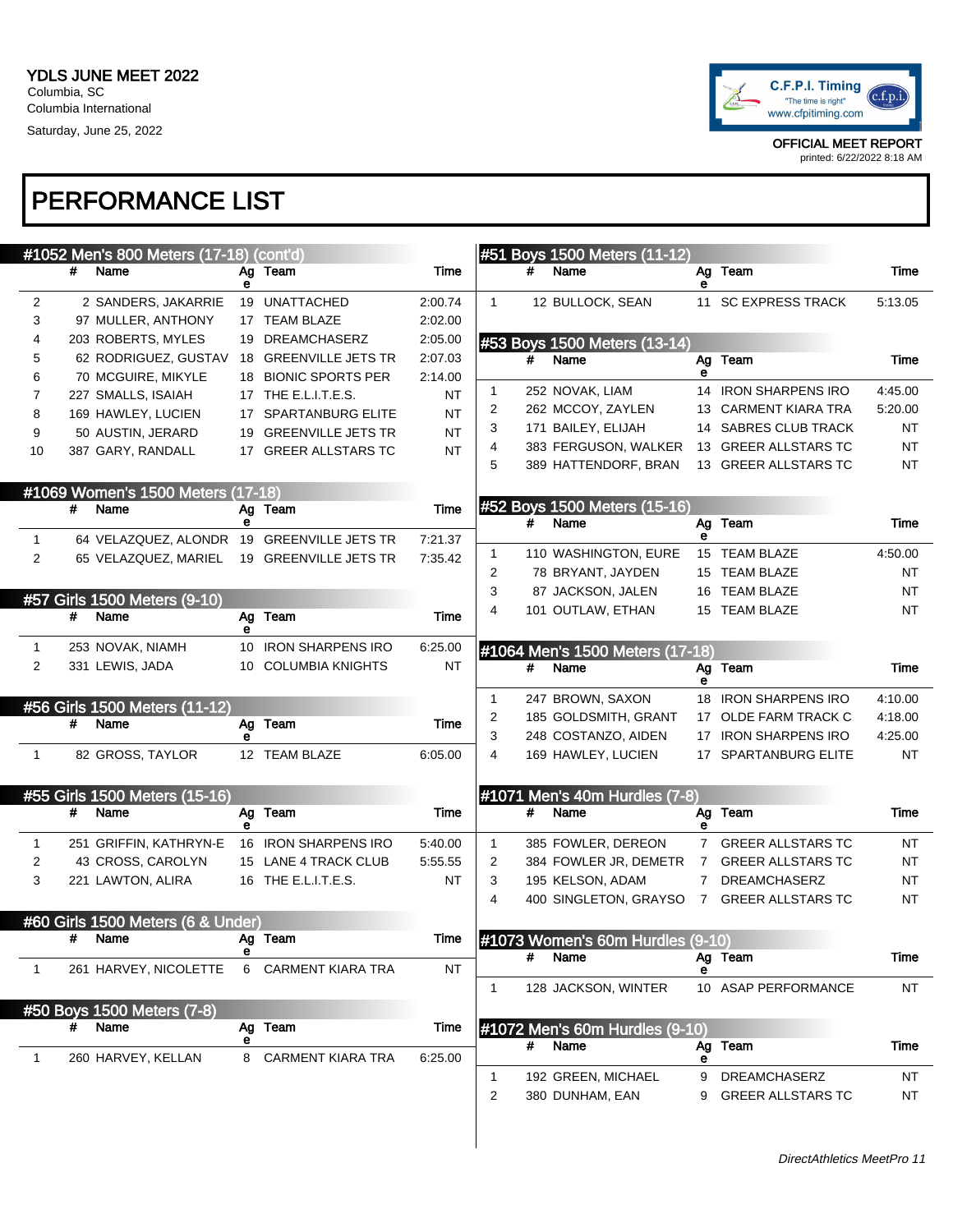#### PERFORMANCE LIST

|              |   | #1075 Women's 80m Hurdles (11-12) |   |                       |           |                |   | #210 Girls 100m Hurdles (15-16) (cont'd)      |   |                                          |                |
|--------------|---|-----------------------------------|---|-----------------------|-----------|----------------|---|-----------------------------------------------|---|------------------------------------------|----------------|
|              | # | Name                              | е | Ag Team               | Time      |                | # | Name                                          | е | Ag Team                                  | Time           |
| $\mathbf{1}$ |   | 123 HALL, AJA                     |   | 11 ASAP PERFORMANCE   | 16.00     | 8              |   | 312 CRAYTON, CAMEIA                           |   | 15 COLUMBIA KNIGHTS                      | NT             |
| 2            |   | 67 WILLIAMS, ZOE                  |   | 12 GREENVILLE JETS TR | 17.86     |                |   |                                               |   |                                          |                |
| 3            |   | 189 CROMARTIE, JANIYA             |   | 12 DREAMCHASERZ       | 18.00     |                |   | #1077 Women's 100m Hurdles (17-18)            |   |                                          |                |
| 4            |   | 210 WILLIAMS, KACEY_NE            |   | 11 DREAMCHASERZ       | 18.00     |                | # | Name                                          |   | Ag Team                                  | Time           |
| 5            |   | 406 WEAVER, OKTOBER               |   | 11 GREER ALLSTARS TC  | 19.00     |                |   |                                               | е |                                          |                |
| 6            |   | 31 ROBINSON, MADISON              |   | 12 SC EXPRESS TRACK   | <b>NT</b> | 1              |   | 204 RODRIGUEZ, BRIANN                         |   | 18 DREAMCHASERZ                          | 14.20          |
| 7            |   | 341 ROSCOE, TYRA                  |   | 11 COLUMBIA KNIGHTS   | <b>NT</b> | 2              |   | 20 FRIERSON, DELANEY                          |   | 17 SC EXPRESS TRACK                      | 14.30          |
|              |   |                                   |   |                       |           | 3              |   | 61 RICE, GABRIELLE                            |   | 17 GREENVILLE JETS TR                    | 15.96          |
|              |   | #1074 Men's 80m Hurdles (11-12)   |   |                       |           | 4              |   | 404 WALLACE, JATAYSJA                         |   | 17 GREER ALLSTARS TC                     | 16.00          |
|              | # | Name                              |   | Ag Team               | Time      | 5              |   | 355 PATRICK, EVELYN                           |   | 17 THE STORM TRACK C                     | 16.36          |
|              |   |                                   | е |                       |           | 6              |   | 208 WELLS, TAYLOR                             |   | 17 DREAMCHASERZ                          | 16.80          |
| 1            |   | 17 EPPS, AUSTIN                   |   | 11 SC EXPRESS TRACK   | 12.98     | $\overline{7}$ |   | 224 OLOPADE-SIMMONS,                          |   | 17 THE E.L.I.T.E.S.                      | 17.50          |
| 2            |   | 381 DUNHAM, ELI                   |   | 12 GREER ALLSTARS TC  | 13.90     | 8              |   | 49 ADAMS, SAMYAH                              |   | 18 GREENVILLE JETS TR                    | 17.96          |
| 3            |   | 125 HESTER, KALEB                 |   | 12 ASAP PERFORMANCE   | 14.46     | 9              |   | 354 OUTHOUS, SOPHIA                           |   | 17 THE STORM TRACK C                     | 18.71          |
| 4            |   | 30 PERNELL, SHAWN                 |   | 12 SC EXPRESS TRACK   | 14.69     | 10             |   | 25 HAYNESWORTH, KAIT 17 SC EXPRESS TRACK      |   |                                          | NT             |
| 5            |   | 18 EPPS, AYDEN                    |   | 11 SC EXPRESS TRACK   | 15.14     |                |   |                                               |   |                                          |                |
| 6            |   | 241 DOUGLAS, JOSIAH               |   | 12 QC BLAZERS         | 16.40     |                |   | #1080 Women's 100m Hurdles (Open)             |   |                                          |                |
| 7            |   | 102 OUTLAW, EVAN                  |   | 11 TEAM BLAZE         | NT        |                | # | Name                                          |   | Ag Team                                  | Time           |
| 8            |   | 323 HUGGINS, GABRIEL              |   | 11 COLUMBIA KNIGHTS   | NT        |                |   |                                               | е |                                          |                |
|              |   |                                   |   |                       |           | 1              |   | 352 HENDERSON, SOPHIE 19 THE STORM TRACK C    |   |                                          | 17.30          |
|              |   | #73 Girls 100m Hurdles (13-14)    |   |                       |           |                |   |                                               |   |                                          |                |
|              | # | Name                              | е | Ag Team               | Time      |                |   | #1076 Men's 100m Hurdles (13-14)              |   |                                          |                |
| 1            |   | 72 ASMOND, PARIS                  |   | 14 TEAM BLAZE         | 16.73     |                | # | Name                                          | е | Ag Team                                  | Time           |
| 2            |   | 10 BERRY, SIDRA                   |   | 13 SC EXPRESS TRACK   | 17.00     | $\mathbf{1}$   |   | 36 THIGPEN, ANANIAS                           |   | 13 SC EXPRESS TRACK                      | 14.70          |
| 3            |   | 379 DUMAS, DIOR                   |   | 14 GREER ALLSTARS TC  | 17.00     | 2              |   | 193 HAILE, KALEB                              |   | 13 DREAMCHASERZ                          | 15.30          |
|              |   |                                   |   |                       |           |                |   |                                               |   |                                          |                |
|              |   |                                   |   |                       |           | 3              |   | 112 WHITE, ELIJAH                             |   | 13 TEAM BLAZE                            | 18.53          |
| 4            |   | 200 NESBITT, KAMRYN               |   | 14 DREAMCHASERZ       | 19.00     | 4              |   | 273 KELLEY, JONATHAN                          |   | 14 EXTRA MILE TIGERS                     | NT             |
| 5            |   | 205 SAMUELS, LACEY                |   | 14 DREAMCHASERZ       | 19.00     | 5              |   | 313 CRAYTON, CAMERYN                          |   | 14 COLUMBIA KNIGHTS                      | NT             |
| 6            |   | 375 BROCK, KIMORA                 |   | 14 GREER ALLSTARS TC  | 19.00     | 6              |   | 383 FERGUSON, WALKER 13 GREER ALLSTARS TC     |   |                                          | NT             |
| 7            |   | 271 HOOPER, EMMA                  |   | 14 EXTRA MILE TIGERS  | 19.68     |                |   |                                               |   |                                          |                |
| 8            |   | 304 MINDER, JOYANNA               |   | 14 36 ELITE MOVES     | 19.93     |                |   |                                               |   |                                          |                |
| 9            |   | 111 WEAVER, JAYLA                 |   | 13 TEAM BLAZE         | <b>NT</b> |                | # | #75 Boys 110m Hurdles (15-16)<br>Name         |   | Ag Team                                  | Time           |
| 10           |   | 226 REID, TATIANA                 |   | 13 THE E.L.I.T.E.S.   | <b>NT</b> |                |   |                                               | е |                                          |                |
| 11           |   | 263 ADAMS, MAKEIMA                |   | 14 EXTRA MILE TIGERS  | NT        | 1              |   | 303 MATHIS, ASAIAH                            |   | 15 36 ELITE MOVES                        | 15.06          |
| 12           |   | 277 PRYOR, LARMORE                |   | 14 EXTRA MILE TIGERS  | NT        | 2              |   | 54 ELLIS, RYAN                                |   | 15 GREENVILLE JETS TR                    | 20.16          |
|              |   |                                   |   |                       |           | 3              |   | 35 THIGPEN III, IVORY                         |   | 16 SC EXPRESS TRACK                      | NT             |
|              |   | #210 Girls 100m Hurdles (15-16)   |   |                       |           | 4              |   | 124 HENLEY, AMON                              |   | 16 ASAP PERFORMANCE                      | NT             |
|              | # | Name                              | е | Ag Team               | Time      | 5              |   | 199 MOODY, ETHAN                              |   | 16 DREAMCHASERZ                          | NT             |
| 1            |   | 411 WRIGHT, KENNEDY               |   | 16 GREER ALLSTARS TC  | 15.20     |                |   |                                               |   |                                          |                |
| 2            |   | 264 BARLEY, TALAIJAH              |   | 16 EXTRA MILE TIGERS  | 15.52     |                |   | #1081 Men's 110m Hurdles (17-18)              |   |                                          |                |
| 3            |   | 191 EVANS, NIYA                   |   | 16 DREAMCHASERZ       | 16.05     |                | # | Name                                          |   | Ag Team                                  | Time           |
| 4            |   | 42 COVERSON-SPRINGS               |   | 16 LANE 4 TRACK CLUB  | 17.04     |                |   |                                               | е |                                          |                |
| 5            |   | 362 PIERCE, NEVAEH                |   | 16 CAROLINA GOLD      | 17.80     | 1              |   | 297 BENNETT, OMARI                            |   | 18 36 ELITE MOVES                        | 14.32          |
| 6            |   | 162 WEBBER, CAILYN                |   | 15 A TOUCH OF SPEED   | 18.53     | 2              |   | 7 BROWN, RASHAAD                              |   | 18 UNATTACHED                            | 15.10          |
| 7            |   | 201 NEWTON, CAMILLE               |   | 15 DREAMCHASERZ       | 19.00     | 3<br>4         |   | 298 BOATWRIGHT, OMAR<br>215 BLOESE-BUENO, NOA |   | 18 36 ELITE MOVES<br>18 THE E.L.I.T.E.S. | 16.08<br>16.20 |



OFFICIAL MEET REPORT printed: 6/22/2022 8:18 AM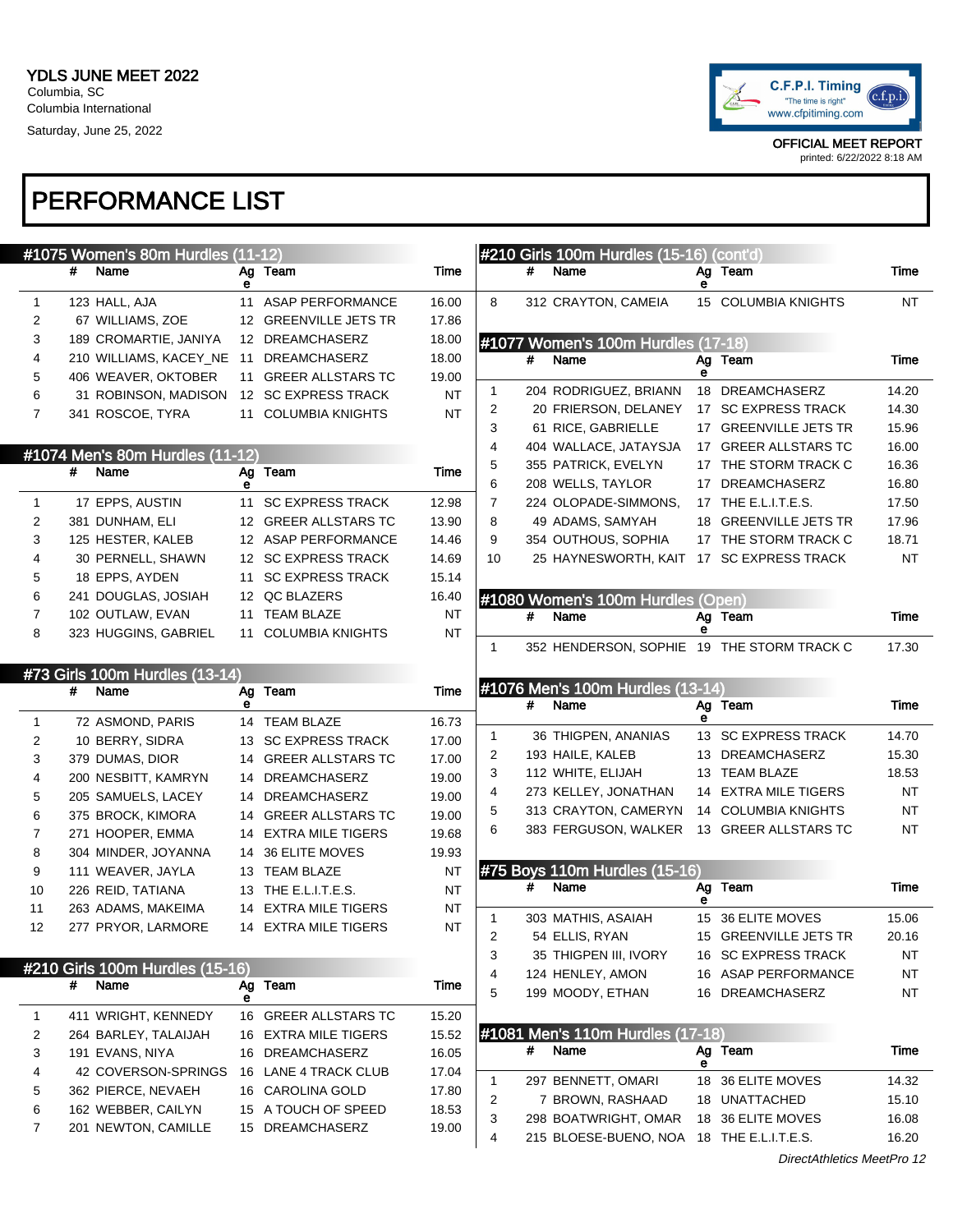

|                | #1081 Men's 110m Hurdles (17-18) (cont'd) |   |                       |         |              |   | #1089 Women's 400m Hurdles (Open)          |    |                                             |           |
|----------------|-------------------------------------------|---|-----------------------|---------|--------------|---|--------------------------------------------|----|---------------------------------------------|-----------|
|                | #<br>Name                                 |   | Ag Team               | Time    |              | # | Name                                       |    | Ag Team                                     | Time      |
| 5              | 227 SMALLS, ISAIAH                        | е | 17 THE E.L.I.T.E.S.   | 17.20   | $\mathbf{1}$ |   | 352 HENDERSON, SOPHIE 19 THE STORM TRACK C | е  |                                             | 1:10.00   |
|                |                                           |   |                       |         |              |   |                                            |    |                                             |           |
|                | #1084 Women's 200m Hurdles (13-14)        |   |                       |         |              |   | #1086 Men's 400m Hurdles (17-18)           |    |                                             |           |
|                | #<br>Name                                 |   | Ag Team               | Time    |              | # | Name                                       |    | Ag Team                                     | Time      |
|                |                                           | е |                       |         |              |   |                                            | е  |                                             |           |
| 1              | 10 BERRY, SIDRA                           |   | 13 SC EXPRESS TRACK   | 30.00   | $\mathbf{1}$ |   | 7 BROWN, RASHAAD                           |    | 18 UNATTACHED                               | 58.70     |
| $\overline{c}$ | 304 MINDER, JOYANNA                       |   | 14 36 ELITE MOVES     | 33.00   | 2            |   | 215 BLOESE-BUENO, NOA 18 THE E.L.I.T.E.S.  |    |                                             | 1:03.00   |
| 3              | 205 SAMUELS, LACEY                        |   | 14 DREAMCHASERZ       | 34.00   | 3            |   |                                            |    | 52 DONALDSON, LA'DARI 19 GREENVILLE JETS TR | NT        |
| 4              | 375 BROCK, KIMORA                         |   | 14 GREER ALLSTARS TC  | 34.00   | 4            |   |                                            |    | 62 RODRIGUEZ, GUSTAV 18 GREENVILLE JETS TR  | NT        |
| 5              | 271 HOOPER, EMMA                          |   | 14 EXTRA MILE TIGERS  | 34.70   |              |   |                                            |    |                                             |           |
| 6              | 200 NESBITT, KAMRYN                       |   | 14 DREAMCHASERZ       | 35.00   |              |   | #78 Boys 400m Hurdles (15-16)              |    |                                             |           |
| 7              | 206 STEWART, NEVAEH                       |   | 14 DREAMCHASERZ       | 35.00   |              | # | Name                                       | е  | Ag Team                                     | Time      |
|                | #1083 Men's 200m Hurdles (13-14)          |   |                       |         | $\mathbf{1}$ |   | 35 THIGPEN III, IVORY                      |    | 16 SC EXPRESS TRACK                         | 1:02.00   |
|                | #<br>Name                                 |   | Ag Team               | Time    | 2            |   | 300 GRANT III, QUENCY                      |    | 15 36 ELITE MOVES                           | 1:04.00   |
|                |                                           | е |                       |         | 3            |   | 198 MONTAGUE, ELIJAH                       |    | 15 DREAMCHASERZ                             | 1:08.00   |
| 1              | 36 THIGPEN, ANANIAS                       |   | 13 SC EXPRESS TRACK   | 25.90   | 4            |   | 54 ELLIS, RYAN                             |    | 15 GREENVILLE JETS TR                       | 1:08.27   |
| $\overline{c}$ | 193 HAILE, KALEB                          |   | 13 DREAMCHASERZ       | 27.00   | 5            |   | 26 HERRING, JAKORI                         |    | 16 SC EXPRESS TRACK                         | ΝT        |
| 3              | 3 WYNN, JOEY                              |   | 13 UNATTACHED         | 31.00   | 6            |   | 199 MOODY, ETHAN                           |    | 16 DREAMCHASERZ                             | <b>NT</b> |
| 4              | 273 KELLEY, JONATHAN                      |   | 14 EXTRA MILE TIGERS  | NT      |              |   |                                            |    |                                             |           |
|                |                                           |   |                       |         |              |   | #772 Girls 1500m Walk (9-10)               |    |                                             |           |
|                |                                           |   |                       |         |              |   |                                            |    |                                             |           |
|                | #219 Girls 400m Hurdles (15-16)           |   |                       |         |              | # | Name                                       |    | Ag Team                                     | Time      |
|                | #<br>Name                                 |   | Ag Team               | Time    |              |   |                                            | е  |                                             |           |
|                |                                           | е |                       |         | $\mathbf{1}$ |   | 156 HOLMES, SUMMER                         |    | 10 A TOUCH OF SPEED                         | 12:00.00  |
| 1              | 15 CRUMPTON, NAILAH                       |   | 16 SC EXPRESS TRACK   | 1:10.00 | 2            |   | 74 BAKER, JADE                             | 9  | <b>TEAM BLAZE</b>                           | ΝT        |
| 2              | 264 BARLEY, TALAIJAH                      |   | 16 EXTRA MILE TIGERS  | 1:12.00 | 3            |   | 75 BAKER, JASMINE                          | 9  | <b>TEAM BLAZE</b>                           | <b>NT</b> |
| 3<br>4         | 201 NEWTON, CAMILLE                       |   | 15 DREAMCHASERZ       | 1:15.00 | 4            |   | 407 WILLIAMS, DOMANIQ                      | 9  | <b>GREER ALLSTARS TC</b>                    | <b>NT</b> |
|                | 34 STRIPLING, REYNAH                      |   | 15 SC EXPRESS TRACK   | NT      |              |   |                                            |    |                                             |           |
|                | #1087 Women's 400m Hurdles (17-18)        |   |                       |         |              | # | #511 Girls 1500m Walk (11-12)<br>Name      |    | Ag Team                                     | Time      |
|                | #<br>Name                                 |   | Ag Team               | Time    |              |   |                                            | е  |                                             |           |
|                |                                           |   |                       |         | 1            |   | 82 GROSS, TAYLOR                           |    | 12 TEAM BLAZE                               | 8:30.00   |
| 1              | 355 PATRICK, EVELYN                       |   | 17 THE STORM TRACK C  | 1:04.00 | 2            |   | 163 WEBBER, SOPHIE                         |    | 12 A TOUCH OF SPEED                         | 11:00.00  |
| $\overline{c}$ | 20 FRIERSON, DELANEY                      |   | 17 SC EXPRESS TRACK   | 1:05.00 | 3            |   | 153 CUNNINGHAM, EDEN                       |    | 11 A TOUCH OF SPEED                         | 12:00.00  |
| 3              | 354 OUTHOUS, SOPHIA                       |   | 17 THE STORM TRACK C  | 1:07.00 |              |   |                                            |    |                                             |           |
| 4              | 22 GIBSON, MADISON                        |   | 17 SC EXPRESS TRACK   | 1:08.00 |              |   | #1092 Men's 1500m Walk (15-16)             |    |                                             |           |
| 5              | 61 RICE, GABRIELLE                        |   | 17 GREENVILLE JETS TR | 1:08.90 |              | # | Name                                       | Ag | Team                                        | Time      |
| 6              | 291 THOMPSON, BRYANN                      |   | 17 FAST FORWARD TRA   | 1:09.00 |              |   |                                            | е  |                                             |           |
| 7              | 25 HAYNESWORTH, KAIT 17 SC EXPRESS TRACK  |   |                       | 1:10.00 | 1            |   | 397 NESBITT, JAQUAVIOU                     |    | 16 GREER ALLSTARS TC                        | NT        |
| 8              | 208 WELLS, TAYLOR                         |   | 17 DREAMCHASERZ       | 1:11.00 |              |   |                                            |    |                                             |           |
| 9              | 404 WALLACE, JATAYSJA                     |   | 17 GREER ALLSTARS TC  | 1:20.00 |              |   | #1003 Boys 1500m Walk (11-12)              |    |                                             |           |
| 10             | 49 ADAMS, SAMYAH                          |   | 18 GREENVILLE JETS TR | 1:29.44 |              |   | # Name                                     | е  | Ag Team                                     | Time      |
|                |                                           |   |                       |         | 1            |   | 102 OUTLAW, EVAN                           |    | 11 TEAM BLAZE                               | NT        |
|                |                                           |   |                       |         | 2            |   | 390 HATTENDORF, RYAN                       |    | 11 GREER ALLSTARS TC                        | NT        |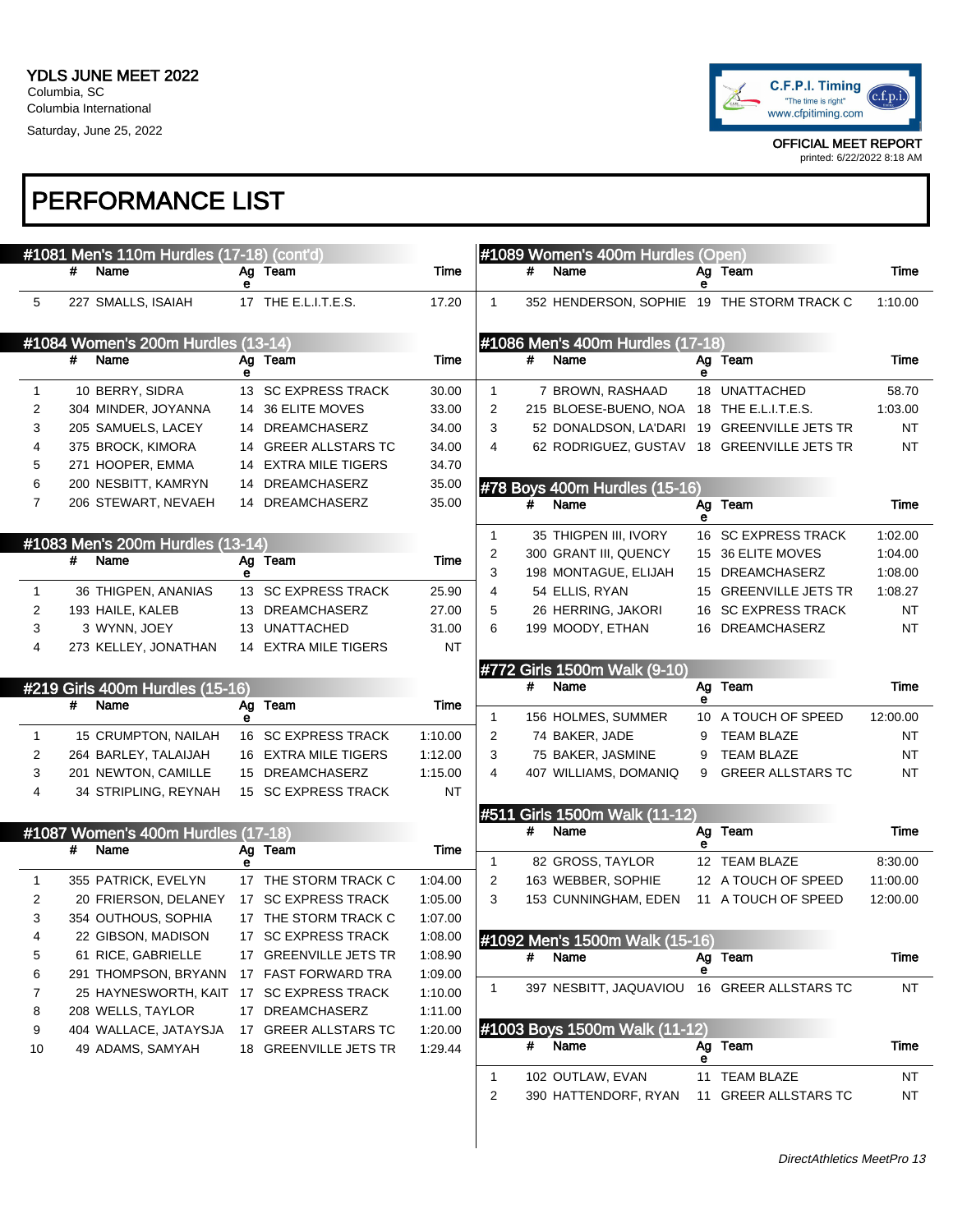

|                      | #1090 Men's 1500m Walk (13-14)       |                      |             | #516 Boys 4 x 100m Relay (9-10)              |                        |
|----------------------|--------------------------------------|----------------------|-------------|----------------------------------------------|------------------------|
|                      | Name<br>#                            | Ag Team              | <b>Time</b> | Team                                         | Time                   |
|                      |                                      | е                    |             | <b>ASAP PERFORMANCE (A)</b><br>$\mathbf{1}$  | <b>NT</b>              |
| $\mathbf{1}$         | 389 HATTENDORF, BRAN                 | 13 GREER ALLSTARS TC | <b>NT</b>   | 1) CLEMONS, CAYDEN                           | 2) NORMAN, CLINTON     |
|                      |                                      |                      |             | 3) SNOWDEN, KYRON                            | 4) DICKERSON, RODNEY   |
|                      | #525 Girls 4 x 100m Relay (11-12)    |                      |             |                                              |                        |
|                      | Team                                 | Time                 |             | #222 Boys 4 x 100m Relay (11-12)             |                        |
|                      | ASAP PERFORMANCE (A)                 | <b>NT</b>            |             | Team                                         | <b>Time</b>            |
|                      | 1) HALL, AJA                         | 2) GIBSON, MONAE     |             | SC EXPRESS TRACK CLUB (A)<br>1.              | <b>NT</b>              |
|                      | 3) SNOWDEN, NAKEERA                  | 4) LESTER, TREZHURE  |             | 1) EPPS, AUSTIN                              | 2) HOGAN, CARMELLO     |
|                      |                                      |                      |             | 3) GARVIN, KAYDEN                            | 4) WRIGHT, XAVIER      |
|                      | #82 Girls 4 x 100m Relay (13-14)     |                      |             | 2 ASAP PERFORMANCE (A)                       | NT                     |
|                      | Team                                 | Time                 |             | 1) CARTER, DARNELL                           | 2) OGDEN, JUSTIN       |
| $\mathbf{1}$         | OVER THE TOP TRACK CLUB (A)          | <b>NT</b>            |             | 3) HESTER, KALEB                             | 4) QUILLER, MIKAH      |
|                      | 1) DAVIS, ADARA                      | 2) GRIFFITHS, BLAIRE |             |                                              |                        |
|                      | 3) FLEMING, DA'KOTA                  | 4) STARK, SERENITY   |             | #520 Boys 4 x 100m Relay (13-14)             |                        |
|                      |                                      |                      |             | Team                                         | Time                   |
|                      | #523 Girls 4 x 100m Relay (15-16)    |                      |             | RUNNIN ON FAITH TRACK CLUB (A)               | NT                     |
|                      | Team                                 | <b>Time</b>          |             |                                              |                        |
| 1                    | A TOUCH OF SPEED (A)                 | <b>NT</b>            |             | #518 Boys 4 x 100m Relay (15-16)             |                        |
|                      | 1) DENSON, ASIA                      | 2) WEBBER, CAILYN    |             | Team                                         | Time                   |
|                      | 3) ROBERTS, COURTNEY                 | 4) PANNELL, ILLYANA  |             | <b>GREENVILLE JETS TRACK CLUB (A)</b>        | NT                     |
| 2                    | EXTRA MILE TIGERS (A)                | NT                   |             | 1) ADAMS, BRAYDEN                            | 2) CHRISTENSEN, KAIDEN |
|                      | 1) WRIGHT, ANTANEYAH                 | 2) PRYOR, DESTINY    |             | 3) POWELL, KEYLAN                            | 4) JACKSON, MAURICE    |
|                      | 3) PRYOR, JANIAH                     | 4) BARLEY, TALAIJAH  |             | DREAMCHASERZ (A)<br>2                        | <b>NT</b>              |
| 3                    | <b>GREER ALLSTARS TC (A)</b>         | NT                   |             | 1) MONTAGUE, ELIJAH                          | 2) TEJADA, JACOB       |
|                      | 1) RICE, DA'NAYSIA                   | 2) SULLIVAN, JULIA   |             | 3) KELSON, NOAH                              | 4) KELSON, SOLOMON     |
|                      | 3) SPENCE, RYEN                      | 4) WILSON, TYVE      |             |                                              |                        |
|                      |                                      |                      |             |                                              |                        |
|                      | #1105 Women's 4 x 100m Relay (17-18) |                      |             | #1101 Men's 4 x 100m Relay (17-18)<br>Team   | Time                   |
|                      | Team                                 | Time                 |             | <b>COLUMBIA KNIGHTS (A)</b><br>1.            | <b>NT</b>              |
| $\mathbf{1}$         | SC EXPRESS TRACK CLUB (A)            | <b>NT</b>            |             | 1) HARMON, JACOB                             | 2) ROBERTS, MALACHAI   |
|                      | 1) FRIERSON, DELANEY                 | 2) GRIFFIN, JALENCIA |             | 3) DAVIS, TA'COREY                           | 4) MADDOX, TERRELL     |
|                      | 3) HAYNESWORTH, KAITLYN              | 4) GIBSON, MADISON   |             |                                              |                        |
| $\mathbf{2}^{\circ}$ | THE STORM TRACK CLUB (A)             | NT                   |             |                                              |                        |
|                      | 1) COOK, ANGEL                       | 2) PATRICK, EVELYN   |             | #536 Girls 4 x 400m Relay (15-16)<br>Team    | Time                   |
|                      |                                      |                      |             | A TOUCH OF SPEED (A)<br>$1 \quad$            | <b>NT</b>              |
|                      | #515 Boys 4 x 100m Relay (6 & Under) |                      |             | 1) DENSON, ASIA                              | 2) ROBERTS, COURTNEY   |
|                      | Team                                 | Time                 |             | 3) WASHINGTON, DEMARIE                       | 4) HOLMAN, LAILAH      |
| 1                    | <b>COLUMBIA KNIGHTS (A)</b>          | <b>NT</b>            |             | 5) WEBBER, CAILYN                            |                        |
|                      |                                      |                      |             |                                              | 6)                     |
|                      | #221 Boys 4 x 100m Relay (7-8)       |                      |             |                                              |                        |
|                      | Team                                 | Time                 |             | #1107 Women's 4 x 400m Relay (17-18)<br>Team | Time                   |
| 1                    | <b>COLUMBIA KNIGHTS (A)</b>          | NT                   |             | <b>GREENVILLE JETS TRACK CLUB (A)</b>        | <b>NT</b>              |
|                      | 1) DRAKEFORD, AMIR                   | 2) JONES, CAMREN     |             | 1<br>1) VELAZQUEZ, ALONDRA                   |                        |
|                      | 3) DEWEES, JEROME                    | 4) SMITH, KINGSTON   |             |                                              | 2) RICE, GABRIELLE     |
|                      | 5) SCOTT, TREVOR                     | 6)                   |             | 3) JOHNSON, JOYCE                            | 4) VELAZQUEZ, MARIELA  |
| 2                    | <b>COLUMBIA KNIGHTS (B)</b>          | <b>NT</b>            |             | 5) ADAMS, SAMYAH                             | 6)                     |
|                      |                                      |                      |             |                                              |                        |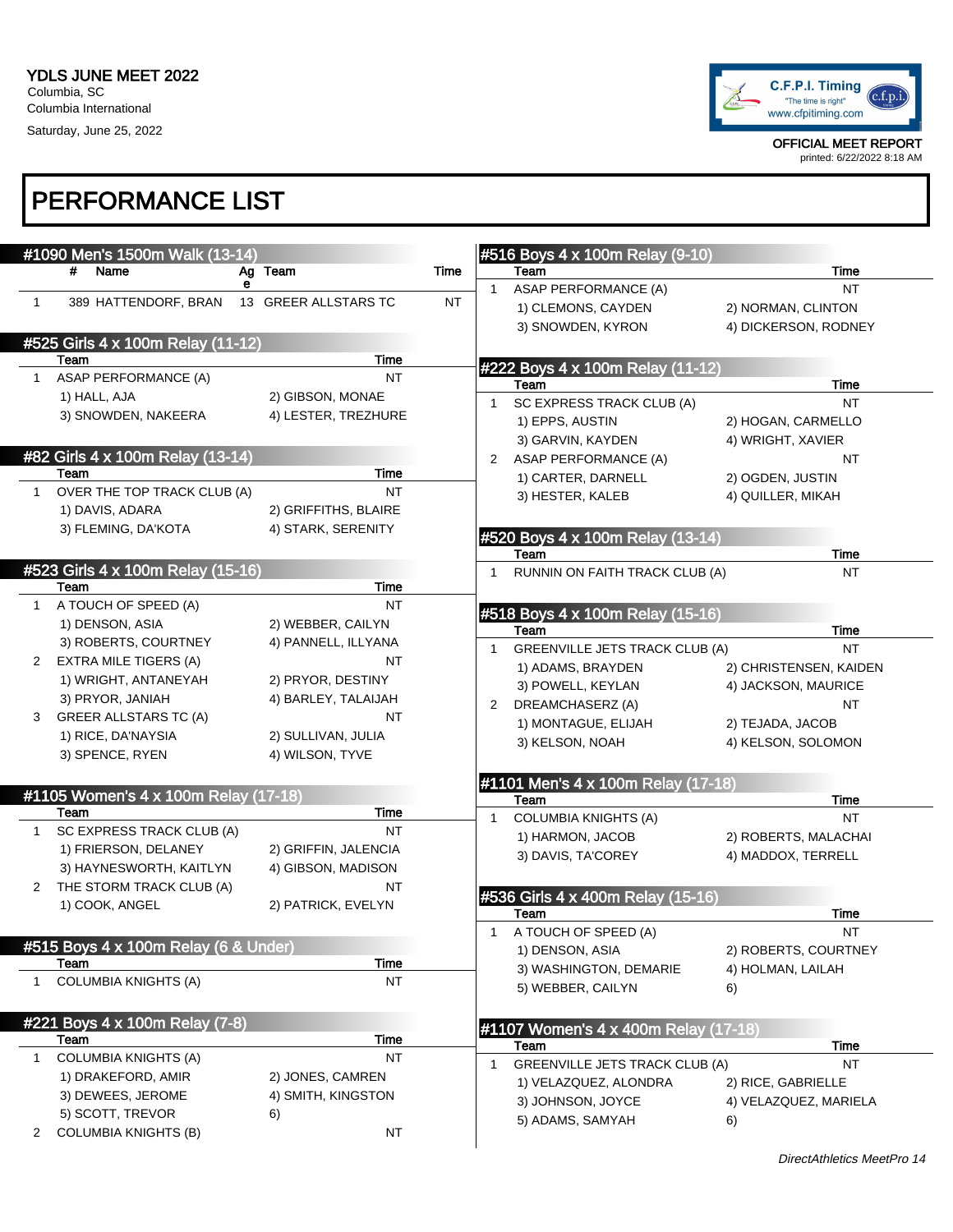

printed: 6/22/2022 8:18 AM

# PERFORMANCE LIST

|                     |      | #224 Boys 4 x 400m Relay (11-12)          |    |                      |                        |        |   | #373 Boys High Jump (15-16)                |   |                       |                   |
|---------------------|------|-------------------------------------------|----|----------------------|------------------------|--------|---|--------------------------------------------|---|-----------------------|-------------------|
|                     | Team |                                           |    | Time                 |                        |        |   | # Name                                     |   | Ag Team               | Mark              |
| 1                   |      | ASAP PERFORMANCE (A)                      |    | <b>NT</b>            |                        | 1      |   | 26 HERRING, JAKORI                         | е | 16 SC EXPRESS TRACK   | 1.83m             |
|                     |      | 1) CARTER, DARNELL                        |    | 2) PETERSEN, ELIJAH  |                        | 2      |   | 105 REAVES, DAVON                          |   | 16 TEAM BLAZE         | <b>NM</b>         |
|                     |      | 3) WALTERS JR, MICHAEL                    |    | 4) LEAPHART, PATRICK |                        |        |   |                                            |   |                       |                   |
|                     |      |                                           |    |                      |                        |        |   | #1110 Men's High Jump (17-18)              |   |                       |                   |
|                     | #    | #1116 Women's High Jump (17-18)<br>Name   |    | Ag Team              | Mark                   |        | # | Name                                       |   | Ag Team               | Mark              |
|                     |      |                                           | е  |                      |                        |        |   |                                            | е | 17 FAST FORWARD TRA   |                   |
| $\mathbf{1}$        |      | 8 HAIRSTON, SHUSHAN 18 UNATTACHED         |    |                      | 1.57m                  | 1<br>2 |   | 288 SALLEY, STEVEN<br>298 BOATWRIGHT, OMAR |   | 18 36 ELITE MOVES     | 1.88m<br>1.83m    |
| 2                   |      | 68 HAIRSTON, SHUSHAN 18 BIONIC SPORTS PER |    |                      | 1.57m                  | 3      |   | 157 JORDAN, JAVIN                          |   | 17 A TOUCH OF SPEED   | 1.73m             |
| 3                   |      | 299 CUNNINGHAM, KAMIL 17 36 ELITE MOVES   |    |                      | 1.57m                  | 4      |   | 50 AUSTIN, JERARD                          |   | 19 GREENVILLE JETS TR | 1.68m             |
| 4                   |      | 135 NIMO, KAREN                           |    | 17 ASAP PERFORMANCE  | ΝM                     |        |   | 134 MERIWEATHER, MICH                      |   | 17 ASAP PERFORMANCE   | <b>NM</b>         |
| 5                   |      | 351 GREEN, SERENITY                       |    | 17 THE STORM TRACK C | <b>NM</b>              |        |   |                                            |   |                       |                   |
| 6                   |      | 356 PRIVETTE, DRAYTON                     |    | 17 THE STORM TRACK C | ΝM                     |        |   |                                            |   |                       |                   |
|                     |      |                                           |    |                      |                        |        | # | #1120 Women's Pole Vault (17-18)<br>Name   |   | Ag Team               | Mark              |
|                     |      | #91 Girls High Jump (11-12)               |    |                      |                        |        |   |                                            | е |                       |                   |
|                     | #    | Name                                      | е  | Ag Team              | Mark                   |        |   | 356 PRIVETTE, DRAYTON 17 THE STORM TRACK C |   |                       | 3.51 <sub>m</sub> |
| 1                   |      | 189 CROMARTIE, JANIYA                     |    | 12 DREAMCHASERZ      | ΝM                     | 2      |   | 351 GREEN, SERENITY                        |   | 17 THE STORM TRACK C  | 3.05m             |
| 2                   |      | 341 ROSCOE, TYRA                          |    | 11 COLUMBIA KNIGHTS  | <b>NM</b>              | 3      |   | 175 COBB, AUDREY                           |   | 18 SABRES CLUB TRACK  | 2.90m             |
|                     |      |                                           |    |                      |                        |        |   |                                            |   |                       |                   |
|                     |      | #787 Women's High Jump (13-14)            |    |                      |                        |        |   | #793 Women's Pole Vault (13-14)            |   |                       |                   |
|                     | #    | Name                                      |    | Ag Team              | Mark                   |        | # | Name                                       | е | Ag Team               | Mark              |
|                     |      |                                           |    |                      |                        | 1      |   | 174 BENZ, BAILEY                           |   | 14 SABRES CLUB TRACK  | 2.29m             |
| $\mathbf{1}$        |      | 379 DUMAS, DIOR                           |    | 14 GREER ALLSTARS TC | <b>NM</b>              | 2      |   | 178 KELLEY, KAITLYN                        |   | 14 SABRES CLUB TRACK  | 2.29m             |
|                     |      |                                           |    |                      |                        |        |   |                                            |   |                       |                   |
|                     |      | #379 Girls High Jump (15-16)              |    |                      |                        |        |   | #790 Men's Pole Vault (13-14)              |   |                       |                   |
|                     | #    | Name                                      |    | Ag Team              | Mark                   |        |   | # Name                                     |   | Ag Team               | Mark              |
| $\mathbf{1}$        |      | 155 HOLMAN, LAILAH                        |    | 15 A TOUCH OF SPEED  | 1.52m                  |        |   |                                            |   |                       |                   |
|                     |      |                                           |    |                      |                        |        |   | 177 DEANE, DRAYDEN                         |   | 14 SABRES CLUB TRACK  | 2.13m             |
|                     |      | #539 Boys High Jump (11-12)               |    |                      |                        |        |   |                                            |   |                       |                   |
|                     | #    | Name                                      |    | Ag Team              | Mark                   |        |   | #1118 Men's Pole Vault (17-18)             |   |                       |                   |
|                     |      | 30 PERNELL, SHAWN                         |    | 12 SC EXPRESS TRACK  | 1.35m                  |        | # | Name                                       | е | Ag Team               | Mark              |
| 1<br>$\overline{2}$ |      | 346 WILLIAMS, CORNELIU                    |    | 11 COLUMBIA KNIGHTS  | ΝM                     |        |   | 172 BAILEY, EZEKIEL                        |   | 17 SABRES CLUB TRACK  | 4.01m             |
| 3                   |      | 381 DUNHAM, ELI                           |    | 12 GREER ALLSTARS TC | <b>NM</b>              | 2      |   | 40 ALEMAR, CHRISTOPH                       |   | 18 LANE 4 TRACK CLUB  | 3.72m             |
|                     |      | 390 HATTENDORF, RYAN 11 GREER ALLSTARS TC |    |                      | $\mathsf{N}\mathsf{M}$ |        |   | 176 DEANE, DATHAN                          |   | 17 SABRES CLUB TRACK  | 3.20m             |
|                     |      |                                           |    |                      |                        |        |   |                                            |   |                       |                   |
|                     |      | #912 Men's High Jump (13-14)              |    |                      |                        |        |   | #100 Girls Long Jump (9-10)                |   |                       |                   |
|                     | #    | Name                                      | Ag | Team                 | Mark                   |        | # | Name                                       |   | Ag Team               | Mark              |
|                     |      |                                           | е  |                      |                        |        |   |                                            | е |                       |                   |
| 1                   |      | 112 WHITE, ELIJAH                         |    | 13 TEAM BLAZE        | 1.57m                  | 1      |   | 217 DARDEN, DALLAS                         | 9 | THE E.L.I.T.E.S.      | 3.66m             |
| 2                   |      | 171 BAILEY, ELIJAH                        |    | 14 SABRES CLUB TRACK | 1.47m                  | 2      |   | 302 GRANT, GABRIELLE                       |   | 10 36 ELITE MOVES     | 3.53m             |
| 3                   |      | 383 FERGUSON, WALKER                      |    | 13 GREER ALLSTARS TC | 1.37m                  | 3      |   | 128 JACKSON, WINTER                        |   | 10 ASAP PERFORMANCE   | 3.48m             |
| 4                   |      | 118 CUYLER, AUREIS                        |    | 14 ASAP PERFORMANCE  | ΝM                     | 4      |   | 164 WILLIAMS, ZION                         | 9 | A TOUCH OF SPEED      | 3.05m             |
| 5                   |      | 367 MOBLEY, DORIAN                        |    | 14 ARMOR OF GOD SPRI | ΝM                     | 5      |   | 391 HAWKINS, MADISON                       |   | 10 GREER ALLSTARS TC  | 2.90m             |
|                     |      |                                           |    |                      |                        | 6      |   | 120 DOWNS, JOSELLE                         | 9 | ASAP PERFORMANCE      | 2.74m             |
|                     |      |                                           |    |                      |                        | 7      |   | 257 LYNCH, JANELLE                         | 9 | CANE BAY YOUTH TR     | <b>NM</b>         |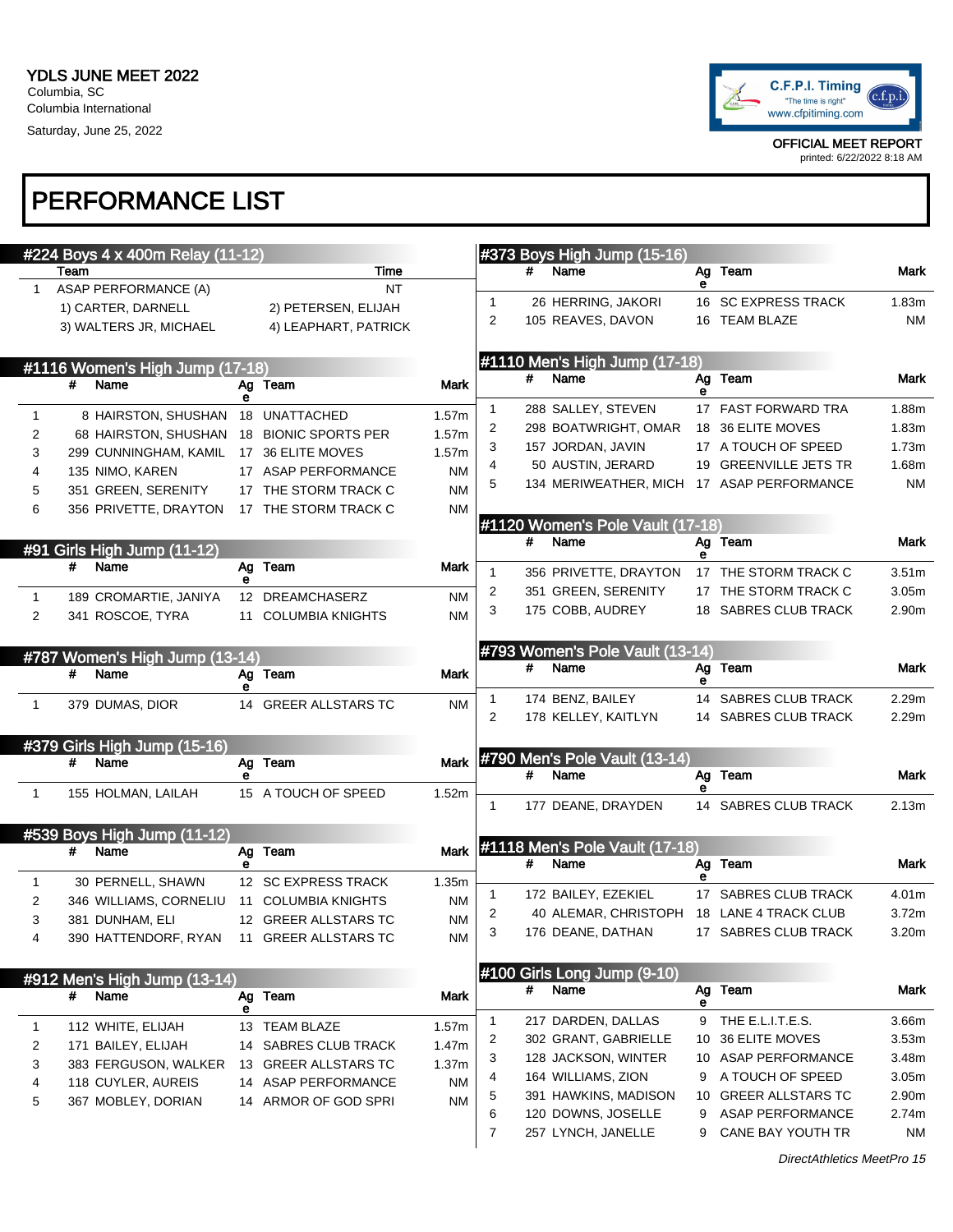

#### PERFORMANCE LIST

|              | #100 Girls Long Jump (9-10) (cont'd) |         |             |                                           |             |                |   | #247 Girls Long Jump (15-16)                |    |                                             |             |
|--------------|--------------------------------------|---------|-------------|-------------------------------------------|-------------|----------------|---|---------------------------------------------|----|---------------------------------------------|-------------|
|              | #<br>Name                            | Ag<br>е |             | Team                                      | Mark        |                | # | Name                                        | е  | Ag Team                                     | Mark        |
| 8            | 255 DAVIS, ALAINA                    | 9       |             | CANE BAY YOUTH TR                         | ΝM          | $\mathbf{1}$   |   | 275 PRYOR, DESTINY                          |    | 16 EXTRA MILE TIGERS                        | 5.31m       |
| 9            | 166 FULLER, JOSHLYN                  |         |             | 10 SPARTANBURG ELITE                      | <b>NM</b>   | $\overline{c}$ |   | 264 BARLEY, TALAIJAH                        |    | 16 EXTRA MILE TIGERS                        | 5.04m       |
| 10           | 278 ROGERS, KIMBERLY                 |         | 9           | <b>EXTRA MILE TIGERS</b>                  | ΝM          | 3              |   | 188 BROWN, MADISON                          |    | 15 DREAMCHASERZ                             | 4.95m       |
|              |                                      |         |             |                                           |             | 4              |   | 15 CRUMPTON, NAILAH                         |    | 16 SC EXPRESS TRACK                         | 4.88m       |
|              | #99 Girls Long Jump (7-8)            |         |             |                                           |             | 5              |   | 388 HALL, ZENOBIA                           |    | 15 GREER ALLSTARS TC                        | 4.88m       |
|              | Name<br>#                            | Ag      |             | Team                                      | Mark        | 6              |   | 411 WRIGHT, KENNEDY                         |    | 16 GREER ALLSTARS TC                        | 4.88m       |
|              |                                      | е       |             |                                           |             | 7              |   | 55 FOSTER, KAITLYN                          |    | 16 GREENVILLE JETS TR                       | 4.75m       |
| 1            | 19 EPPS, LOGAN                       | 8       |             | <b>SC EXPRESS TRACK</b>                   | 3.05m       | 8              |   | 362 PIERCE, NEVAEH                          |    | 16 CAROLINA GOLD                            | 4.62m       |
| 2            | 131 LESTER, JHUEL                    | 8       |             | <b>ASAP PERFORMANCE</b>                   | 3.05m       | 9              |   | 63 SCOTLAND, AKIRA                          |    | 16 GREENVILLE JETS TR                       | 4.50m       |
| 3            | 268 EUGENE, HOPE                     | 8       |             | <b>EXTRA MILE TIGERS</b>                  | ΝM          | 10             |   | 59 MARTIN, DERYN                            |    | 15 GREENVILLE JETS TR                       | 4.43m       |
| 4            | 338 PAYNE, LACI                      | 7       |             | <b>COLUMBIA KNIGHTS</b>                   | ΝM          | 11             |   | 279 WRIGHT, ANTANEYAH                       |    | 15 EXTRA MILE TIGERS                        | 3.99m       |
| 5            | 369 WILLIAMS, JAHLLA                 |         | $7^{\circ}$ | ARMOR OF GOD SPRI                         | <b>NM</b>   | 12             |   | 410 WILSON, TYVE                            |    | 15 GREER ALLSTARS TC                        | 3.96m       |
|              |                                      |         |             |                                           |             | 13             |   | 201 NEWTON, CAMILLE                         |    | 15 DREAMCHASERZ                             | ΝM          |
|              | #101 Girls Long Jump (6 & Under)     |         |             |                                           |             | 14             |   | 265 BLACK, TAMARI                           |    | 15 EXTRA MILE TIGERS                        | <b>NM</b>   |
|              | #<br>Name                            | Ag      |             | Team                                      | Mark        | 15             |   | 276 PRYOR, JANIAH                           |    | 15 EXTRA MILE TIGERS                        | <b>NM</b>   |
|              |                                      | е       |             | <b>GREENVILLE JETS TR</b>                 |             | 16             |   | 312 CRAYTON, CAMEIA                         |    | 15 COLUMBIA KNIGHTS                         | ΝM          |
| $\mathbf{1}$ | 66 WILLIAMS, CHARLI                  | 5       |             |                                           | 1.75m       |                |   |                                             |    |                                             |             |
| 2            | 180 HAMPTON, JASMINE                 | 6       |             | <b>CLASSICS TRACK CL</b>                  | ΝM          |                |   | #1130 Women's Long Jump (17-18)             |    |                                             |             |
| 3            | 266 EUGENE, CHARITY                  | 6       |             | <b>EXTRA MILE TIGERS</b>                  | <b>NM</b>   |                | # | Name                                        |    | Ag Team                                     | Mark        |
| 4            | 370 WILLIAMS, JEMYLA                 |         | 5           | ARMOR OF GOD SPRI                         | ΝM          |                |   |                                             | е  |                                             |             |
|              |                                      |         |             |                                           |             | $\mathbf{1}$   |   | 81 GASKIN, TICORA                           |    | 17 TEAM BLAZE                               | 5.89m       |
|              | #102 Girls Long Jump (11-12)         |         |             |                                           |             | 2              |   | 299 CUNNINGHAM, KAMIL                       |    | 17 36 ELITE MOVES                           | 5.13m       |
|              | #<br>Name                            | Ag      |             | Team                                      | <b>Mark</b> | 3              |   | 283 JONES, PHIASIA                          |    | 17 FAST FORWARD TRA                         | 5.11m       |
|              |                                      | е       |             |                                           |             |                |   |                                             |    |                                             |             |
|              |                                      |         |             |                                           |             | 4              |   | 359 GIBSON, AMAURI                          |    | 18 CAROLINA GOLD                            | 4.72m       |
| 1            | 190 DAVIS, GABRIELLE                 |         |             | 12 DREAMCHASERZ                           | 4.47m       | 5              |   | 290 SINGLETARY, NYA                         |    | 17 FAST FORWARD TRA                         | 4.39m       |
| 2            | 132 LESTER, TREZHURE                 |         |             | 12 ASAP PERFORMANCE                       | 3.96m       | 6              |   | 69 HICKS, SHERIYAH                          | 17 | <b>BIONIC SPORTS PER</b>                    | 4.27m       |
| 3            | 77 BLANTON, SYDNEY                   |         |             | 11 TEAM BLAZE                             | 3.35m       | $\overline{7}$ |   | 409 WILSON, SANAA                           |    | 17 GREER ALLSTARS TC                        | 4.27m       |
| 4            | 123 HALL, AJA                        |         |             | 11 ASAP PERFORMANCE                       | 3.35m       | 8              |   | 361 MILTON, SAMIYAH                         |    | 18 CAROLINA GOLD                            | 4.17m       |
| 5            | 91 KNOWELL, BRYLEY                   |         |             | 11 TEAM BLAZE                             | <b>NM</b>   | 9              |   | 49 ADAMS, SAMYAH                            |    | 18 GREENVILLE JETS TR                       | 3.58m       |
| 6            | 368 MOBLEY, LONDON                   |         |             | 12 ARMOR OF GOD SPRI                      | ΝM          | 10             |   | 135 NIMO, KAREN                             |    | 17 ASAP PERFORMANCE                         | ΝM          |
|              |                                      |         |             |                                           |             | 11             |   | 136 NIMO, KEZIAH                            |    | 17 ASAP PERFORMANCE                         | ΝM          |
|              | #98 Girls Long Jump (13-14)          |         |             |                                           |             | 12             |   | 310 CANTY, ZA'NIAHA                         | 17 | <b>COLUMBIA KNIGHTS</b>                     | ΝM          |
|              | #<br>Name                            | Ag<br>е |             | Team                                      | Mark        |                |   |                                             |    |                                             |             |
| 1            | 277 PRYOR, LARMORE                   |         |             | 14 EXTRA MILE TIGERS                      | 5.09m       |                |   | #1122 Men's Long Jump (17-18)               |    |                                             |             |
|              |                                      |         |             | 159 RAMPERSANT, NAADI 13 A TOUCH OF SPEED | 4.60m       |                | # | Name                                        |    | Ag Team                                     | Mark        |
| 3            | 72 ASMOND, PARIS                     |         |             | 14 TEAM BLAZE                             | 4.57m       |                |   |                                             | е  |                                             |             |
| 4            | 263 ADAMS, MAKEIMA                   |         |             | 14 EXTRA MILE TIGERS                      | 4.39m       | $\mathbf{1}$   |   | 288 SALLEY, STEVEN                          |    | 17 FAST FORWARD TRA                         | 6.53m       |
| 5            | 228 WEST, DOMINIQUE                  |         |             | 14 THE E.L.I.T.E.S.                       | 4.32m       | 2              |   | 297 BENNETT, OMARI                          |    | 18 36 ELITE MOVES                           | 6.48m       |
| 6            | 377 CROSBY, CAMORA                   |         |             | 14 GREER ALLSTARS TC                      | 4.09m       | 3              |   | 149 BONANO, JEREMIAH                        |    | 17 A TOUCH OF SPEED                         | 6.10m       |
| 7            | 393 JACKSON, MARIAH                  |         |             | 13 GREER ALLSTARS TC                      | 3.35m       | 4              |   | 157 JORDAN, JAVIN                           |    | 17 A TOUCH OF SPEED                         | 6.10m       |
| 8            | 80 GARWAY, ROMELL                    |         |             | 14 TEAM BLAZE                             | NM.         | 5              |   | 298 BOATWRIGHT, OMAR                        |    | 18 36 ELITE MOVES                           | 6.10m       |
| 9            | 106 SAJOUSTE, SA'NIYAH               |         |             | 13 TEAM BLAZE                             | ΝM          | 6              |   | 286 MILES, JAIDEN                           |    | 18 FAST FORWARD TRA                         | 5.81m       |
| 10           | 108 SMITH, KARSON                    |         |             | 13 TEAM BLAZE                             | ΝM          | 7              |   | 215 BLOESE-BUENO, NOA                       |    | 18 THE E.L.I.T.E.S.                         | 5.79m       |
| 11           | 111 WEAVER, JAYLA                    |         |             | 13 TEAM BLAZE                             | ΝM          | 8              |   | 52 DONALDSON, LA'DARI                       |    | 19 GREENVILLE JETS TR                       | 5.78m       |
|              |                                      |         |             |                                           |             | 9<br>10        |   | 347 CHIRICO, RYLEE<br>340 ROBERTS, MALACHAI |    | 18 THE STORM TRACK C<br>17 COLUMBIA KNIGHTS | 5.49m<br>NM |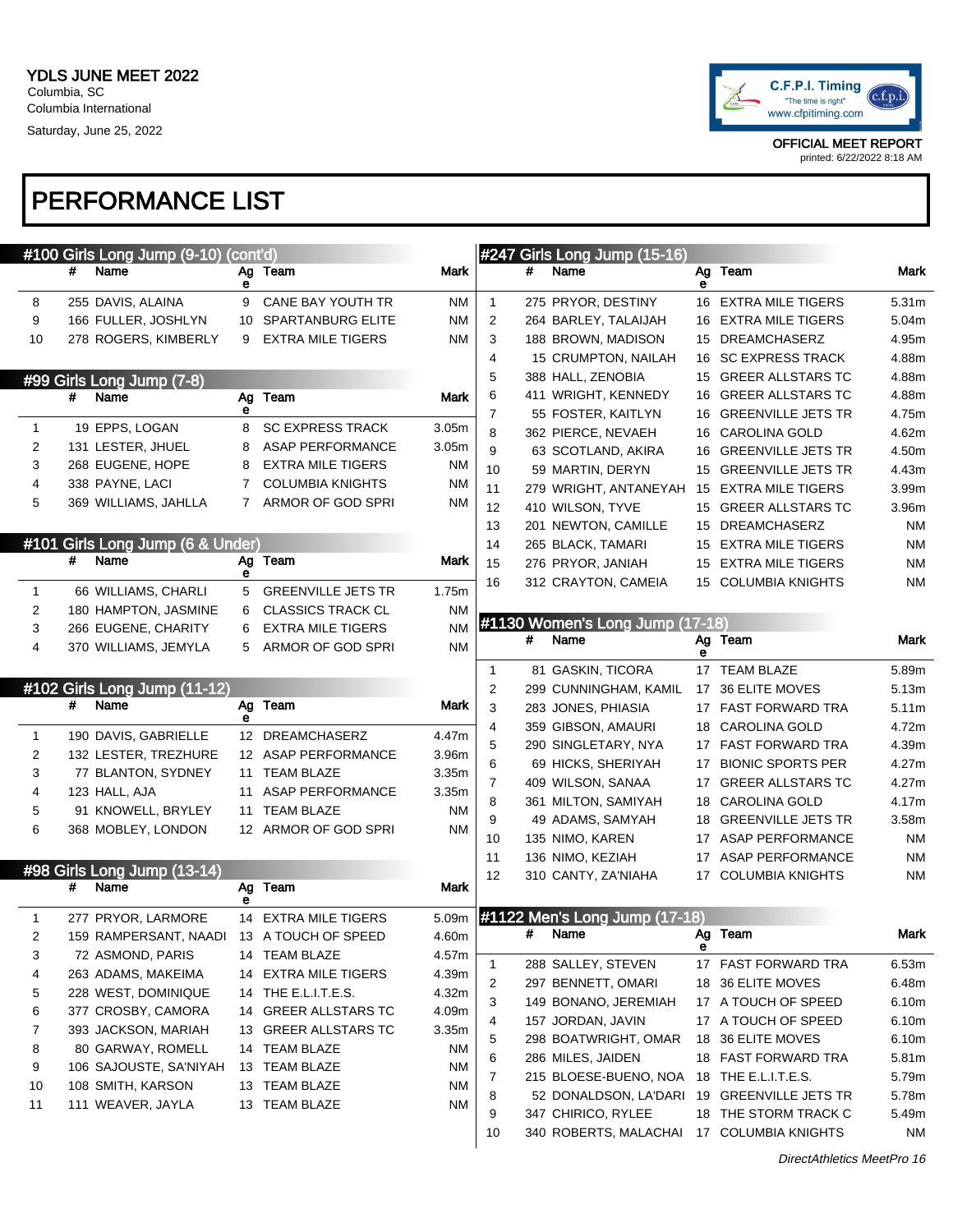

|                |   | #1122 Men's Long Jump (17-18) (cont'd) |                |                          |                   |                |   | #95 Boys Long Jump (13-14) (cont'd) |    |                           |           |
|----------------|---|----------------------------------------|----------------|--------------------------|-------------------|----------------|---|-------------------------------------|----|---------------------------|-----------|
|                | # | Name                                   | е              | Ag Team                  | Mark              |                |   | Name                                | е  | Ag Team                   | Mark      |
| 11             |   | 360 MENTION, BRYCEN                    |                | 17 CAROLINA GOLD         | ΝM                | 7              |   | 392 HAWKINS, MALACHI                |    | 13 GREER ALLSTARS TC      | 2.44m     |
|                |   |                                        |                |                          |                   | 8              |   | 256 LYNCH, CHRISTIAN                |    | 14 CANE BAY YOUTH TR      | ΝM        |
|                |   | #97 Boys Long Jump (7-8)               |                |                          |                   | 9              |   | 269 EUGENE, ISAIAH                  |    | 13 EXTRA MILE TIGERS      | <b>NM</b> |
|                | # | Name                                   | е              | Ag Team                  | Mark              |                |   |                                     |    |                           |           |
| 1              |   | 103 PITTER, JEREMIAH                   |                | 7 TEAM BLAZE             | 3.17m             |                | # | #240 Boys Long Jump (15-16)<br>Name |    | Ag Team                   | Mark      |
| 2              |   | 127 JACKSON, ACE                       | $\overline{7}$ | <b>ASAP PERFORMANCE</b>  | 2.95m             |                |   |                                     | А  |                           |           |
| 3              |   | 90 KNOWELL, BRYAN                      | 8              | <b>TEAM BLAZE</b>        | ΝM                | $\mathbf{1}$   |   | 26 HERRING, JAKORI                  |    | 16 SC EXPRESS TRACK       | 6.40m     |
| 4              |   | 167 FULLER, NOAH                       | 7              | <b>SPARTANBURG ELITE</b> | ΝM                | 2              |   | 35 THIGPEN III, IVORY               |    | 16 SC EXPRESS TRACK       | 6.40m     |
| 5              |   | 328 LEE, DALLAS                        | 7              | <b>COLUMBIA KNIGHTS</b>  | ΝM                | 3              |   | 54 ELLIS, RYAN                      | 15 | <b>GREENVILLE JETS TR</b> | 5.82m     |
| 6              |   | 365 LEWIS, JOSEPH                      | 8              | ARMOR OF GOD SPRI        | ΝM                | 4              |   | 295 YON, ISHUN                      |    | 16 FAST FORWARD TRA       | 5.82m     |
| $\overline{7}$ |   | 385 FOWLER, DEREON                     | 7              | <b>GREER ALLSTARS TC</b> | ΝM                | 5              |   | 124 HENLEY, AMON                    |    | 16 ASAP PERFORMANCE       | 5.38m     |
|                |   |                                        |                |                          |                   | 6              |   | 300 GRANT III, QUENCY               | 15 | 36 ELITE MOVES            | 5.18m     |
|                |   | #96 Boys Long Jump (9-10)              |                |                          |                   | $\overline{7}$ |   | 105 REAVES, DAVON                   |    | 16 TEAM BLAZE             | ΝM        |
|                | # | Name                                   | Ag             | Team                     | <b>Mark</b>       | 8              |   | 126 HOLLIDAY, VONTREL               |    | 15 ASAP PERFORMANCE       | <b>NM</b> |
|                |   |                                        | е              |                          |                   | 9              |   | 207 TEJADA, JACOB                   |    | 15 DREAMCHASERZ           | ΝM        |
| 1              |   | 380 DUNHAM, EAN                        | 9              | <b>GREER ALLSTARS TC</b> | 4.27m             | 10             |   | 258 STOKES, MICAH                   | 15 | CANE BAY YOUTH TR         | ΝM        |
| 2              |   | 270 GREEN, GARY                        | 10             | <b>EXTRA MILE TIGERS</b> | 3.51 <sub>m</sub> | 11             |   | 280 YOUNG, JAYDEN                   | 16 | <b>EXTRA MILE TIGERS</b>  | <b>NM</b> |
| 3              |   | 395 MOODY, DALLAS                      | 9              | <b>GREER ALLSTARS TC</b> | 2.84m             | 12             |   | 373 ALSTON, BOOKER                  |    | 15 GREER ALLSTARS TC      | <b>NM</b> |
| 4              |   | 119 DICKERSON, RODNE                   | 9              | <b>ASAP PERFORMANCE</b>  | 2.44m             |                |   |                                     |    |                           |           |
| 5              |   | 137 NORMAN, CLINTON                    | 9              | <b>ASAP PERFORMANCE</b>  | <b>NM</b>         |                |   | #93 Boys Long Jump (6 & Under)      |    |                           |           |
| 6              |   | 192 GREEN, MICHAEL                     | 9              | <b>DREAMCHASERZ</b>      | <b>NM</b>         |                | # | Name                                | Ag | Team                      | Mark      |
| 7              |   | 218 DAVENPORT, TAMIEU                  |                | 10 THE E.L.I.T.E.S.      | <b>NM</b>         |                |   |                                     | е  |                           |           |
| 8              |   | 372 WILLIAMS, JOSHUA                   |                | 10 ARMOR OF GOD SPRI     | ΝM                | 1              |   | 394 KING, ZANE                      | 5  | <b>GREER ALLSTARS TC</b>  | 2.51m     |
|                |   |                                        |                |                          |                   | 2              |   | 1 RAMPERSANT, ELI                   | 6  | <b>UNATTACHED</b>         | 1.96m     |
|                |   | #94 Boys Long Jump (11-12)             |                |                          |                   | 3              |   | 53 ELLIS, BRADLEY                   | 6  | <b>GREENVILLE JETS TR</b> | <b>NM</b> |
|                | # | Name                                   | е              | Ag Team                  | Mark              | 4              |   | 145 WASHING, CHAD                   |    | <b>ASAP PERFORMANCE</b>   | <b>NM</b> |
| $\mathbf{1}$   |   | 18 EPPS, AYDEN                         |                | 11 SC EXPRESS TRACK      | 4.57m             | 5              |   | 274 LOGAN, JEREMIAH                 | 6  | <b>EXTRA MILE TIGERS</b>  | <b>NM</b> |
| 2              |   | 141 QUILLER, MIKAH                     |                | 12 ASAP PERFORMANCE      | 4.57m             | 6              |   | 396 MOODY, EASTON                   | 4  | <b>GREER ALLSTARS TC</b>  | <b>NM</b> |
| 3              |   | 138 OGDEN, JUSTIN                      |                | 11 ASAP PERFORMANCE      | 4.50m             |                |   |                                     |    |                           |           |
| 4              |   | 301 GRANT, BRAYLEN                     |                | 12 36 ELITE MOVES        | 4.23m             |                |   | #1138 Women's Triple Jump (17-18)   |    |                           |           |
| 5              |   | 102 OUTLAW, EVAN                       |                | 11 TEAM BLAZE            | <b>NM</b>         |                | # | Name                                | е  | Ag Team                   | Mark      |
| 6              |   | 116 CARTER, DARNELL                    |                | 12 ASAP PERFORMANCE      | ΝM                | $\mathbf{1}$   |   | 409 WILSON, SANAA                   |    | 17 GREER ALLSTARS TC      | 9.75m     |
| $\overline{7}$ |   | 130 LEAPHART, PATRICK                  |                | 12 ASAP PERFORMANCE      | ΝM                | 2              |   | 359 GIBSON, AMAURI                  |    | 18 CAROLINA GOLD          | NM        |
| 8              |   | 408 WILSON, JAHOSIVAN                  |                | 11 GREER ALLSTARS TC     | <b>NM</b>         |                |   |                                     |    |                           |           |
|                |   |                                        |                |                          |                   |                |   | #1139 Women's Triple Jump (15-16)   |    |                           |           |
|                |   | #95 Boys Long Jump (13-14)             |                |                          |                   |                | # | Name                                |    | Ag Team                   | Mark      |
|                | # | Name                                   |                | Ag Team                  | Mark              |                |   |                                     | е  |                           |           |
|                |   |                                        | е              |                          |                   | 1              |   | 388 HALL, ZENOBIA                   |    | 15 GREER ALLSTARS TC      | 11.13m    |
| 1              |   | 273 KELLEY, JONATHAN                   |                | 14 EXTRA MILE TIGERS     | 6.15m             | 2              |   | 162 WEBBER, CAILYN                  |    | 15 A TOUCH OF SPEED       | 10.95m    |
| 2              |   | 118 CUYLER, AUREIS                     |                | 14 ASAP PERFORMANCE      | 5.18m             | 3              |   | 63 SCOTLAND, AKIRA                  |    | 16 GREENVILLE JETS TR     | 9.65m     |
| 3              |   | 250 FLOOD, COLBY                       |                | 13 IRON SHARPENS IRO     | 5.05m             | 4              |   | 276 PRYOR, JANIAH                   |    | 15 EXTRA MILE TIGERS      | 9.60m     |
| 4              |   | 193 HAILE, KALEB                       |                | 13 DREAMCHASERZ          | 5.00m             | 5              |   | 55 FOSTER, KAITLYN                  |    | 16 GREENVILLE JETS TR     | 9.50m     |
| 5              |   | 112 WHITE, ELIJAH                      |                | 13 TEAM BLAZE            | 4.95m             | 6              |   | 59 MARTIN, DERYN                    |    | 15 GREENVILLE JETS TR     | 9.35m     |
| 6              |   | 140 QUILLER, MEKHI                     |                | 14 ASAP PERFORMANCE      | 4.88m             | 7              |   | 161 WASHINGTON, DEMA                |    | 16 A TOUCH OF SPEED       | 9.14m     |
|                |   |                                        |                |                          |                   |                |   |                                     |    |                           |           |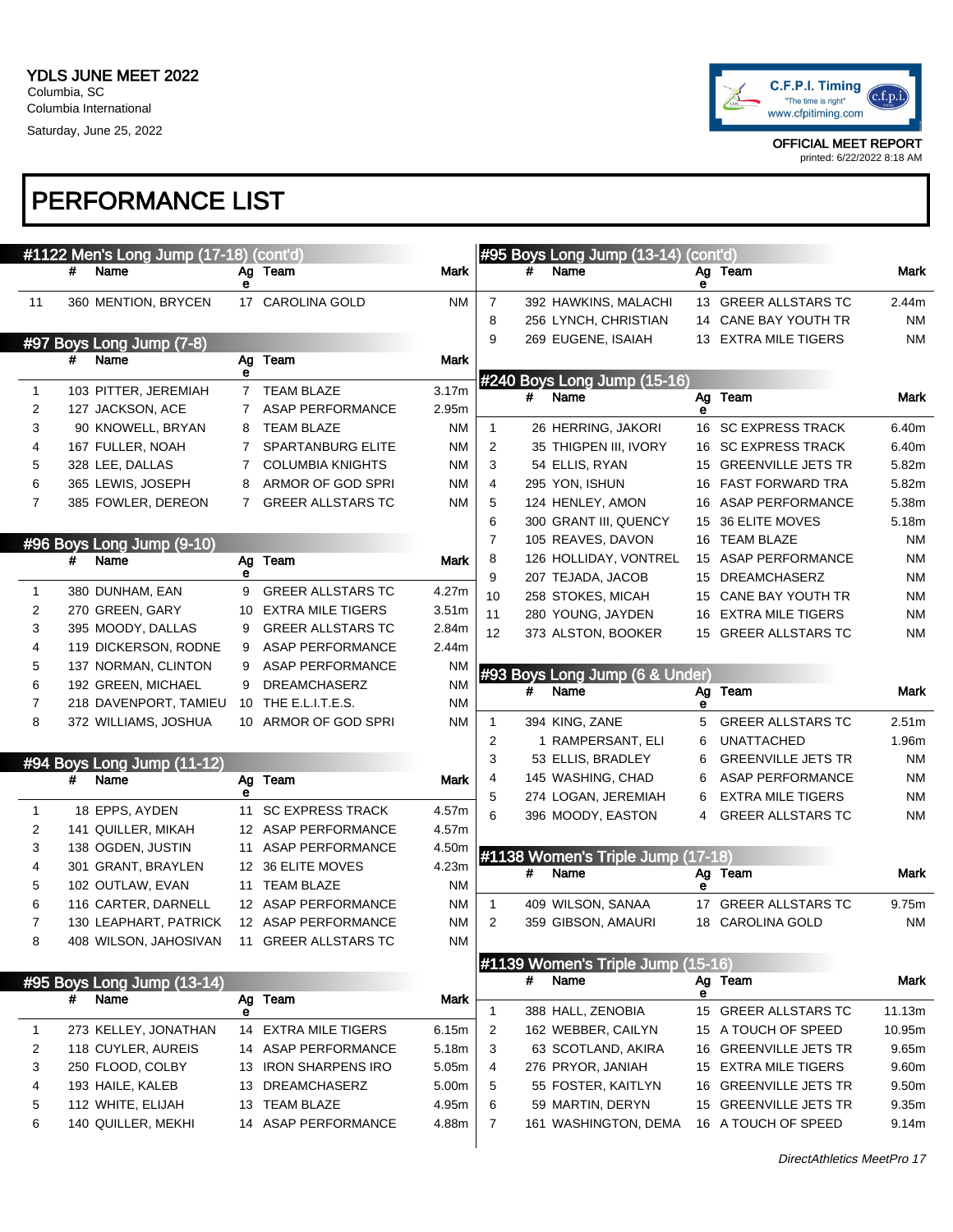

printed: 6/22/2022 8:18 AM

# PERFORMANCE LIST

|              |   | #1139 Women's Triple Jump (15-16) (cont'd)  |         |                                               |                |              | #109 Girls Shot Put (9-10) (cont'd) |    |                                                 |           |
|--------------|---|---------------------------------------------|---------|-----------------------------------------------|----------------|--------------|-------------------------------------|----|-------------------------------------------------|-----------|
|              | # | Name                                        | Ag      | Team                                          | Mark           | #            | Name                                | Ag | Team                                            | Mark      |
| 8            |   | 84 HAYGOOD, CHENOA                          | е       | 16 TEAM BLAZE                                 | ΝM             | 3            | 376 BRYANT, LONDON                  | е  | 10 GREER ALLSTARS TC                            | ΝM        |
| 9            |   | 191 EVANS, NIYA                             |         | 16 DREAMCHASERZ                               | NM             | 4            | 407 WILLIAMS, DOMANIQ               | 9  | <b>GREER ALLSTARS TC</b>                        | NM        |
|              |   |                                             |         |                                               |                |              |                                     |    |                                                 |           |
|              |   | #1140 Women's Triple Jump (13-14)           |         |                                               |                |              | #110 Girls Shot Put (11-12)         |    |                                                 |           |
|              | # | Name                                        | е       | Ag Team                                       | Mark           | #            | Name                                | е  | Ag Team                                         | Mark      |
| $\mathbf{1}$ |   | 159 RAMPERSANT, NAADI                       |         | 13 A TOUCH OF SPEED                           | 10.06m         | $\mathbf 1$  | 153 CUNNINGHAM, EDEN                |    | 11 A TOUCH OF SPEED                             | 21.50m    |
| 2            |   | 377 CROSBY, CAMORA                          |         | 14 GREER ALLSTARS TC                          | 8.74m          | 2            | 163 WEBBER, SOPHIE                  |    | 12 A TOUCH OF SPEED                             | 9.14m     |
|              |   |                                             |         |                                               |                | 3            | 77 BLANTON, SYDNEY                  |    | 11 TEAM BLAZE                                   | 8.23m     |
|              |   | #1136 Men's Triple Jump (13-14)             |         |                                               |                | 4            | 143 SNOWDEN, NAKEERA                |    | 12 ASAP PERFORMANCE                             | 6.71m     |
|              | # | Name                                        | Ag      | Team                                          | <b>Mark</b>    |              |                                     |    |                                                 |           |
|              |   |                                             | е       |                                               |                |              | #255 Girls Shot Put (13-14)         |    |                                                 |           |
| $\mathbf{1}$ |   | 140 QUILLER, MEKHI                          |         | 14 ASAP PERFORMANCE                           | <b>NM</b>      | #            | Name                                | е  | Ag Team                                         | Mark      |
|              |   | #1135 Men's Triple Jump (15-16)             |         |                                               |                | 1            | 72 ASMOND, PARIS                    |    | 14 TEAM BLAZE                                   | 10.06m    |
|              | # | Name                                        | Ag      | Team                                          | <b>Mark</b>    | 2            | 399 RODRIGUEZ, ALICIA               |    | 13 GREER ALLSTARS TC                            | 8.53m     |
|              |   |                                             |         |                                               |                | 3            | 184 PINCKNEY, AMARI                 |    | 14 CLASSICS TRACK CL                            | ΝM        |
| $\mathbf{1}$ |   | 35 THIGPEN III, IVORY                       |         | 16 SC EXPRESS TRACK                           | 12.80m         | 4            | 230 ALLEN, SIMONE                   |    | 14 OVER THE TOP TRAC                            | NM        |
| 2            |   | 300 GRANT III, QUENCY                       |         | 15 36 ELITE MOVES                             | 10.67m         | 5            | 379 DUMAS, DIOR                     | 14 | <b>GREER ALLSTARS TC</b>                        | NM        |
| 3            |   | 26 HERRING, JAKORI                          |         | 16 SC EXPRESS TRACK                           | ΝM             |              |                                     |    |                                                 |           |
|              |   |                                             |         |                                               |                |              | #113 Girls Shot Put (15-16)         |    |                                                 |           |
|              | # | #1137 Men's Triple Jump (17-18)<br>Name     | Ag      | Team                                          | <b>Mark</b>    | #            | Name                                | е  | Ag Team                                         | Mark      |
|              |   |                                             | е       |                                               |                | $\mathbf{1}$ | 56 HUNT, AYANNA                     | 15 | <b>GREENVILLE JETS TR</b>                       | 10.67m    |
| $\mathbf{1}$ |   | 288 SALLEY, STEVEN                          |         | 17 FAST FORWARD TRA                           | 13.59m         | 2            | 281 ARMSTRONG, ALANA                |    | 15 FAST FORWARD TRA                             | 10.41m    |
| 2            |   | 157 JORDAN, JAVIN                           |         | 17 A TOUCH OF SPEED                           | 12.50m         | 3            | 289 SHELL, SHAYANNA                 |    | 15 FAST FORWARD TRA                             | 6.43m     |
| 3            |   | 149 BONANO, JEREMIAH                        |         | 17 A TOUCH OF SPEED                           | 12.19m         | 4            | 311 CRAWFORS, TAYLOR                |    | 15 COLUMBIA KNIGHTS                             | <b>NM</b> |
| 4            |   | 215 BLOESE-BUENO, NOA                       |         | 18 THE E.L.I.T.E.S.                           | 12.19m         |              |                                     |    |                                                 |           |
| 5            |   | 52 DONALDSON, LA'DARI 19 GREENVILLE JETS TR |         |                                               | 12.06m         |              | #105 Boys Shot Put (9-10)           |    |                                                 |           |
|              |   |                                             |         |                                               |                | #            | Name                                |    | Ag Team                                         | Mark      |
|              |   | #1152 Women's Shot Put (17-18)              |         |                                               |                |              |                                     | е  |                                                 |           |
|              | # | Name                                        | Ag<br>е | Team                                          | Mark           |              | 309 BERRY, RODDRIK                  |    | 10 COLUMBIA KNIGHTS                             | <b>NM</b> |
| 1            |   | 353 MARTIN, BELLA                           |         | 18 THE STORM TRACK C                          | 11.28m         |              | 108 Boys Shot Put (7-8)             |    |                                                 |           |
|              |   | 319 EDWARDS, CATLIN                         |         | 17 COLUMBIA KNIGHTS                           |                |              |                                     |    | Ag Team                                         | Mark      |
| 2            |   |                                             |         |                                               | <b>NM</b>      | #            | Name                                |    |                                                 |           |
|              |   |                                             |         |                                               |                |              |                                     |    |                                                 |           |
|              |   | #112 Girls Shot Put (7-8)                   |         |                                               |                | 1            | 103 PITTER, JEREMIAH                |    | 7 TEAM BLAZE                                    | 6.35m     |
|              | # | Name                                        | Ag      | <b>Team</b>                                   | Mark           | 2            | 384 FOWLER JR, DEMETR               | 7  | <b>GREER ALLSTARS TC</b>                        | 4.27m     |
| 1            |   |                                             | е<br>8  |                                               | 5.21m          | 3            | 400 SINGLETON, GRAYSO               | 7  | GREER ALLSTARS TC                               | 4.27m     |
| 2            |   | 259 HARVEY, CAMILLE<br>374 BRADDOCK, KATELY | 8       | <b>CARMENT KIARA TRA</b><br>GREER ALLSTARS TC | 4.27m          |              |                                     |    |                                                 |           |
|              |   |                                             |         |                                               |                |              | #107 Boys Shot Put (11-12)          |    |                                                 |           |
|              |   |                                             |         |                                               |                | #            | Name                                | е  | Ag Team                                         | Mark      |
|              | # | #109 Girls Shot Put (9-10)<br>Name          | Ag      | Team                                          | Mark           | 1            | 147 ASHE, CHRISTIAN                 |    | 12 A TOUCH OF SPEED                             | 10.67m    |
|              |   |                                             | е       |                                               |                | 2            | 32 ROBINSON, MATTHE                 |    | 12 SC EXPRESS TRACK                             | 9.14m     |
| 1<br>2       |   | 156 HOLMES, SUMMER<br>242 DOUGLAS, LAZHARIY |         | 10 A TOUCH OF SPEED<br>10 QC BLAZERS          | 6.10m<br>4.57m | 3            | 272 KELLEY, JAYSON                  | 11 | <b>EXTRA MILE TIGERS</b><br>11 COLUMBIA KNIGHTS | NM        |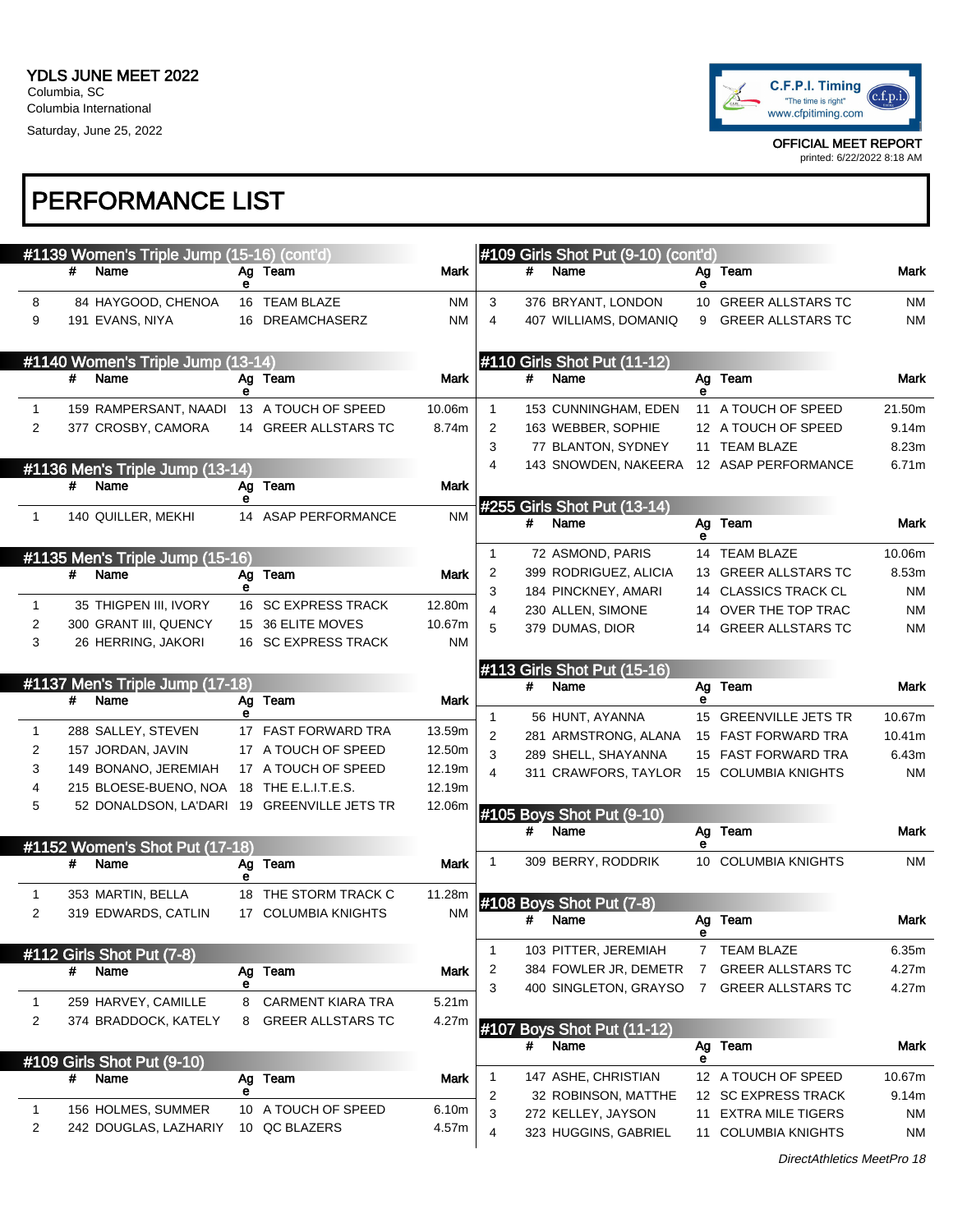

printed: 6/22/2022 8:18 AM

# PERFORMANCE LIST

|              |   | #104 Boys Shot Put (13-14)              |         |                                              |                  |              |   | #117 Boys Discus (13-14)                   |             |                                                      |                        |
|--------------|---|-----------------------------------------|---------|----------------------------------------------|------------------|--------------|---|--------------------------------------------|-------------|------------------------------------------------------|------------------------|
|              | # | Name                                    | е       | Ag Team                                      | Mark             |              | # | Name                                       | е           | Ag Team                                              | Mark                   |
| 1            |   | 151 CARTER, AMARIS                      |         | 13 A TOUCH OF SPEED                          | 11.28m           | $\mathbf{1}$ |   | 151 CARTER, AMARIS                         |             | 13 A TOUCH OF SPEED                                  | 27.13m                 |
| 2            |   | 71 SLIGH, DEVIN                         |         | 13 RUNNIN ON FAITH TR                        | 9.63m            |              |   |                                            |             |                                                      |                        |
| 3            |   | 112 WHITE, ELIJAH                       |         | 13 TEAM BLAZE                                | 6.40m            |              |   | #116 Boys Discus (15-16)                   |             |                                                      |                        |
|              |   |                                         |         |                                              |                  |              | # | Name                                       |             | Ag Team                                              | Mark                   |
|              |   | #106 Boys Shot Put (15-16)              |         |                                              |                  |              |   | 324 JOHNSON, PATRICK                       | е           | 15 COLUMBIA KNIGHTS                                  | <b>NM</b>              |
|              | # | Name                                    | е       | Ag Team                                      | Mark             |              |   |                                            |             |                                                      |                        |
| $\mathbf{1}$ |   | 324 JOHNSON, PATRICK                    |         | 15 COLUMBIA KNIGHTS                          | <b>NM</b>        |              |   | #1153 Men's Discus (17-18)                 |             |                                                      |                        |
|              |   |                                         |         |                                              |                  |              | # | Name                                       |             | Ag Team                                              | Mark                   |
|              |   | #1145 Men's Shot Put (17-18)            |         |                                              |                  | 1            |   | 222 LAWTON, ANDARIUS                       | е           | 17 THE E.L.I.T.E.S.                                  | 39.01m                 |
|              | # | Name                                    |         | Ag Team                                      | Mark             | 2            |   | 212 BARNES III, KELLY                      |             | 18 THE E.L.I.T.E.S.                                  | 21.34m                 |
| 1            |   | 222 LAWTON, ANDARIUS                    |         | 17 THE E.L.I.T.E.S.                          | 12.18m           | 3            |   | 182 JOHNSON, JAQUAN                        |             | 17 CLASSICS TRACK CL                                 | <b>NM</b>              |
| 2            |   | 182 JOHNSON, JAQUAN                     |         | 17 CLASSICS TRACK CL                         | ΝM               |              |   |                                            |             |                                                      |                        |
|              |   |                                         |         |                                              |                  |              |   | #132 Girls Javelin (6 & Under)             |             |                                                      |                        |
|              |   | #121 Girls Discus (15-16)               |         |                                              |                  |              | # | Name                                       |             | Ag Team                                              | Mark                   |
|              | # | Name                                    |         | Ag Team                                      | Mark             |              |   |                                            | е           |                                                      |                        |
|              |   |                                         | е       |                                              |                  | 1            |   | 16 ENGLISH, LILLIAN                        | 4           | <b>SC EXPRESS TRACK</b>                              | <b>NM</b>              |
| 1            |   | 56 HUNT, AYANNA<br>281 ARMSTRONG, ALANA |         | 15 GREENVILLE JETS TR<br>15 FAST FORWARD TRA | 41.68m<br>22.25m | 2<br>3       |   | 180 HAMPTON, JASMINE<br>405 WATSON, KELANI | 6<br>4      | <b>CLASSICS TRACK CL</b><br><b>GREER ALLSTARS TC</b> | <b>NM</b><br><b>NM</b> |
| 2<br>3       |   | 289 SHELL, SHAYANNA                     |         | 15 FAST FORWARD TRA                          | 17.48m           |              |   |                                            |             |                                                      |                        |
|              |   |                                         |         |                                              |                  |              |   |                                            |             |                                                      |                        |
|              |   | #119 Girls Discus (11-12)               |         |                                              |                  |              | # | #130 Girls Javelin (7-8)<br>Name           |             | Ag Team                                              | Mark                   |
|              | # | Name                                    |         | Ag Team                                      |                  |              |   |                                            | е           |                                                      |                        |
|              |   |                                         |         |                                              | Mark             |              |   |                                            |             |                                                      |                        |
|              |   |                                         | е       |                                              |                  | $\mathbf{1}$ |   | 168 HARBOR, KIRSTEN                        | $7^{\circ}$ | SPARTANBURG ELITE                                    | <b>NM</b>              |
| 1            |   | 77 BLANTON, SYDNEY                      |         | 11 TEAM BLAZE                                | 15.24m           | 2            |   | 382 ECHEVARRIA, ISABEL                     | $7^{\circ}$ | <b>GREER ALLSTARS TC</b>                             | <b>NM</b>              |
| 2            |   | 179 GILLIE, JAZMINE                     |         | 12 CLASSICS TRACK CL                         | ΝM               |              |   |                                            |             |                                                      |                        |
|              |   |                                         |         |                                              |                  |              |   | #128 Girls Javelin (9-10)                  |             |                                                      |                        |
|              |   | #120 Girls Discus (13-14)               |         |                                              |                  |              | # | Name                                       | е           | Ag Team                                              | Mark                   |
|              | # | Name                                    | е       | Ag Team                                      | Mark             | 1            |   | 156 HOLMES, SUMMER                         |             | 10 A TOUCH OF SPEED                                  | 14.02m                 |
| 1            |   | 240 DOUGLAS, ALAYA                      |         | 14 QC BLAZERS                                | 14.63m           | 2            |   | 242 DOUGLAS, LAZHARIY                      |             | 10 QC BLAZERS                                        | 9.75m                  |
| 2            |   | 399 RODRIGUEZ, ALICIA                   |         | 13 GREER ALLSTARS TC                         | 12.80m           | 3            |   | 243 DOUGLAS, TIONNA                        | 9           | QC BLAZERS                                           | 9.75m                  |
| 3            |   | 181 HAMPTON, SIENYA                     |         | 13 CLASSICS TRACK CL                         | <b>NM</b>        | 4            |   | 407 WILLIAMS, DOMANIQ                      | 9           | <b>GREER ALLSTARS TC</b>                             | <b>NM</b>              |
| 4            |   | 183 OWENS, KHALIYAH                     |         | 14 CLASSICS TRACK CL                         | <b>NM</b>        |              |   |                                            |             |                                                      |                        |
| 5            |   | 184 PINCKNEY, AMARI                     |         | 14 CLASSICS TRACK CL                         | ΝM               |              |   | #129 Girls Javelin (11-12)                 |             |                                                      |                        |
|              |   |                                         |         |                                              |                  |              | # | Name                                       |             | Ag Team                                              | Mark                   |
|              |   | #1157 Women's Discus (17-18)            |         |                                              |                  |              |   |                                            | е           |                                                      |                        |
|              | # | Name                                    | е       | Ag Team                                      | Mark             | 1            |   | 150 BRADLEY, RAEGAN<br>163 WEBBER, SOPHIE  |             | 11 A TOUCH OF SPEED                                  | 19.81m                 |
| 1            |   | 353 MARTIN, BELLA                       |         | 18 THE STORM TRACK C                         | 33.53m           | 2<br>3       |   | 153 CUNNINGHAM, EDEN                       |             | 12 A TOUCH OF SPEED<br>11 A TOUCH OF SPEED           | 19.81m<br>15.24m       |
| 2            |   | 319 EDWARDS, CATLIN                     |         | 17 COLUMBIA KNIGHTS                          | ΝM               | 4            |   | 28 MERRITT, ZOE                            |             | 11 SC EXPRESS TRACK                                  | <b>NM</b>              |
|              |   |                                         |         |                                              |                  | 5            |   | 31 ROBINSON, MADISON                       |             | 12 SC EXPRESS TRACK                                  | <b>NM</b>              |
|              |   | #118 Boys Discus (11-12)                |         |                                              |                  | 6            |   | 122 GIBSON, MONAE                          |             | 12 ASAP PERFORMANCE                                  | <b>NM</b>              |
|              | # | Name                                    | Ag      | Team                                         | Mark             | 7            |   | 179 GILLIE, JAZMINE                        |             | 12 CLASSICS TRACK CL                                 | <b>NM</b>              |
| 1            |   | 323 HUGGINS, GABRIEL                    | е<br>11 | <b>COLUMBIA KNIGHTS</b>                      | <b>NM</b>        | 8            |   | 368 MOBLEY, LONDON                         |             | 12 ARMOR OF GOD SPRI                                 | <b>NM</b>              |